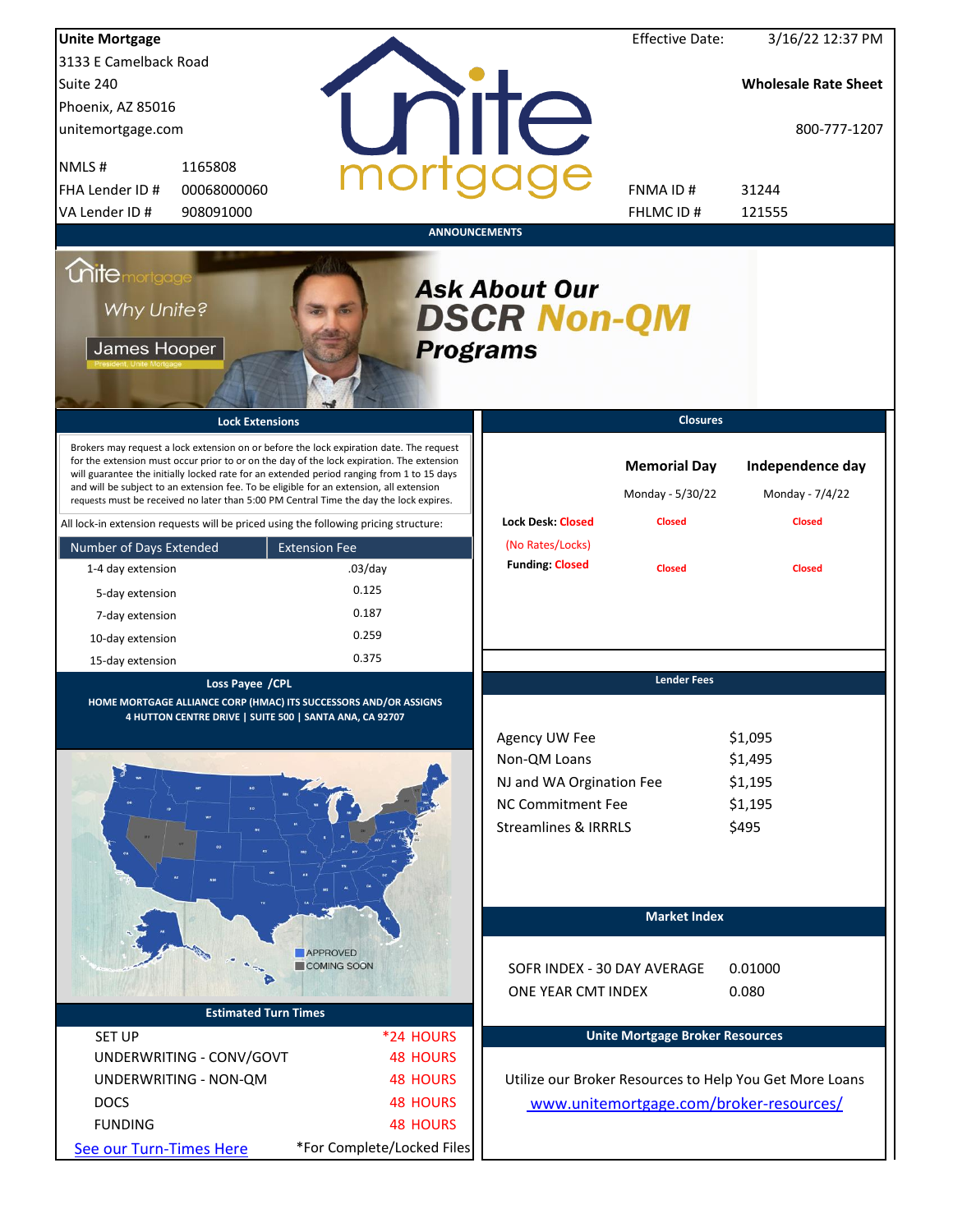

### **Rates are subject to change without prior notice Not for Public View • For Professional Use Only**

Price Change Effective: 9:00 AM PST

**30 DAY PRICING PRICING ADJUSTMENTS**

**Lock Desk** [locks@unitemtg](mailto:locks@unitemtg.com).com File Update: 16-Mar-2022 6:54 AM Effective Date: 16-Mar-2022 2009.M. PST Price Change Effective: 9:00 AM PST Lock Hours: 9:00 A.M. - 3:00 P.M. PST

# **INVESTOR PRIME**

|             | <b>30 DAY PRICING</b> |                 |
|-------------|-----------------------|-----------------|
| <b>RATE</b> | <b>5/6 ARM</b>        | <b>30YR FIX</b> |
| 8.125       | 103.6250              | 103.3750        |
| 8.000       | 103.5625              | 103.3125        |
| 7.875       | 103.5000              | 103.2500        |
| 7.750       | 103.4375              | 103.1875        |
| 7.625       | 103.3750              | 103.1250        |
| 7.500       | 103.3125              | 103.0625        |
| 7.375       | 103.2500              | 103.0000        |
| 7.250       | 103.1875              | 102.9375        |
| 7.125       | 103.1250              | 102.8750        |
| 7.000       | 103,0000              | 102.7500        |
| 6.875       | 102.8750              | 102.6250        |
| 6.750       | 102.7500              | 102.5000        |
| 6.625       | 102.6250              | 102.3750        |
| 6.500       | 102.5000              | 102.2500        |
| 6.375       | 102.2500              | 102.0000        |
| 6.250       | 102.0000              | 101.7500        |
| 6.125       | 101.7500              | 101.5000        |
| 6.000       | 101.5000              | 101.2500        |
| 5.875       | 101.2500              | 101.0000        |
| 5.750       | 101.0000              | 100.7500        |
| 5.625       | 100.7500              | 100,5000        |
| 5.500       | 100.3750              | 100.1250        |
| 5.375       | 99.8750               | 99.6250         |

| MAX PRICING (Lower of Price or Premium) |  |  |  |  |  |  |  |  |  |  |
|-----------------------------------------|--|--|--|--|--|--|--|--|--|--|
| 99.0000                                 |  |  |  |  |  |  |  |  |  |  |
| 99 8750                                 |  |  |  |  |  |  |  |  |  |  |
| 100 1250                                |  |  |  |  |  |  |  |  |  |  |
| 100 3750                                |  |  |  |  |  |  |  |  |  |  |
| 100 6250                                |  |  |  |  |  |  |  |  |  |  |
| 100 8750                                |  |  |  |  |  |  |  |  |  |  |
|                                         |  |  |  |  |  |  |  |  |  |  |
| <b>ARM MARGIN</b>                       |  |  |  |  |  |  |  |  |  |  |
| SOFR                                    |  |  |  |  |  |  |  |  |  |  |
|                                         |  |  |  |  |  |  |  |  |  |  |

| <b>LOCK FEES</b>        |         |  |  |  |  |  |  |  |  |  |
|-------------------------|---------|--|--|--|--|--|--|--|--|--|
| Relock Fee:             | 250     |  |  |  |  |  |  |  |  |  |
| Extension Fee Per Diem: | 030     |  |  |  |  |  |  |  |  |  |
| <b>Extension Max:</b>   | 15 Days |  |  |  |  |  |  |  |  |  |

| <b>Credit Score</b><br>8.125<br>103.6250<br>103.3750<br>Documentation<br>00.01-50<br>50.01-55<br>55.01-60<br>60.01-65<br>65.01-70<br>70.01-75<br>: 780<br>8.000<br>103.5625<br>103.3125<br>(0.250)<br>(0.375)<br>(0.500)<br>(0.625)<br>(0.875)<br>(1.125)<br>760 - 779<br>7.875<br>103.5000<br>103.2500<br>(0.375)<br>(0.375)<br>(0.625)<br>(0.875)<br>(1.000)<br>(1.375)<br>740 - 759<br>103.4375<br>7.750<br>103.1875<br>(0.375)<br>(0.500)<br>(0.750)<br>(1.000)<br>(1.250)<br>(1.625)<br>720 - 739<br>7.625<br>103.3750<br>(0.500)<br>(0.625)<br>(0.875)<br>(1.125)<br>(1.500)<br>(2.000)<br>103.1250<br><b>DSCR</b><br>700 - 719<br>103.3125<br>103.0625<br>7.500<br>(0.625)<br>(0.750)<br>(1.000)<br>(1.375)<br>(1.875)<br>(2.500)<br>680 - 699<br>7.375<br>103.2500<br>103.0000<br>(0.875)<br>(1.000)<br>(1.250)<br>(1.750)<br>(2.250)<br>(3.000)<br>$660 - 679$<br>(1.625)<br>(2.250)<br>(3.125)<br>(3.750)<br>7.250<br>103.1875<br>102.9375<br>(1.375)<br>(1.500)<br>103.1250<br>102.8750<br>640 - 659<br>7.125<br>(1.875)<br>(2.000)<br>(2.125)<br>(2.750)<br>(3.625)<br>(4.750)<br>103.0000<br>102.7500<br>620 - 639<br>7.000<br>(2.375)<br>(2.500)<br>(2.625)<br>(3.250)<br>(4.125)<br>#N/A<br>$\geq 780$<br>6.875<br>102.8750<br>(0.125)<br>(0.250)<br>(0.250)<br>(0.375)<br>(0.500)<br>(0.625)<br>102.6250<br>760 - 779<br>102.7500<br>102.5000<br>6.750<br>(0.250)<br>(0.625)<br>(0.250)<br>(0.250)<br>(0.500)<br>(0.750)<br>740 - 759<br>6.625<br>102.6250<br>102.3750<br>(0.250)<br>(0.750)<br>(1.000)<br>(0.250)<br>(0.250)<br>(0.625)<br>720 - 739<br>6.500<br>102.5000<br>102.2500<br>(0.250)<br>(0.375)<br>(0.375)<br>(0.750)<br>(0.875)<br>(1.125)<br>700 - 719<br>102.2500<br>102.0000<br>Bank Statements (12 & 24)<br>6.375<br>(0.375)<br>(0.375)<br>(0.625)<br>(0.875)<br>(1.125)<br>(1.500)<br>680 - 699<br>6.250<br>101.7500<br>(0.375)<br>(0.500)<br>(0.750)<br>(1.000)<br>(1.375)<br>(1.750)<br>102.0000<br>$660 - 679$<br>101.7500<br>101.5000<br>6.125<br>(0.500)<br>(0.750)<br>(1.000)<br>(1.500)<br>(2.250)<br>(2.750)<br>101.5000<br>101.2500<br>$640 - 659$<br>6.000<br>(0.750)<br>(1.000)<br>(1.250)<br>(1.750)<br>(2.500)<br>(3.125)<br>620 - 639<br>(1.250)<br>(1.500)<br>(1.750)<br>(2.250)<br>(3.000)<br>#N/A<br>5.875<br>101.2500<br>101.0000<br>: 780<br>5.750<br>101.0000<br>100.7500<br>(0.125)<br>(0.250)<br>(0.250)<br>(0.625)<br>(0.875)<br>(1.125)<br>760 - 779<br>5.625<br>100.7500<br>100.5000<br>(0.375)<br>(0.750)<br>(1.000)<br>(1.375)<br>(0.125)<br>(0.250)<br>740 - 759<br>5.500<br>100.3750<br>100.1250<br>(0.250)<br>(0.250)<br>(0.500)<br>(0.875)<br>(1.125)<br>(1.625)<br>720 - 739<br>99.8750<br>99.6250<br>5.375<br>(0.375)<br>(0.500)<br>(0.625)<br>(1.000)<br>(1.500)<br>(2.000)<br>700 - 719<br><b>Asset Depletion</b><br>(0.500)<br>(0.625)<br>(1.000)<br>(1.375)<br>(1.875)<br>(2.500)<br>680 - 699<br>(1.250)<br>(3.000)<br>(0.625)<br>(0.750)<br>(1.750)<br>(2.250)<br>$660 - 679$<br>(1.000)<br>#N/A<br>(0.750)<br>(1.500)<br>(2.250)<br>(3.125)<br>640 - 659<br>(1.250)<br>(1.500)<br>(2.000)<br>(2.750)<br>(3.625)<br>#N/A<br>620 - 639<br>(1.750)<br>(2.000)<br>(2.500)<br>(3.250)<br>$\#N/A$<br>#N/A<br>780<br>(0.625)<br>(0.750)<br>(0.750)<br>(1.125)<br>(1.375)<br>(1.625)<br>MAX PRICING (Lower of Price or Premium)<br>760 - 779<br>(0.625)<br>(0.750)<br>(0.875)<br>(1.250)<br>(1.500)<br>(1.875)<br>99.0000<br>740 - 759<br>99.8750<br>(0.750)<br>(0.750)<br>(1.000)<br>(1.375)<br>(1.625)<br>(2.125)<br>720 - 739<br>100.1250<br>(0.875)<br>(1.000)<br>(1.125)<br>(1.500)<br>(2.000)<br>(2.500)<br><b>P&amp;L</b><br>700 - 719<br>(1.000)<br>(1.875)<br>(2.375)<br>100.3750<br>(1.125)<br>(1.500)<br>(3.000)<br>100.6250<br>680 - 699<br>(1.125)<br>(1.250)<br>(1.750)<br>(2.250)<br>(2.750)<br>(3.500)<br>$660 - 679$<br>100.8750<br>(1.250)<br>(1.500)<br>(2.000)<br>(2.750)<br>(3.625)<br>#N//<br>$640 - 659$<br>(1.750)<br>(2.000)<br>(2.500)<br>(3.250)<br>(4.125)<br>#N/A<br><b>ARM MARGIN</b><br>620 - 639<br>(2.250)<br>(2.500)<br>(3.000)<br>$\#N/A$<br>$\#N/A$<br>(3.750)<br>5.000<br>: 780<br>SOFR<br>0.000<br>0.000<br>0.000<br>(0.250)<br>(0.375)<br>(0.375)<br>760 - 779<br>0.000<br>0.000<br>0.000<br>(0.250)<br>(0.375)<br>(0.500)<br><b>LOCK FEES</b><br>740 - 759<br>0.000<br>0.000<br>0.000<br>(0.250)<br>(0.375)<br>(0.625)<br>720 - 739<br>Relock Fee:<br>(0.125)<br>(0.125)<br>(0.125)<br>(0.250)<br>(0.500)<br>(0.750)<br>.250<br>$700 - 719$<br><b>Full Doc</b><br>Extension Fee Per Diem:<br>.030<br>(0.250)<br>(0.250)<br>(0.375)<br>(0.500)<br>(0.625)<br>(0.875)<br><b>Extension Max:</b><br>680 - 699<br>15 Days<br>(0.250)<br>(0.250)<br>(0.500)<br>(0.625)<br>(0.750)<br>(1.000)<br>$660 - 679$<br>(0.250)<br>(0.375)<br>(0.500)<br>(1.000)<br>(1.375)<br>(1.625)<br>$640 - 659$<br>(0.375)<br>(0.375)<br>(0.500)<br>(1.250)<br>(1.500)<br>(1.750)<br>$620 - 639$<br>(0.500)<br>(1.750)<br>(0.500)<br>(0.500)<br>(1.500)<br>(2.000)<br>0.000<br>5/6 30yr ARM SOFR<br>0.000<br>0.000<br>0.000<br>0.000<br>0.000<br>7/6 30yr ARM SOFR<br>(0.250)<br>(0.250)<br>(0.250)<br>(0.250)<br>(0.250)<br>(0.250)<br>(0.250)<br>(0.250)<br>(0.250)<br>(0.250)<br>(0.250)<br>5/6 40yr ARM SOFR<br>(0.250)<br>Product<br>7/6 40yr ARM SOFR<br>(0.500)<br>(0.500)<br>(0.500)<br>(0.500)<br>(0.500)<br>(0.500)<br>40yr Fixed<br>(0.250)<br>(0.250)<br>(0.250)<br>(0.250)<br>(0.250)<br>(0.250)<br>Interest-Only<br>(0.250)<br>(0.250)<br>(0.375)<br>(0.500)<br>(0.625)<br>(0.750)<br>150,000-200k<br>(0.500)<br>(0.500)<br>(0.500)<br>(0.500)<br>(0.500)<br>(0.750)<br>200.001-300k<br>0.000<br>0.000<br>0.000<br>(0.250)<br>(0.250)<br>0.000<br>300,001-1.0m<br>0.000<br>0.000<br>0.000<br>0.000<br>0.000<br>0.000<br>1,000,001-1.5m<br>(0.250)<br>(0.250)<br>(0.250)<br>(0.250)<br>(0.250)<br>(0.250)<br><b>Loan Amount</b><br>1,500,001-2.0m<br>(0.500)<br>(0.500)<br>(0.500)<br>(0.500)<br>(0.500)<br>(0.500)<br>2,000,001-2.5m<br>(0.750)<br>(0.750)<br>(0.750)<br>(0.750)<br>(0.750)<br>(0.750)<br>2,500,001-3.0m<br>(0.750)<br>(0.750)<br>(0.750)<br>(0.750)<br>(0.750)<br>(0.750)<br>3,000,001-3.5m<br>N/A<br>N/A<br>N/A<br>N/A<br>N/A<br>#N<br>3,500,001-4.0m<br>N/A<br>N/A<br>N/A<br>N/A<br>N/A<br>#N/A<br>$DSCR \geq 1.5$<br>0.250<br>0.250<br>0.250<br>0.250<br>0.250<br>0.250<br>DSCR 1.25-1.49<br>0.250<br>0.250<br>0.250<br>0.250<br>0.250<br>0.250<br><b>DSCR</b><br>DSCR 1.10-1.24<br>0.000<br>0.000<br>0.000<br>0.000<br>0.000<br>0.000<br>DSCR 1.00-1.09<br>(0.250)<br>(0.250)<br>(0.375)<br>(0.375)<br>(0.500)<br>(0.500)<br>DSCR 0.75-0.99<br>(1.625)<br>(1.625)<br>(1.500)<br>(1.500)<br>(1.750)<br>(1.750)<br>43.01-50<br>0.000<br>0.000<br>0.000<br>0.000<br>(0.125)<br>(0.125)<br>DTI<br>50.01-55<br>0.000<br>0.000<br>0.000<br>0.000<br>(0.375)<br>(0.375)<br><b>Bank Statements</b><br>12mo Bank Stmt<br>(0.125)<br>(0.250)<br>(0.125)<br>(0.125)<br>(0.375)<br>(0.375)<br>Purpose<br>.ash-Out<br>(0.250)<br>(0.375)<br>(0.375)<br>(0.375)<br>(0.500)<br>(0.750)<br>Condo-Warrantable<br>(0.250)<br>(0.250)<br>(0.250)<br>(0.250)<br>(0.500)<br>(0.500)<br>Condo-NonWarrantable<br>(0.500)<br>(0.500)<br>(0.500)<br>(0.500)<br>(0.750)<br>#N//<br>2-Unit<br>(0.250)<br>(0.250)<br>(0.250)<br>(0.250)<br>(0.500)<br>(0.500)<br><b>Property Type</b><br>(0.250)<br>(0.250)<br>(0.250)<br>(0.250)<br>(0.500)<br>(0.500)<br>3-Unit<br>4-Unit<br>(0.250)<br>(0.250)<br>(0.250)<br>(0.250)<br>(0.500)<br>(0.500)<br>Modular<br>(1.000)<br>(1.000)<br>(1.000)<br>(1.000)<br>(1.000)<br>(1.000)<br>Foreign Nat'l (DSCR Only)<br>Citizenship<br>(1.750)<br>(1.750)<br>(1.750)<br>(1.750)<br>#N/A<br>#N/A<br>1x30x12<br>(0.750)<br>(0.750)<br>(0.750)<br>(0.750)<br>(0.750)<br>(0.750)<br>Multiple30x12<br>(2.250)<br>(2.250)<br>(2.250)<br>(2.250)<br>(2.250)<br>(2.250)<br>FC/SS/DIL/BK7 36-47mo<br>(1.000)<br>(1.000)<br>(1.000)<br>(1.000)<br>(1.000)<br>(1.000)<br><b>Credit / Housing History</b><br>FC/SS/DIL/BK7 24-35mo<br>(1.750)<br>(1.750)<br>(1.750)<br>(1.750)<br>(1.750)<br>(1.750)<br>BK7 12-23mo<br>(2.500)<br>(2.500)<br>(2.500)<br>(2.500)<br>(2.500)<br>(2.500)<br>BK13 DC<br>(1.000)<br>(1.000)<br>(1.000)<br>(1.000)<br>(1.000)<br>(1.000)<br>ACH<br>0.125<br>0.125<br>0.125<br>0.125<br>0.125<br>0.125<br><b>Other Miscellaneous</b><br>No Escrows<br>(0.150)<br>(0.150)<br>(0.150)<br>(0.150)<br>(0.150)<br>(0.150)<br>No Prepay<br>(1.500)<br>(1.500)<br>(1.500)<br>(1.500)<br>(1.500)<br>(1.500)<br>(1.000)<br>(1.000)<br>(1.000)<br>(1.000)<br>(1.000)<br>(1.000)<br>yr Prepay<br>(0.500)<br>(0.500)<br>(0.500)<br>(0.500)<br>(0.500)<br>(0.500)<br>yr Prepay<br><b>Prepay Penalty</b><br>0.000<br>0.000<br>0.000<br>0.000<br>0.000<br>0.000<br>yr Prepay<br>0.375<br>0.375<br>0.375<br>0.375<br>0.375<br>0.375<br>4yr Prepay | <b>5/6 ARM</b> | 30YR FIX |  |  |           |       |       |       |       | LTV   |       |         |                            |
|----------------------------------------------------------------------------------------------------------------------------------------------------------------------------------------------------------------------------------------------------------------------------------------------------------------------------------------------------------------------------------------------------------------------------------------------------------------------------------------------------------------------------------------------------------------------------------------------------------------------------------------------------------------------------------------------------------------------------------------------------------------------------------------------------------------------------------------------------------------------------------------------------------------------------------------------------------------------------------------------------------------------------------------------------------------------------------------------------------------------------------------------------------------------------------------------------------------------------------------------------------------------------------------------------------------------------------------------------------------------------------------------------------------------------------------------------------------------------------------------------------------------------------------------------------------------------------------------------------------------------------------------------------------------------------------------------------------------------------------------------------------------------------------------------------------------------------------------------------------------------------------------------------------------------------------------------------------------------------------------------------------------------------------------------------------------------------------------------------------------------------------------------------------------------------------------------------------------------------------------------------------------------------------------------------------------------------------------------------------------------------------------------------------------------------------------------------------------------------------------------------------------------------------------------------------------------------------------------------------------------------------------------------------------------------------------------------------------------------------------------------------------------------------------------------------------------------------------------------------------------------------------------------------------------------------------------------------------------------------------------------------------------------------------------------------------------------------------------------------------------------------------------------------------------------------------------------------------------------------------------------------------------------------------------------------------------------------------------------------------------------------------------------------------------------------------------------------------------------------------------------------------------------------------------------------------------------------------------------------------------------------------------------------------------------------------------------------------------------------------------------------------------------------------------------------------------------------------------------------------------------------------------------------------------------------------------------------------------------------------------------------------------------------------------------------------------------------------------------------------------------------------------------------------------------------------------------------------------------------------------------------------------------------------------------------------------------------------------------------------------------------------------------------------------------------------------------------------------------------------------------------------------------------------------------------------------------------------------------------------------------------------------------------------------------------------------------------------------------------------------------------------------------------------------------------------------------------------------------------------------------------------------------------------------------------------------------------------------------------------------------------------------------------------------------------------------------------------------------------------------------------------------------------------------------------------------------------------------------------------------------------------------------------------------------------------------------------------------------------------------------------------------------------------------------------------------------------------------------------------------------------------------------------------------------------------------------------------------------------------------------------------------------------------------------------------------------------------------------------------------------------------------------------------------------------------------------------------------------------------------------------------------------------------------------------------------------------------------------------------------------------------------------------------------------------------------------------------------------------------------------------------------------------------------------------------------------------------------------------------------------------------------------------------------------------------------------------------------------------------------------------------------------------------------------------------------------------------------------------------------------------------------------------------------------------------------------------------------------------------------------------------------------------------------------------------------------------------------------------------------------------------------------------------------------------------------------------------------------------------------------------------------------------------------------------------------------------------------------------------------------------------------------------------------------------------------------------------------------------------------------------------------------------------------------------------------------------------------------------------------------------------------------------------------------------------------------------------------------------------------------------------------------------------------------------------------------------------------------------------------------------------------------------------------------------------------------------------------------------------------------------------------------------------------------------------------------------------------------------------------------------------------------------------------------------------------------------------------------------------------------------------------------------------------------------------------------------------------------------------------------------------------------------------------------------------------------------------------------------------------------------------------------------------------------------------------------------------------------------------------------------------------------------------------------------------------------------------------------------------------------------------------------------------------------------------------------------------------------------------------------------------------------------------------------------------------------------------------------------------------------------------------------------------------------------------------------------------------------------------------------------------------|----------------|----------|--|--|-----------|-------|-------|-------|-------|-------|-------|---------|----------------------------|
|                                                                                                                                                                                                                                                                                                                                                                                                                                                                                                                                                                                                                                                                                                                                                                                                                                                                                                                                                                                                                                                                                                                                                                                                                                                                                                                                                                                                                                                                                                                                                                                                                                                                                                                                                                                                                                                                                                                                                                                                                                                                                                                                                                                                                                                                                                                                                                                                                                                                                                                                                                                                                                                                                                                                                                                                                                                                                                                                                                                                                                                                                                                                                                                                                                                                                                                                                                                                                                                                                                                                                                                                                                                                                                                                                                                                                                                                                                                                                                                                                                                                                                                                                                                                                                                                                                                                                                                                                                                                                                                                                                                                                                                                                                                                                                                                                                                                                                                                                                                                                                                                                                                                                                                                                                                                                                                                                                                                                                                                                                                                                                                                                                                                                                                                                                                                                                                                                                                                                                                                                                                                                                                                                                                                                                                                                                                                                                                                                                                                                                                                                                                                                                                                                                                                                                                                                                                                                                                                                                                                                                                                                                                                                                                                                                                                                                                                                                                                                                                                                                                                                                                                                                                                                                                                                                                                                                                                                                                                                                                                                                                                                                                                                                                                                                                                                                                                                                                                                                                                                                                                                                                                                                                                                                                                                                            |                |          |  |  |           |       |       |       |       |       |       |         | 75.01-80                   |
|                                                                                                                                                                                                                                                                                                                                                                                                                                                                                                                                                                                                                                                                                                                                                                                                                                                                                                                                                                                                                                                                                                                                                                                                                                                                                                                                                                                                                                                                                                                                                                                                                                                                                                                                                                                                                                                                                                                                                                                                                                                                                                                                                                                                                                                                                                                                                                                                                                                                                                                                                                                                                                                                                                                                                                                                                                                                                                                                                                                                                                                                                                                                                                                                                                                                                                                                                                                                                                                                                                                                                                                                                                                                                                                                                                                                                                                                                                                                                                                                                                                                                                                                                                                                                                                                                                                                                                                                                                                                                                                                                                                                                                                                                                                                                                                                                                                                                                                                                                                                                                                                                                                                                                                                                                                                                                                                                                                                                                                                                                                                                                                                                                                                                                                                                                                                                                                                                                                                                                                                                                                                                                                                                                                                                                                                                                                                                                                                                                                                                                                                                                                                                                                                                                                                                                                                                                                                                                                                                                                                                                                                                                                                                                                                                                                                                                                                                                                                                                                                                                                                                                                                                                                                                                                                                                                                                                                                                                                                                                                                                                                                                                                                                                                                                                                                                                                                                                                                                                                                                                                                                                                                                                                                                                                                                                            |                |          |  |  |           |       |       |       |       |       |       |         | (1.750)                    |
|                                                                                                                                                                                                                                                                                                                                                                                                                                                                                                                                                                                                                                                                                                                                                                                                                                                                                                                                                                                                                                                                                                                                                                                                                                                                                                                                                                                                                                                                                                                                                                                                                                                                                                                                                                                                                                                                                                                                                                                                                                                                                                                                                                                                                                                                                                                                                                                                                                                                                                                                                                                                                                                                                                                                                                                                                                                                                                                                                                                                                                                                                                                                                                                                                                                                                                                                                                                                                                                                                                                                                                                                                                                                                                                                                                                                                                                                                                                                                                                                                                                                                                                                                                                                                                                                                                                                                                                                                                                                                                                                                                                                                                                                                                                                                                                                                                                                                                                                                                                                                                                                                                                                                                                                                                                                                                                                                                                                                                                                                                                                                                                                                                                                                                                                                                                                                                                                                                                                                                                                                                                                                                                                                                                                                                                                                                                                                                                                                                                                                                                                                                                                                                                                                                                                                                                                                                                                                                                                                                                                                                                                                                                                                                                                                                                                                                                                                                                                                                                                                                                                                                                                                                                                                                                                                                                                                                                                                                                                                                                                                                                                                                                                                                                                                                                                                                                                                                                                                                                                                                                                                                                                                                                                                                                                                                            |                |          |  |  |           |       |       |       |       |       |       |         | (2.000)                    |
|                                                                                                                                                                                                                                                                                                                                                                                                                                                                                                                                                                                                                                                                                                                                                                                                                                                                                                                                                                                                                                                                                                                                                                                                                                                                                                                                                                                                                                                                                                                                                                                                                                                                                                                                                                                                                                                                                                                                                                                                                                                                                                                                                                                                                                                                                                                                                                                                                                                                                                                                                                                                                                                                                                                                                                                                                                                                                                                                                                                                                                                                                                                                                                                                                                                                                                                                                                                                                                                                                                                                                                                                                                                                                                                                                                                                                                                                                                                                                                                                                                                                                                                                                                                                                                                                                                                                                                                                                                                                                                                                                                                                                                                                                                                                                                                                                                                                                                                                                                                                                                                                                                                                                                                                                                                                                                                                                                                                                                                                                                                                                                                                                                                                                                                                                                                                                                                                                                                                                                                                                                                                                                                                                                                                                                                                                                                                                                                                                                                                                                                                                                                                                                                                                                                                                                                                                                                                                                                                                                                                                                                                                                                                                                                                                                                                                                                                                                                                                                                                                                                                                                                                                                                                                                                                                                                                                                                                                                                                                                                                                                                                                                                                                                                                                                                                                                                                                                                                                                                                                                                                                                                                                                                                                                                                                                            |                |          |  |  |           |       |       |       |       |       |       |         | (2.250)                    |
|                                                                                                                                                                                                                                                                                                                                                                                                                                                                                                                                                                                                                                                                                                                                                                                                                                                                                                                                                                                                                                                                                                                                                                                                                                                                                                                                                                                                                                                                                                                                                                                                                                                                                                                                                                                                                                                                                                                                                                                                                                                                                                                                                                                                                                                                                                                                                                                                                                                                                                                                                                                                                                                                                                                                                                                                                                                                                                                                                                                                                                                                                                                                                                                                                                                                                                                                                                                                                                                                                                                                                                                                                                                                                                                                                                                                                                                                                                                                                                                                                                                                                                                                                                                                                                                                                                                                                                                                                                                                                                                                                                                                                                                                                                                                                                                                                                                                                                                                                                                                                                                                                                                                                                                                                                                                                                                                                                                                                                                                                                                                                                                                                                                                                                                                                                                                                                                                                                                                                                                                                                                                                                                                                                                                                                                                                                                                                                                                                                                                                                                                                                                                                                                                                                                                                                                                                                                                                                                                                                                                                                                                                                                                                                                                                                                                                                                                                                                                                                                                                                                                                                                                                                                                                                                                                                                                                                                                                                                                                                                                                                                                                                                                                                                                                                                                                                                                                                                                                                                                                                                                                                                                                                                                                                                                                                            |                |          |  |  |           |       |       |       |       |       |       |         | (2.750)                    |
|                                                                                                                                                                                                                                                                                                                                                                                                                                                                                                                                                                                                                                                                                                                                                                                                                                                                                                                                                                                                                                                                                                                                                                                                                                                                                                                                                                                                                                                                                                                                                                                                                                                                                                                                                                                                                                                                                                                                                                                                                                                                                                                                                                                                                                                                                                                                                                                                                                                                                                                                                                                                                                                                                                                                                                                                                                                                                                                                                                                                                                                                                                                                                                                                                                                                                                                                                                                                                                                                                                                                                                                                                                                                                                                                                                                                                                                                                                                                                                                                                                                                                                                                                                                                                                                                                                                                                                                                                                                                                                                                                                                                                                                                                                                                                                                                                                                                                                                                                                                                                                                                                                                                                                                                                                                                                                                                                                                                                                                                                                                                                                                                                                                                                                                                                                                                                                                                                                                                                                                                                                                                                                                                                                                                                                                                                                                                                                                                                                                                                                                                                                                                                                                                                                                                                                                                                                                                                                                                                                                                                                                                                                                                                                                                                                                                                                                                                                                                                                                                                                                                                                                                                                                                                                                                                                                                                                                                                                                                                                                                                                                                                                                                                                                                                                                                                                                                                                                                                                                                                                                                                                                                                                                                                                                                                                            |                |          |  |  |           |       |       |       |       |       |       |         |                            |
|                                                                                                                                                                                                                                                                                                                                                                                                                                                                                                                                                                                                                                                                                                                                                                                                                                                                                                                                                                                                                                                                                                                                                                                                                                                                                                                                                                                                                                                                                                                                                                                                                                                                                                                                                                                                                                                                                                                                                                                                                                                                                                                                                                                                                                                                                                                                                                                                                                                                                                                                                                                                                                                                                                                                                                                                                                                                                                                                                                                                                                                                                                                                                                                                                                                                                                                                                                                                                                                                                                                                                                                                                                                                                                                                                                                                                                                                                                                                                                                                                                                                                                                                                                                                                                                                                                                                                                                                                                                                                                                                                                                                                                                                                                                                                                                                                                                                                                                                                                                                                                                                                                                                                                                                                                                                                                                                                                                                                                                                                                                                                                                                                                                                                                                                                                                                                                                                                                                                                                                                                                                                                                                                                                                                                                                                                                                                                                                                                                                                                                                                                                                                                                                                                                                                                                                                                                                                                                                                                                                                                                                                                                                                                                                                                                                                                                                                                                                                                                                                                                                                                                                                                                                                                                                                                                                                                                                                                                                                                                                                                                                                                                                                                                                                                                                                                                                                                                                                                                                                                                                                                                                                                                                                                                                                                                            |                |          |  |  |           |       |       |       |       |       |       |         | (3.500)                    |
| No Prepay - Hard<br>1yr Prepay - Hard<br>2yr Prepay - Hard<br>3yr Prepay - Hard<br>4yr Prepay - Hard<br>5yr Prepay - Hard                                                                                                                                                                                                                                                                                                                                                                                                                                                                                                                                                                                                                                                                                                                                                                                                                                                                                                                                                                                                                                                                                                                                                                                                                                                                                                                                                                                                                                                                                                                                                                                                                                                                                                                                                                                                                                                                                                                                                                                                                                                                                                                                                                                                                                                                                                                                                                                                                                                                                                                                                                                                                                                                                                                                                                                                                                                                                                                                                                                                                                                                                                                                                                                                                                                                                                                                                                                                                                                                                                                                                                                                                                                                                                                                                                                                                                                                                                                                                                                                                                                                                                                                                                                                                                                                                                                                                                                                                                                                                                                                                                                                                                                                                                                                                                                                                                                                                                                                                                                                                                                                                                                                                                                                                                                                                                                                                                                                                                                                                                                                                                                                                                                                                                                                                                                                                                                                                                                                                                                                                                                                                                                                                                                                                                                                                                                                                                                                                                                                                                                                                                                                                                                                                                                                                                                                                                                                                                                                                                                                                                                                                                                                                                                                                                                                                                                                                                                                                                                                                                                                                                                                                                                                                                                                                                                                                                                                                                                                                                                                                                                                                                                                                                                                                                                                                                                                                                                                                                                                                                                                                                                                                                                  |                |          |  |  |           |       |       |       |       |       |       |         | (3.875)                    |
|                                                                                                                                                                                                                                                                                                                                                                                                                                                                                                                                                                                                                                                                                                                                                                                                                                                                                                                                                                                                                                                                                                                                                                                                                                                                                                                                                                                                                                                                                                                                                                                                                                                                                                                                                                                                                                                                                                                                                                                                                                                                                                                                                                                                                                                                                                                                                                                                                                                                                                                                                                                                                                                                                                                                                                                                                                                                                                                                                                                                                                                                                                                                                                                                                                                                                                                                                                                                                                                                                                                                                                                                                                                                                                                                                                                                                                                                                                                                                                                                                                                                                                                                                                                                                                                                                                                                                                                                                                                                                                                                                                                                                                                                                                                                                                                                                                                                                                                                                                                                                                                                                                                                                                                                                                                                                                                                                                                                                                                                                                                                                                                                                                                                                                                                                                                                                                                                                                                                                                                                                                                                                                                                                                                                                                                                                                                                                                                                                                                                                                                                                                                                                                                                                                                                                                                                                                                                                                                                                                                                                                                                                                                                                                                                                                                                                                                                                                                                                                                                                                                                                                                                                                                                                                                                                                                                                                                                                                                                                                                                                                                                                                                                                                                                                                                                                                                                                                                                                                                                                                                                                                                                                                                                                                                                                                            |                |          |  |  |           |       |       |       |       |       |       |         | (4.500)                    |
|                                                                                                                                                                                                                                                                                                                                                                                                                                                                                                                                                                                                                                                                                                                                                                                                                                                                                                                                                                                                                                                                                                                                                                                                                                                                                                                                                                                                                                                                                                                                                                                                                                                                                                                                                                                                                                                                                                                                                                                                                                                                                                                                                                                                                                                                                                                                                                                                                                                                                                                                                                                                                                                                                                                                                                                                                                                                                                                                                                                                                                                                                                                                                                                                                                                                                                                                                                                                                                                                                                                                                                                                                                                                                                                                                                                                                                                                                                                                                                                                                                                                                                                                                                                                                                                                                                                                                                                                                                                                                                                                                                                                                                                                                                                                                                                                                                                                                                                                                                                                                                                                                                                                                                                                                                                                                                                                                                                                                                                                                                                                                                                                                                                                                                                                                                                                                                                                                                                                                                                                                                                                                                                                                                                                                                                                                                                                                                                                                                                                                                                                                                                                                                                                                                                                                                                                                                                                                                                                                                                                                                                                                                                                                                                                                                                                                                                                                                                                                                                                                                                                                                                                                                                                                                                                                                                                                                                                                                                                                                                                                                                                                                                                                                                                                                                                                                                                                                                                                                                                                                                                                                                                                                                                                                                                                                            |                |          |  |  |           |       |       |       |       |       |       |         | $\#N/A$                    |
|                                                                                                                                                                                                                                                                                                                                                                                                                                                                                                                                                                                                                                                                                                                                                                                                                                                                                                                                                                                                                                                                                                                                                                                                                                                                                                                                                                                                                                                                                                                                                                                                                                                                                                                                                                                                                                                                                                                                                                                                                                                                                                                                                                                                                                                                                                                                                                                                                                                                                                                                                                                                                                                                                                                                                                                                                                                                                                                                                                                                                                                                                                                                                                                                                                                                                                                                                                                                                                                                                                                                                                                                                                                                                                                                                                                                                                                                                                                                                                                                                                                                                                                                                                                                                                                                                                                                                                                                                                                                                                                                                                                                                                                                                                                                                                                                                                                                                                                                                                                                                                                                                                                                                                                                                                                                                                                                                                                                                                                                                                                                                                                                                                                                                                                                                                                                                                                                                                                                                                                                                                                                                                                                                                                                                                                                                                                                                                                                                                                                                                                                                                                                                                                                                                                                                                                                                                                                                                                                                                                                                                                                                                                                                                                                                                                                                                                                                                                                                                                                                                                                                                                                                                                                                                                                                                                                                                                                                                                                                                                                                                                                                                                                                                                                                                                                                                                                                                                                                                                                                                                                                                                                                                                                                                                                                                            |                |          |  |  |           |       |       |       |       |       |       |         | #N/A                       |
|                                                                                                                                                                                                                                                                                                                                                                                                                                                                                                                                                                                                                                                                                                                                                                                                                                                                                                                                                                                                                                                                                                                                                                                                                                                                                                                                                                                                                                                                                                                                                                                                                                                                                                                                                                                                                                                                                                                                                                                                                                                                                                                                                                                                                                                                                                                                                                                                                                                                                                                                                                                                                                                                                                                                                                                                                                                                                                                                                                                                                                                                                                                                                                                                                                                                                                                                                                                                                                                                                                                                                                                                                                                                                                                                                                                                                                                                                                                                                                                                                                                                                                                                                                                                                                                                                                                                                                                                                                                                                                                                                                                                                                                                                                                                                                                                                                                                                                                                                                                                                                                                                                                                                                                                                                                                                                                                                                                                                                                                                                                                                                                                                                                                                                                                                                                                                                                                                                                                                                                                                                                                                                                                                                                                                                                                                                                                                                                                                                                                                                                                                                                                                                                                                                                                                                                                                                                                                                                                                                                                                                                                                                                                                                                                                                                                                                                                                                                                                                                                                                                                                                                                                                                                                                                                                                                                                                                                                                                                                                                                                                                                                                                                                                                                                                                                                                                                                                                                                                                                                                                                                                                                                                                                                                                                                                            |                |          |  |  |           |       |       |       |       |       |       |         | (0.875)                    |
|                                                                                                                                                                                                                                                                                                                                                                                                                                                                                                                                                                                                                                                                                                                                                                                                                                                                                                                                                                                                                                                                                                                                                                                                                                                                                                                                                                                                                                                                                                                                                                                                                                                                                                                                                                                                                                                                                                                                                                                                                                                                                                                                                                                                                                                                                                                                                                                                                                                                                                                                                                                                                                                                                                                                                                                                                                                                                                                                                                                                                                                                                                                                                                                                                                                                                                                                                                                                                                                                                                                                                                                                                                                                                                                                                                                                                                                                                                                                                                                                                                                                                                                                                                                                                                                                                                                                                                                                                                                                                                                                                                                                                                                                                                                                                                                                                                                                                                                                                                                                                                                                                                                                                                                                                                                                                                                                                                                                                                                                                                                                                                                                                                                                                                                                                                                                                                                                                                                                                                                                                                                                                                                                                                                                                                                                                                                                                                                                                                                                                                                                                                                                                                                                                                                                                                                                                                                                                                                                                                                                                                                                                                                                                                                                                                                                                                                                                                                                                                                                                                                                                                                                                                                                                                                                                                                                                                                                                                                                                                                                                                                                                                                                                                                                                                                                                                                                                                                                                                                                                                                                                                                                                                                                                                                                                                            |                |          |  |  |           |       |       |       |       |       |       |         | (1.125)                    |
|                                                                                                                                                                                                                                                                                                                                                                                                                                                                                                                                                                                                                                                                                                                                                                                                                                                                                                                                                                                                                                                                                                                                                                                                                                                                                                                                                                                                                                                                                                                                                                                                                                                                                                                                                                                                                                                                                                                                                                                                                                                                                                                                                                                                                                                                                                                                                                                                                                                                                                                                                                                                                                                                                                                                                                                                                                                                                                                                                                                                                                                                                                                                                                                                                                                                                                                                                                                                                                                                                                                                                                                                                                                                                                                                                                                                                                                                                                                                                                                                                                                                                                                                                                                                                                                                                                                                                                                                                                                                                                                                                                                                                                                                                                                                                                                                                                                                                                                                                                                                                                                                                                                                                                                                                                                                                                                                                                                                                                                                                                                                                                                                                                                                                                                                                                                                                                                                                                                                                                                                                                                                                                                                                                                                                                                                                                                                                                                                                                                                                                                                                                                                                                                                                                                                                                                                                                                                                                                                                                                                                                                                                                                                                                                                                                                                                                                                                                                                                                                                                                                                                                                                                                                                                                                                                                                                                                                                                                                                                                                                                                                                                                                                                                                                                                                                                                                                                                                                                                                                                                                                                                                                                                                                                                                                                                            |                |          |  |  |           |       |       |       |       |       |       |         | (1.375)                    |
|                                                                                                                                                                                                                                                                                                                                                                                                                                                                                                                                                                                                                                                                                                                                                                                                                                                                                                                                                                                                                                                                                                                                                                                                                                                                                                                                                                                                                                                                                                                                                                                                                                                                                                                                                                                                                                                                                                                                                                                                                                                                                                                                                                                                                                                                                                                                                                                                                                                                                                                                                                                                                                                                                                                                                                                                                                                                                                                                                                                                                                                                                                                                                                                                                                                                                                                                                                                                                                                                                                                                                                                                                                                                                                                                                                                                                                                                                                                                                                                                                                                                                                                                                                                                                                                                                                                                                                                                                                                                                                                                                                                                                                                                                                                                                                                                                                                                                                                                                                                                                                                                                                                                                                                                                                                                                                                                                                                                                                                                                                                                                                                                                                                                                                                                                                                                                                                                                                                                                                                                                                                                                                                                                                                                                                                                                                                                                                                                                                                                                                                                                                                                                                                                                                                                                                                                                                                                                                                                                                                                                                                                                                                                                                                                                                                                                                                                                                                                                                                                                                                                                                                                                                                                                                                                                                                                                                                                                                                                                                                                                                                                                                                                                                                                                                                                                                                                                                                                                                                                                                                                                                                                                                                                                                                                                                            |                |          |  |  |           |       |       |       |       |       |       |         | (1.625)                    |
|                                                                                                                                                                                                                                                                                                                                                                                                                                                                                                                                                                                                                                                                                                                                                                                                                                                                                                                                                                                                                                                                                                                                                                                                                                                                                                                                                                                                                                                                                                                                                                                                                                                                                                                                                                                                                                                                                                                                                                                                                                                                                                                                                                                                                                                                                                                                                                                                                                                                                                                                                                                                                                                                                                                                                                                                                                                                                                                                                                                                                                                                                                                                                                                                                                                                                                                                                                                                                                                                                                                                                                                                                                                                                                                                                                                                                                                                                                                                                                                                                                                                                                                                                                                                                                                                                                                                                                                                                                                                                                                                                                                                                                                                                                                                                                                                                                                                                                                                                                                                                                                                                                                                                                                                                                                                                                                                                                                                                                                                                                                                                                                                                                                                                                                                                                                                                                                                                                                                                                                                                                                                                                                                                                                                                                                                                                                                                                                                                                                                                                                                                                                                                                                                                                                                                                                                                                                                                                                                                                                                                                                                                                                                                                                                                                                                                                                                                                                                                                                                                                                                                                                                                                                                                                                                                                                                                                                                                                                                                                                                                                                                                                                                                                                                                                                                                                                                                                                                                                                                                                                                                                                                                                                                                                                                                                            |                |          |  |  |           |       |       |       |       |       |       |         | (2.000)                    |
|                                                                                                                                                                                                                                                                                                                                                                                                                                                                                                                                                                                                                                                                                                                                                                                                                                                                                                                                                                                                                                                                                                                                                                                                                                                                                                                                                                                                                                                                                                                                                                                                                                                                                                                                                                                                                                                                                                                                                                                                                                                                                                                                                                                                                                                                                                                                                                                                                                                                                                                                                                                                                                                                                                                                                                                                                                                                                                                                                                                                                                                                                                                                                                                                                                                                                                                                                                                                                                                                                                                                                                                                                                                                                                                                                                                                                                                                                                                                                                                                                                                                                                                                                                                                                                                                                                                                                                                                                                                                                                                                                                                                                                                                                                                                                                                                                                                                                                                                                                                                                                                                                                                                                                                                                                                                                                                                                                                                                                                                                                                                                                                                                                                                                                                                                                                                                                                                                                                                                                                                                                                                                                                                                                                                                                                                                                                                                                                                                                                                                                                                                                                                                                                                                                                                                                                                                                                                                                                                                                                                                                                                                                                                                                                                                                                                                                                                                                                                                                                                                                                                                                                                                                                                                                                                                                                                                                                                                                                                                                                                                                                                                                                                                                                                                                                                                                                                                                                                                                                                                                                                                                                                                                                                                                                                                                            |                |          |  |  |           |       |       |       |       |       |       |         | (2.500)                    |
|                                                                                                                                                                                                                                                                                                                                                                                                                                                                                                                                                                                                                                                                                                                                                                                                                                                                                                                                                                                                                                                                                                                                                                                                                                                                                                                                                                                                                                                                                                                                                                                                                                                                                                                                                                                                                                                                                                                                                                                                                                                                                                                                                                                                                                                                                                                                                                                                                                                                                                                                                                                                                                                                                                                                                                                                                                                                                                                                                                                                                                                                                                                                                                                                                                                                                                                                                                                                                                                                                                                                                                                                                                                                                                                                                                                                                                                                                                                                                                                                                                                                                                                                                                                                                                                                                                                                                                                                                                                                                                                                                                                                                                                                                                                                                                                                                                                                                                                                                                                                                                                                                                                                                                                                                                                                                                                                                                                                                                                                                                                                                                                                                                                                                                                                                                                                                                                                                                                                                                                                                                                                                                                                                                                                                                                                                                                                                                                                                                                                                                                                                                                                                                                                                                                                                                                                                                                                                                                                                                                                                                                                                                                                                                                                                                                                                                                                                                                                                                                                                                                                                                                                                                                                                                                                                                                                                                                                                                                                                                                                                                                                                                                                                                                                                                                                                                                                                                                                                                                                                                                                                                                                                                                                                                                                                                            |                |          |  |  |           |       |       |       |       |       |       |         | (3.500)                    |
|                                                                                                                                                                                                                                                                                                                                                                                                                                                                                                                                                                                                                                                                                                                                                                                                                                                                                                                                                                                                                                                                                                                                                                                                                                                                                                                                                                                                                                                                                                                                                                                                                                                                                                                                                                                                                                                                                                                                                                                                                                                                                                                                                                                                                                                                                                                                                                                                                                                                                                                                                                                                                                                                                                                                                                                                                                                                                                                                                                                                                                                                                                                                                                                                                                                                                                                                                                                                                                                                                                                                                                                                                                                                                                                                                                                                                                                                                                                                                                                                                                                                                                                                                                                                                                                                                                                                                                                                                                                                                                                                                                                                                                                                                                                                                                                                                                                                                                                                                                                                                                                                                                                                                                                                                                                                                                                                                                                                                                                                                                                                                                                                                                                                                                                                                                                                                                                                                                                                                                                                                                                                                                                                                                                                                                                                                                                                                                                                                                                                                                                                                                                                                                                                                                                                                                                                                                                                                                                                                                                                                                                                                                                                                                                                                                                                                                                                                                                                                                                                                                                                                                                                                                                                                                                                                                                                                                                                                                                                                                                                                                                                                                                                                                                                                                                                                                                                                                                                                                                                                                                                                                                                                                                                                                                                                                            |                |          |  |  |           |       |       |       |       |       |       |         | $\#N/A$                    |
|                                                                                                                                                                                                                                                                                                                                                                                                                                                                                                                                                                                                                                                                                                                                                                                                                                                                                                                                                                                                                                                                                                                                                                                                                                                                                                                                                                                                                                                                                                                                                                                                                                                                                                                                                                                                                                                                                                                                                                                                                                                                                                                                                                                                                                                                                                                                                                                                                                                                                                                                                                                                                                                                                                                                                                                                                                                                                                                                                                                                                                                                                                                                                                                                                                                                                                                                                                                                                                                                                                                                                                                                                                                                                                                                                                                                                                                                                                                                                                                                                                                                                                                                                                                                                                                                                                                                                                                                                                                                                                                                                                                                                                                                                                                                                                                                                                                                                                                                                                                                                                                                                                                                                                                                                                                                                                                                                                                                                                                                                                                                                                                                                                                                                                                                                                                                                                                                                                                                                                                                                                                                                                                                                                                                                                                                                                                                                                                                                                                                                                                                                                                                                                                                                                                                                                                                                                                                                                                                                                                                                                                                                                                                                                                                                                                                                                                                                                                                                                                                                                                                                                                                                                                                                                                                                                                                                                                                                                                                                                                                                                                                                                                                                                                                                                                                                                                                                                                                                                                                                                                                                                                                                                                                                                                                                                            |                |          |  |  |           |       |       |       |       |       |       |         | #N/A                       |
|                                                                                                                                                                                                                                                                                                                                                                                                                                                                                                                                                                                                                                                                                                                                                                                                                                                                                                                                                                                                                                                                                                                                                                                                                                                                                                                                                                                                                                                                                                                                                                                                                                                                                                                                                                                                                                                                                                                                                                                                                                                                                                                                                                                                                                                                                                                                                                                                                                                                                                                                                                                                                                                                                                                                                                                                                                                                                                                                                                                                                                                                                                                                                                                                                                                                                                                                                                                                                                                                                                                                                                                                                                                                                                                                                                                                                                                                                                                                                                                                                                                                                                                                                                                                                                                                                                                                                                                                                                                                                                                                                                                                                                                                                                                                                                                                                                                                                                                                                                                                                                                                                                                                                                                                                                                                                                                                                                                                                                                                                                                                                                                                                                                                                                                                                                                                                                                                                                                                                                                                                                                                                                                                                                                                                                                                                                                                                                                                                                                                                                                                                                                                                                                                                                                                                                                                                                                                                                                                                                                                                                                                                                                                                                                                                                                                                                                                                                                                                                                                                                                                                                                                                                                                                                                                                                                                                                                                                                                                                                                                                                                                                                                                                                                                                                                                                                                                                                                                                                                                                                                                                                                                                                                                                                                                                                            |                |          |  |  |           |       |       |       |       |       |       |         | #N/A                       |
|                                                                                                                                                                                                                                                                                                                                                                                                                                                                                                                                                                                                                                                                                                                                                                                                                                                                                                                                                                                                                                                                                                                                                                                                                                                                                                                                                                                                                                                                                                                                                                                                                                                                                                                                                                                                                                                                                                                                                                                                                                                                                                                                                                                                                                                                                                                                                                                                                                                                                                                                                                                                                                                                                                                                                                                                                                                                                                                                                                                                                                                                                                                                                                                                                                                                                                                                                                                                                                                                                                                                                                                                                                                                                                                                                                                                                                                                                                                                                                                                                                                                                                                                                                                                                                                                                                                                                                                                                                                                                                                                                                                                                                                                                                                                                                                                                                                                                                                                                                                                                                                                                                                                                                                                                                                                                                                                                                                                                                                                                                                                                                                                                                                                                                                                                                                                                                                                                                                                                                                                                                                                                                                                                                                                                                                                                                                                                                                                                                                                                                                                                                                                                                                                                                                                                                                                                                                                                                                                                                                                                                                                                                                                                                                                                                                                                                                                                                                                                                                                                                                                                                                                                                                                                                                                                                                                                                                                                                                                                                                                                                                                                                                                                                                                                                                                                                                                                                                                                                                                                                                                                                                                                                                                                                                                                                            |                |          |  |  |           |       |       |       |       |       |       |         |                            |
|                                                                                                                                                                                                                                                                                                                                                                                                                                                                                                                                                                                                                                                                                                                                                                                                                                                                                                                                                                                                                                                                                                                                                                                                                                                                                                                                                                                                                                                                                                                                                                                                                                                                                                                                                                                                                                                                                                                                                                                                                                                                                                                                                                                                                                                                                                                                                                                                                                                                                                                                                                                                                                                                                                                                                                                                                                                                                                                                                                                                                                                                                                                                                                                                                                                                                                                                                                                                                                                                                                                                                                                                                                                                                                                                                                                                                                                                                                                                                                                                                                                                                                                                                                                                                                                                                                                                                                                                                                                                                                                                                                                                                                                                                                                                                                                                                                                                                                                                                                                                                                                                                                                                                                                                                                                                                                                                                                                                                                                                                                                                                                                                                                                                                                                                                                                                                                                                                                                                                                                                                                                                                                                                                                                                                                                                                                                                                                                                                                                                                                                                                                                                                                                                                                                                                                                                                                                                                                                                                                                                                                                                                                                                                                                                                                                                                                                                                                                                                                                                                                                                                                                                                                                                                                                                                                                                                                                                                                                                                                                                                                                                                                                                                                                                                                                                                                                                                                                                                                                                                                                                                                                                                                                                                                                                                                            |                |          |  |  |           |       |       |       |       |       |       |         | #N/A                       |
|                                                                                                                                                                                                                                                                                                                                                                                                                                                                                                                                                                                                                                                                                                                                                                                                                                                                                                                                                                                                                                                                                                                                                                                                                                                                                                                                                                                                                                                                                                                                                                                                                                                                                                                                                                                                                                                                                                                                                                                                                                                                                                                                                                                                                                                                                                                                                                                                                                                                                                                                                                                                                                                                                                                                                                                                                                                                                                                                                                                                                                                                                                                                                                                                                                                                                                                                                                                                                                                                                                                                                                                                                                                                                                                                                                                                                                                                                                                                                                                                                                                                                                                                                                                                                                                                                                                                                                                                                                                                                                                                                                                                                                                                                                                                                                                                                                                                                                                                                                                                                                                                                                                                                                                                                                                                                                                                                                                                                                                                                                                                                                                                                                                                                                                                                                                                                                                                                                                                                                                                                                                                                                                                                                                                                                                                                                                                                                                                                                                                                                                                                                                                                                                                                                                                                                                                                                                                                                                                                                                                                                                                                                                                                                                                                                                                                                                                                                                                                                                                                                                                                                                                                                                                                                                                                                                                                                                                                                                                                                                                                                                                                                                                                                                                                                                                                                                                                                                                                                                                                                                                                                                                                                                                                                                                                                            |                |          |  |  |           |       |       |       |       |       |       |         | #N//                       |
|                                                                                                                                                                                                                                                                                                                                                                                                                                                                                                                                                                                                                                                                                                                                                                                                                                                                                                                                                                                                                                                                                                                                                                                                                                                                                                                                                                                                                                                                                                                                                                                                                                                                                                                                                                                                                                                                                                                                                                                                                                                                                                                                                                                                                                                                                                                                                                                                                                                                                                                                                                                                                                                                                                                                                                                                                                                                                                                                                                                                                                                                                                                                                                                                                                                                                                                                                                                                                                                                                                                                                                                                                                                                                                                                                                                                                                                                                                                                                                                                                                                                                                                                                                                                                                                                                                                                                                                                                                                                                                                                                                                                                                                                                                                                                                                                                                                                                                                                                                                                                                                                                                                                                                                                                                                                                                                                                                                                                                                                                                                                                                                                                                                                                                                                                                                                                                                                                                                                                                                                                                                                                                                                                                                                                                                                                                                                                                                                                                                                                                                                                                                                                                                                                                                                                                                                                                                                                                                                                                                                                                                                                                                                                                                                                                                                                                                                                                                                                                                                                                                                                                                                                                                                                                                                                                                                                                                                                                                                                                                                                                                                                                                                                                                                                                                                                                                                                                                                                                                                                                                                                                                                                                                                                                                                                                            |                |          |  |  |           |       |       |       |       |       |       |         | #N/A                       |
|                                                                                                                                                                                                                                                                                                                                                                                                                                                                                                                                                                                                                                                                                                                                                                                                                                                                                                                                                                                                                                                                                                                                                                                                                                                                                                                                                                                                                                                                                                                                                                                                                                                                                                                                                                                                                                                                                                                                                                                                                                                                                                                                                                                                                                                                                                                                                                                                                                                                                                                                                                                                                                                                                                                                                                                                                                                                                                                                                                                                                                                                                                                                                                                                                                                                                                                                                                                                                                                                                                                                                                                                                                                                                                                                                                                                                                                                                                                                                                                                                                                                                                                                                                                                                                                                                                                                                                                                                                                                                                                                                                                                                                                                                                                                                                                                                                                                                                                                                                                                                                                                                                                                                                                                                                                                                                                                                                                                                                                                                                                                                                                                                                                                                                                                                                                                                                                                                                                                                                                                                                                                                                                                                                                                                                                                                                                                                                                                                                                                                                                                                                                                                                                                                                                                                                                                                                                                                                                                                                                                                                                                                                                                                                                                                                                                                                                                                                                                                                                                                                                                                                                                                                                                                                                                                                                                                                                                                                                                                                                                                                                                                                                                                                                                                                                                                                                                                                                                                                                                                                                                                                                                                                                                                                                                                                            |                |          |  |  |           |       |       |       |       |       |       |         | $\# \mathbb{N}/\mathbb{A}$ |
|                                                                                                                                                                                                                                                                                                                                                                                                                                                                                                                                                                                                                                                                                                                                                                                                                                                                                                                                                                                                                                                                                                                                                                                                                                                                                                                                                                                                                                                                                                                                                                                                                                                                                                                                                                                                                                                                                                                                                                                                                                                                                                                                                                                                                                                                                                                                                                                                                                                                                                                                                                                                                                                                                                                                                                                                                                                                                                                                                                                                                                                                                                                                                                                                                                                                                                                                                                                                                                                                                                                                                                                                                                                                                                                                                                                                                                                                                                                                                                                                                                                                                                                                                                                                                                                                                                                                                                                                                                                                                                                                                                                                                                                                                                                                                                                                                                                                                                                                                                                                                                                                                                                                                                                                                                                                                                                                                                                                                                                                                                                                                                                                                                                                                                                                                                                                                                                                                                                                                                                                                                                                                                                                                                                                                                                                                                                                                                                                                                                                                                                                                                                                                                                                                                                                                                                                                                                                                                                                                                                                                                                                                                                                                                                                                                                                                                                                                                                                                                                                                                                                                                                                                                                                                                                                                                                                                                                                                                                                                                                                                                                                                                                                                                                                                                                                                                                                                                                                                                                                                                                                                                                                                                                                                                                                                                            |                |          |  |  |           |       |       |       |       |       |       | $\#N/A$ |                            |
|                                                                                                                                                                                                                                                                                                                                                                                                                                                                                                                                                                                                                                                                                                                                                                                                                                                                                                                                                                                                                                                                                                                                                                                                                                                                                                                                                                                                                                                                                                                                                                                                                                                                                                                                                                                                                                                                                                                                                                                                                                                                                                                                                                                                                                                                                                                                                                                                                                                                                                                                                                                                                                                                                                                                                                                                                                                                                                                                                                                                                                                                                                                                                                                                                                                                                                                                                                                                                                                                                                                                                                                                                                                                                                                                                                                                                                                                                                                                                                                                                                                                                                                                                                                                                                                                                                                                                                                                                                                                                                                                                                                                                                                                                                                                                                                                                                                                                                                                                                                                                                                                                                                                                                                                                                                                                                                                                                                                                                                                                                                                                                                                                                                                                                                                                                                                                                                                                                                                                                                                                                                                                                                                                                                                                                                                                                                                                                                                                                                                                                                                                                                                                                                                                                                                                                                                                                                                                                                                                                                                                                                                                                                                                                                                                                                                                                                                                                                                                                                                                                                                                                                                                                                                                                                                                                                                                                                                                                                                                                                                                                                                                                                                                                                                                                                                                                                                                                                                                                                                                                                                                                                                                                                                                                                                                                            |                |          |  |  |           |       |       |       |       |       |       |         | $\#N/A$                    |
|                                                                                                                                                                                                                                                                                                                                                                                                                                                                                                                                                                                                                                                                                                                                                                                                                                                                                                                                                                                                                                                                                                                                                                                                                                                                                                                                                                                                                                                                                                                                                                                                                                                                                                                                                                                                                                                                                                                                                                                                                                                                                                                                                                                                                                                                                                                                                                                                                                                                                                                                                                                                                                                                                                                                                                                                                                                                                                                                                                                                                                                                                                                                                                                                                                                                                                                                                                                                                                                                                                                                                                                                                                                                                                                                                                                                                                                                                                                                                                                                                                                                                                                                                                                                                                                                                                                                                                                                                                                                                                                                                                                                                                                                                                                                                                                                                                                                                                                                                                                                                                                                                                                                                                                                                                                                                                                                                                                                                                                                                                                                                                                                                                                                                                                                                                                                                                                                                                                                                                                                                                                                                                                                                                                                                                                                                                                                                                                                                                                                                                                                                                                                                                                                                                                                                                                                                                                                                                                                                                                                                                                                                                                                                                                                                                                                                                                                                                                                                                                                                                                                                                                                                                                                                                                                                                                                                                                                                                                                                                                                                                                                                                                                                                                                                                                                                                                                                                                                                                                                                                                                                                                                                                                                                                                                                                            |                |          |  |  |           |       |       |       |       |       |       |         | $\#N/A$                    |
|                                                                                                                                                                                                                                                                                                                                                                                                                                                                                                                                                                                                                                                                                                                                                                                                                                                                                                                                                                                                                                                                                                                                                                                                                                                                                                                                                                                                                                                                                                                                                                                                                                                                                                                                                                                                                                                                                                                                                                                                                                                                                                                                                                                                                                                                                                                                                                                                                                                                                                                                                                                                                                                                                                                                                                                                                                                                                                                                                                                                                                                                                                                                                                                                                                                                                                                                                                                                                                                                                                                                                                                                                                                                                                                                                                                                                                                                                                                                                                                                                                                                                                                                                                                                                                                                                                                                                                                                                                                                                                                                                                                                                                                                                                                                                                                                                                                                                                                                                                                                                                                                                                                                                                                                                                                                                                                                                                                                                                                                                                                                                                                                                                                                                                                                                                                                                                                                                                                                                                                                                                                                                                                                                                                                                                                                                                                                                                                                                                                                                                                                                                                                                                                                                                                                                                                                                                                                                                                                                                                                                                                                                                                                                                                                                                                                                                                                                                                                                                                                                                                                                                                                                                                                                                                                                                                                                                                                                                                                                                                                                                                                                                                                                                                                                                                                                                                                                                                                                                                                                                                                                                                                                                                                                                                                                                            |                |          |  |  |           |       |       |       |       |       |       |         | $\#N/A$                    |
|                                                                                                                                                                                                                                                                                                                                                                                                                                                                                                                                                                                                                                                                                                                                                                                                                                                                                                                                                                                                                                                                                                                                                                                                                                                                                                                                                                                                                                                                                                                                                                                                                                                                                                                                                                                                                                                                                                                                                                                                                                                                                                                                                                                                                                                                                                                                                                                                                                                                                                                                                                                                                                                                                                                                                                                                                                                                                                                                                                                                                                                                                                                                                                                                                                                                                                                                                                                                                                                                                                                                                                                                                                                                                                                                                                                                                                                                                                                                                                                                                                                                                                                                                                                                                                                                                                                                                                                                                                                                                                                                                                                                                                                                                                                                                                                                                                                                                                                                                                                                                                                                                                                                                                                                                                                                                                                                                                                                                                                                                                                                                                                                                                                                                                                                                                                                                                                                                                                                                                                                                                                                                                                                                                                                                                                                                                                                                                                                                                                                                                                                                                                                                                                                                                                                                                                                                                                                                                                                                                                                                                                                                                                                                                                                                                                                                                                                                                                                                                                                                                                                                                                                                                                                                                                                                                                                                                                                                                                                                                                                                                                                                                                                                                                                                                                                                                                                                                                                                                                                                                                                                                                                                                                                                                                                                                            |                |          |  |  |           |       |       |       |       |       |       |         | #N/A                       |
|                                                                                                                                                                                                                                                                                                                                                                                                                                                                                                                                                                                                                                                                                                                                                                                                                                                                                                                                                                                                                                                                                                                                                                                                                                                                                                                                                                                                                                                                                                                                                                                                                                                                                                                                                                                                                                                                                                                                                                                                                                                                                                                                                                                                                                                                                                                                                                                                                                                                                                                                                                                                                                                                                                                                                                                                                                                                                                                                                                                                                                                                                                                                                                                                                                                                                                                                                                                                                                                                                                                                                                                                                                                                                                                                                                                                                                                                                                                                                                                                                                                                                                                                                                                                                                                                                                                                                                                                                                                                                                                                                                                                                                                                                                                                                                                                                                                                                                                                                                                                                                                                                                                                                                                                                                                                                                                                                                                                                                                                                                                                                                                                                                                                                                                                                                                                                                                                                                                                                                                                                                                                                                                                                                                                                                                                                                                                                                                                                                                                                                                                                                                                                                                                                                                                                                                                                                                                                                                                                                                                                                                                                                                                                                                                                                                                                                                                                                                                                                                                                                                                                                                                                                                                                                                                                                                                                                                                                                                                                                                                                                                                                                                                                                                                                                                                                                                                                                                                                                                                                                                                                                                                                                                                                                                                                                            |                |          |  |  |           |       |       |       |       |       |       |         | $\#N/A$                    |
|                                                                                                                                                                                                                                                                                                                                                                                                                                                                                                                                                                                                                                                                                                                                                                                                                                                                                                                                                                                                                                                                                                                                                                                                                                                                                                                                                                                                                                                                                                                                                                                                                                                                                                                                                                                                                                                                                                                                                                                                                                                                                                                                                                                                                                                                                                                                                                                                                                                                                                                                                                                                                                                                                                                                                                                                                                                                                                                                                                                                                                                                                                                                                                                                                                                                                                                                                                                                                                                                                                                                                                                                                                                                                                                                                                                                                                                                                                                                                                                                                                                                                                                                                                                                                                                                                                                                                                                                                                                                                                                                                                                                                                                                                                                                                                                                                                                                                                                                                                                                                                                                                                                                                                                                                                                                                                                                                                                                                                                                                                                                                                                                                                                                                                                                                                                                                                                                                                                                                                                                                                                                                                                                                                                                                                                                                                                                                                                                                                                                                                                                                                                                                                                                                                                                                                                                                                                                                                                                                                                                                                                                                                                                                                                                                                                                                                                                                                                                                                                                                                                                                                                                                                                                                                                                                                                                                                                                                                                                                                                                                                                                                                                                                                                                                                                                                                                                                                                                                                                                                                                                                                                                                                                                                                                                                                            |                |          |  |  |           |       |       |       |       |       |       |         | $\#N/A$                    |
|                                                                                                                                                                                                                                                                                                                                                                                                                                                                                                                                                                                                                                                                                                                                                                                                                                                                                                                                                                                                                                                                                                                                                                                                                                                                                                                                                                                                                                                                                                                                                                                                                                                                                                                                                                                                                                                                                                                                                                                                                                                                                                                                                                                                                                                                                                                                                                                                                                                                                                                                                                                                                                                                                                                                                                                                                                                                                                                                                                                                                                                                                                                                                                                                                                                                                                                                                                                                                                                                                                                                                                                                                                                                                                                                                                                                                                                                                                                                                                                                                                                                                                                                                                                                                                                                                                                                                                                                                                                                                                                                                                                                                                                                                                                                                                                                                                                                                                                                                                                                                                                                                                                                                                                                                                                                                                                                                                                                                                                                                                                                                                                                                                                                                                                                                                                                                                                                                                                                                                                                                                                                                                                                                                                                                                                                                                                                                                                                                                                                                                                                                                                                                                                                                                                                                                                                                                                                                                                                                                                                                                                                                                                                                                                                                                                                                                                                                                                                                                                                                                                                                                                                                                                                                                                                                                                                                                                                                                                                                                                                                                                                                                                                                                                                                                                                                                                                                                                                                                                                                                                                                                                                                                                                                                                                                                            |                |          |  |  |           |       |       |       |       |       |       |         | #N/A                       |
|                                                                                                                                                                                                                                                                                                                                                                                                                                                                                                                                                                                                                                                                                                                                                                                                                                                                                                                                                                                                                                                                                                                                                                                                                                                                                                                                                                                                                                                                                                                                                                                                                                                                                                                                                                                                                                                                                                                                                                                                                                                                                                                                                                                                                                                                                                                                                                                                                                                                                                                                                                                                                                                                                                                                                                                                                                                                                                                                                                                                                                                                                                                                                                                                                                                                                                                                                                                                                                                                                                                                                                                                                                                                                                                                                                                                                                                                                                                                                                                                                                                                                                                                                                                                                                                                                                                                                                                                                                                                                                                                                                                                                                                                                                                                                                                                                                                                                                                                                                                                                                                                                                                                                                                                                                                                                                                                                                                                                                                                                                                                                                                                                                                                                                                                                                                                                                                                                                                                                                                                                                                                                                                                                                                                                                                                                                                                                                                                                                                                                                                                                                                                                                                                                                                                                                                                                                                                                                                                                                                                                                                                                                                                                                                                                                                                                                                                                                                                                                                                                                                                                                                                                                                                                                                                                                                                                                                                                                                                                                                                                                                                                                                                                                                                                                                                                                                                                                                                                                                                                                                                                                                                                                                                                                                                                                            |                |          |  |  |           |       |       |       |       |       |       |         | $\#N/A$                    |
|                                                                                                                                                                                                                                                                                                                                                                                                                                                                                                                                                                                                                                                                                                                                                                                                                                                                                                                                                                                                                                                                                                                                                                                                                                                                                                                                                                                                                                                                                                                                                                                                                                                                                                                                                                                                                                                                                                                                                                                                                                                                                                                                                                                                                                                                                                                                                                                                                                                                                                                                                                                                                                                                                                                                                                                                                                                                                                                                                                                                                                                                                                                                                                                                                                                                                                                                                                                                                                                                                                                                                                                                                                                                                                                                                                                                                                                                                                                                                                                                                                                                                                                                                                                                                                                                                                                                                                                                                                                                                                                                                                                                                                                                                                                                                                                                                                                                                                                                                                                                                                                                                                                                                                                                                                                                                                                                                                                                                                                                                                                                                                                                                                                                                                                                                                                                                                                                                                                                                                                                                                                                                                                                                                                                                                                                                                                                                                                                                                                                                                                                                                                                                                                                                                                                                                                                                                                                                                                                                                                                                                                                                                                                                                                                                                                                                                                                                                                                                                                                                                                                                                                                                                                                                                                                                                                                                                                                                                                                                                                                                                                                                                                                                                                                                                                                                                                                                                                                                                                                                                                                                                                                                                                                                                                                                                            |                |          |  |  |           |       |       |       |       |       |       |         | #N/A                       |
|                                                                                                                                                                                                                                                                                                                                                                                                                                                                                                                                                                                                                                                                                                                                                                                                                                                                                                                                                                                                                                                                                                                                                                                                                                                                                                                                                                                                                                                                                                                                                                                                                                                                                                                                                                                                                                                                                                                                                                                                                                                                                                                                                                                                                                                                                                                                                                                                                                                                                                                                                                                                                                                                                                                                                                                                                                                                                                                                                                                                                                                                                                                                                                                                                                                                                                                                                                                                                                                                                                                                                                                                                                                                                                                                                                                                                                                                                                                                                                                                                                                                                                                                                                                                                                                                                                                                                                                                                                                                                                                                                                                                                                                                                                                                                                                                                                                                                                                                                                                                                                                                                                                                                                                                                                                                                                                                                                                                                                                                                                                                                                                                                                                                                                                                                                                                                                                                                                                                                                                                                                                                                                                                                                                                                                                                                                                                                                                                                                                                                                                                                                                                                                                                                                                                                                                                                                                                                                                                                                                                                                                                                                                                                                                                                                                                                                                                                                                                                                                                                                                                                                                                                                                                                                                                                                                                                                                                                                                                                                                                                                                                                                                                                                                                                                                                                                                                                                                                                                                                                                                                                                                                                                                                                                                                                                            |                |          |  |  |           |       |       |       |       |       |       |         | #N/A                       |
|                                                                                                                                                                                                                                                                                                                                                                                                                                                                                                                                                                                                                                                                                                                                                                                                                                                                                                                                                                                                                                                                                                                                                                                                                                                                                                                                                                                                                                                                                                                                                                                                                                                                                                                                                                                                                                                                                                                                                                                                                                                                                                                                                                                                                                                                                                                                                                                                                                                                                                                                                                                                                                                                                                                                                                                                                                                                                                                                                                                                                                                                                                                                                                                                                                                                                                                                                                                                                                                                                                                                                                                                                                                                                                                                                                                                                                                                                                                                                                                                                                                                                                                                                                                                                                                                                                                                                                                                                                                                                                                                                                                                                                                                                                                                                                                                                                                                                                                                                                                                                                                                                                                                                                                                                                                                                                                                                                                                                                                                                                                                                                                                                                                                                                                                                                                                                                                                                                                                                                                                                                                                                                                                                                                                                                                                                                                                                                                                                                                                                                                                                                                                                                                                                                                                                                                                                                                                                                                                                                                                                                                                                                                                                                                                                                                                                                                                                                                                                                                                                                                                                                                                                                                                                                                                                                                                                                                                                                                                                                                                                                                                                                                                                                                                                                                                                                                                                                                                                                                                                                                                                                                                                                                                                                                                                                            |                |          |  |  |           |       |       |       |       |       |       |         | $\#N/A$                    |
|                                                                                                                                                                                                                                                                                                                                                                                                                                                                                                                                                                                                                                                                                                                                                                                                                                                                                                                                                                                                                                                                                                                                                                                                                                                                                                                                                                                                                                                                                                                                                                                                                                                                                                                                                                                                                                                                                                                                                                                                                                                                                                                                                                                                                                                                                                                                                                                                                                                                                                                                                                                                                                                                                                                                                                                                                                                                                                                                                                                                                                                                                                                                                                                                                                                                                                                                                                                                                                                                                                                                                                                                                                                                                                                                                                                                                                                                                                                                                                                                                                                                                                                                                                                                                                                                                                                                                                                                                                                                                                                                                                                                                                                                                                                                                                                                                                                                                                                                                                                                                                                                                                                                                                                                                                                                                                                                                                                                                                                                                                                                                                                                                                                                                                                                                                                                                                                                                                                                                                                                                                                                                                                                                                                                                                                                                                                                                                                                                                                                                                                                                                                                                                                                                                                                                                                                                                                                                                                                                                                                                                                                                                                                                                                                                                                                                                                                                                                                                                                                                                                                                                                                                                                                                                                                                                                                                                                                                                                                                                                                                                                                                                                                                                                                                                                                                                                                                                                                                                                                                                                                                                                                                                                                                                                                                                            |                |          |  |  |           |       |       |       |       |       |       |         |                            |
|                                                                                                                                                                                                                                                                                                                                                                                                                                                                                                                                                                                                                                                                                                                                                                                                                                                                                                                                                                                                                                                                                                                                                                                                                                                                                                                                                                                                                                                                                                                                                                                                                                                                                                                                                                                                                                                                                                                                                                                                                                                                                                                                                                                                                                                                                                                                                                                                                                                                                                                                                                                                                                                                                                                                                                                                                                                                                                                                                                                                                                                                                                                                                                                                                                                                                                                                                                                                                                                                                                                                                                                                                                                                                                                                                                                                                                                                                                                                                                                                                                                                                                                                                                                                                                                                                                                                                                                                                                                                                                                                                                                                                                                                                                                                                                                                                                                                                                                                                                                                                                                                                                                                                                                                                                                                                                                                                                                                                                                                                                                                                                                                                                                                                                                                                                                                                                                                                                                                                                                                                                                                                                                                                                                                                                                                                                                                                                                                                                                                                                                                                                                                                                                                                                                                                                                                                                                                                                                                                                                                                                                                                                                                                                                                                                                                                                                                                                                                                                                                                                                                                                                                                                                                                                                                                                                                                                                                                                                                                                                                                                                                                                                                                                                                                                                                                                                                                                                                                                                                                                                                                                                                                                                                                                                                                                            |                |          |  |  |           |       |       |       |       |       |       |         | $\#N/A$                    |
|                                                                                                                                                                                                                                                                                                                                                                                                                                                                                                                                                                                                                                                                                                                                                                                                                                                                                                                                                                                                                                                                                                                                                                                                                                                                                                                                                                                                                                                                                                                                                                                                                                                                                                                                                                                                                                                                                                                                                                                                                                                                                                                                                                                                                                                                                                                                                                                                                                                                                                                                                                                                                                                                                                                                                                                                                                                                                                                                                                                                                                                                                                                                                                                                                                                                                                                                                                                                                                                                                                                                                                                                                                                                                                                                                                                                                                                                                                                                                                                                                                                                                                                                                                                                                                                                                                                                                                                                                                                                                                                                                                                                                                                                                                                                                                                                                                                                                                                                                                                                                                                                                                                                                                                                                                                                                                                                                                                                                                                                                                                                                                                                                                                                                                                                                                                                                                                                                                                                                                                                                                                                                                                                                                                                                                                                                                                                                                                                                                                                                                                                                                                                                                                                                                                                                                                                                                                                                                                                                                                                                                                                                                                                                                                                                                                                                                                                                                                                                                                                                                                                                                                                                                                                                                                                                                                                                                                                                                                                                                                                                                                                                                                                                                                                                                                                                                                                                                                                                                                                                                                                                                                                                                                                                                                                                                            |                |          |  |  |           |       |       |       |       |       |       |         | (0.500)                    |
|                                                                                                                                                                                                                                                                                                                                                                                                                                                                                                                                                                                                                                                                                                                                                                                                                                                                                                                                                                                                                                                                                                                                                                                                                                                                                                                                                                                                                                                                                                                                                                                                                                                                                                                                                                                                                                                                                                                                                                                                                                                                                                                                                                                                                                                                                                                                                                                                                                                                                                                                                                                                                                                                                                                                                                                                                                                                                                                                                                                                                                                                                                                                                                                                                                                                                                                                                                                                                                                                                                                                                                                                                                                                                                                                                                                                                                                                                                                                                                                                                                                                                                                                                                                                                                                                                                                                                                                                                                                                                                                                                                                                                                                                                                                                                                                                                                                                                                                                                                                                                                                                                                                                                                                                                                                                                                                                                                                                                                                                                                                                                                                                                                                                                                                                                                                                                                                                                                                                                                                                                                                                                                                                                                                                                                                                                                                                                                                                                                                                                                                                                                                                                                                                                                                                                                                                                                                                                                                                                                                                                                                                                                                                                                                                                                                                                                                                                                                                                                                                                                                                                                                                                                                                                                                                                                                                                                                                                                                                                                                                                                                                                                                                                                                                                                                                                                                                                                                                                                                                                                                                                                                                                                                                                                                                                                            |                |          |  |  |           |       |       |       |       |       |       |         | (0.625)                    |
|                                                                                                                                                                                                                                                                                                                                                                                                                                                                                                                                                                                                                                                                                                                                                                                                                                                                                                                                                                                                                                                                                                                                                                                                                                                                                                                                                                                                                                                                                                                                                                                                                                                                                                                                                                                                                                                                                                                                                                                                                                                                                                                                                                                                                                                                                                                                                                                                                                                                                                                                                                                                                                                                                                                                                                                                                                                                                                                                                                                                                                                                                                                                                                                                                                                                                                                                                                                                                                                                                                                                                                                                                                                                                                                                                                                                                                                                                                                                                                                                                                                                                                                                                                                                                                                                                                                                                                                                                                                                                                                                                                                                                                                                                                                                                                                                                                                                                                                                                                                                                                                                                                                                                                                                                                                                                                                                                                                                                                                                                                                                                                                                                                                                                                                                                                                                                                                                                                                                                                                                                                                                                                                                                                                                                                                                                                                                                                                                                                                                                                                                                                                                                                                                                                                                                                                                                                                                                                                                                                                                                                                                                                                                                                                                                                                                                                                                                                                                                                                                                                                                                                                                                                                                                                                                                                                                                                                                                                                                                                                                                                                                                                                                                                                                                                                                                                                                                                                                                                                                                                                                                                                                                                                                                                                                                                            |                |          |  |  |           |       |       |       |       |       |       |         | (0.750)                    |
|                                                                                                                                                                                                                                                                                                                                                                                                                                                                                                                                                                                                                                                                                                                                                                                                                                                                                                                                                                                                                                                                                                                                                                                                                                                                                                                                                                                                                                                                                                                                                                                                                                                                                                                                                                                                                                                                                                                                                                                                                                                                                                                                                                                                                                                                                                                                                                                                                                                                                                                                                                                                                                                                                                                                                                                                                                                                                                                                                                                                                                                                                                                                                                                                                                                                                                                                                                                                                                                                                                                                                                                                                                                                                                                                                                                                                                                                                                                                                                                                                                                                                                                                                                                                                                                                                                                                                                                                                                                                                                                                                                                                                                                                                                                                                                                                                                                                                                                                                                                                                                                                                                                                                                                                                                                                                                                                                                                                                                                                                                                                                                                                                                                                                                                                                                                                                                                                                                                                                                                                                                                                                                                                                                                                                                                                                                                                                                                                                                                                                                                                                                                                                                                                                                                                                                                                                                                                                                                                                                                                                                                                                                                                                                                                                                                                                                                                                                                                                                                                                                                                                                                                                                                                                                                                                                                                                                                                                                                                                                                                                                                                                                                                                                                                                                                                                                                                                                                                                                                                                                                                                                                                                                                                                                                                                                            |                |          |  |  |           |       |       |       |       |       |       |         | (1.000)                    |
|                                                                                                                                                                                                                                                                                                                                                                                                                                                                                                                                                                                                                                                                                                                                                                                                                                                                                                                                                                                                                                                                                                                                                                                                                                                                                                                                                                                                                                                                                                                                                                                                                                                                                                                                                                                                                                                                                                                                                                                                                                                                                                                                                                                                                                                                                                                                                                                                                                                                                                                                                                                                                                                                                                                                                                                                                                                                                                                                                                                                                                                                                                                                                                                                                                                                                                                                                                                                                                                                                                                                                                                                                                                                                                                                                                                                                                                                                                                                                                                                                                                                                                                                                                                                                                                                                                                                                                                                                                                                                                                                                                                                                                                                                                                                                                                                                                                                                                                                                                                                                                                                                                                                                                                                                                                                                                                                                                                                                                                                                                                                                                                                                                                                                                                                                                                                                                                                                                                                                                                                                                                                                                                                                                                                                                                                                                                                                                                                                                                                                                                                                                                                                                                                                                                                                                                                                                                                                                                                                                                                                                                                                                                                                                                                                                                                                                                                                                                                                                                                                                                                                                                                                                                                                                                                                                                                                                                                                                                                                                                                                                                                                                                                                                                                                                                                                                                                                                                                                                                                                                                                                                                                                                                                                                                                                                            |                |          |  |  |           |       |       |       |       |       |       |         | (1.250)                    |
|                                                                                                                                                                                                                                                                                                                                                                                                                                                                                                                                                                                                                                                                                                                                                                                                                                                                                                                                                                                                                                                                                                                                                                                                                                                                                                                                                                                                                                                                                                                                                                                                                                                                                                                                                                                                                                                                                                                                                                                                                                                                                                                                                                                                                                                                                                                                                                                                                                                                                                                                                                                                                                                                                                                                                                                                                                                                                                                                                                                                                                                                                                                                                                                                                                                                                                                                                                                                                                                                                                                                                                                                                                                                                                                                                                                                                                                                                                                                                                                                                                                                                                                                                                                                                                                                                                                                                                                                                                                                                                                                                                                                                                                                                                                                                                                                                                                                                                                                                                                                                                                                                                                                                                                                                                                                                                                                                                                                                                                                                                                                                                                                                                                                                                                                                                                                                                                                                                                                                                                                                                                                                                                                                                                                                                                                                                                                                                                                                                                                                                                                                                                                                                                                                                                                                                                                                                                                                                                                                                                                                                                                                                                                                                                                                                                                                                                                                                                                                                                                                                                                                                                                                                                                                                                                                                                                                                                                                                                                                                                                                                                                                                                                                                                                                                                                                                                                                                                                                                                                                                                                                                                                                                                                                                                                                                            |                |          |  |  |           |       |       |       |       |       |       |         | (1.375)                    |
|                                                                                                                                                                                                                                                                                                                                                                                                                                                                                                                                                                                                                                                                                                                                                                                                                                                                                                                                                                                                                                                                                                                                                                                                                                                                                                                                                                                                                                                                                                                                                                                                                                                                                                                                                                                                                                                                                                                                                                                                                                                                                                                                                                                                                                                                                                                                                                                                                                                                                                                                                                                                                                                                                                                                                                                                                                                                                                                                                                                                                                                                                                                                                                                                                                                                                                                                                                                                                                                                                                                                                                                                                                                                                                                                                                                                                                                                                                                                                                                                                                                                                                                                                                                                                                                                                                                                                                                                                                                                                                                                                                                                                                                                                                                                                                                                                                                                                                                                                                                                                                                                                                                                                                                                                                                                                                                                                                                                                                                                                                                                                                                                                                                                                                                                                                                                                                                                                                                                                                                                                                                                                                                                                                                                                                                                                                                                                                                                                                                                                                                                                                                                                                                                                                                                                                                                                                                                                                                                                                                                                                                                                                                                                                                                                                                                                                                                                                                                                                                                                                                                                                                                                                                                                                                                                                                                                                                                                                                                                                                                                                                                                                                                                                                                                                                                                                                                                                                                                                                                                                                                                                                                                                                                                                                                                                            |                |          |  |  |           |       |       |       |       |       |       |         | (2.000)                    |
|                                                                                                                                                                                                                                                                                                                                                                                                                                                                                                                                                                                                                                                                                                                                                                                                                                                                                                                                                                                                                                                                                                                                                                                                                                                                                                                                                                                                                                                                                                                                                                                                                                                                                                                                                                                                                                                                                                                                                                                                                                                                                                                                                                                                                                                                                                                                                                                                                                                                                                                                                                                                                                                                                                                                                                                                                                                                                                                                                                                                                                                                                                                                                                                                                                                                                                                                                                                                                                                                                                                                                                                                                                                                                                                                                                                                                                                                                                                                                                                                                                                                                                                                                                                                                                                                                                                                                                                                                                                                                                                                                                                                                                                                                                                                                                                                                                                                                                                                                                                                                                                                                                                                                                                                                                                                                                                                                                                                                                                                                                                                                                                                                                                                                                                                                                                                                                                                                                                                                                                                                                                                                                                                                                                                                                                                                                                                                                                                                                                                                                                                                                                                                                                                                                                                                                                                                                                                                                                                                                                                                                                                                                                                                                                                                                                                                                                                                                                                                                                                                                                                                                                                                                                                                                                                                                                                                                                                                                                                                                                                                                                                                                                                                                                                                                                                                                                                                                                                                                                                                                                                                                                                                                                                                                                                                                            |                |          |  |  |           |       |       |       |       |       |       |         | #N/A                       |
|                                                                                                                                                                                                                                                                                                                                                                                                                                                                                                                                                                                                                                                                                                                                                                                                                                                                                                                                                                                                                                                                                                                                                                                                                                                                                                                                                                                                                                                                                                                                                                                                                                                                                                                                                                                                                                                                                                                                                                                                                                                                                                                                                                                                                                                                                                                                                                                                                                                                                                                                                                                                                                                                                                                                                                                                                                                                                                                                                                                                                                                                                                                                                                                                                                                                                                                                                                                                                                                                                                                                                                                                                                                                                                                                                                                                                                                                                                                                                                                                                                                                                                                                                                                                                                                                                                                                                                                                                                                                                                                                                                                                                                                                                                                                                                                                                                                                                                                                                                                                                                                                                                                                                                                                                                                                                                                                                                                                                                                                                                                                                                                                                                                                                                                                                                                                                                                                                                                                                                                                                                                                                                                                                                                                                                                                                                                                                                                                                                                                                                                                                                                                                                                                                                                                                                                                                                                                                                                                                                                                                                                                                                                                                                                                                                                                                                                                                                                                                                                                                                                                                                                                                                                                                                                                                                                                                                                                                                                                                                                                                                                                                                                                                                                                                                                                                                                                                                                                                                                                                                                                                                                                                                                                                                                                                                            |                |          |  |  |           |       |       |       |       |       |       |         | $\#N/A$                    |
|                                                                                                                                                                                                                                                                                                                                                                                                                                                                                                                                                                                                                                                                                                                                                                                                                                                                                                                                                                                                                                                                                                                                                                                                                                                                                                                                                                                                                                                                                                                                                                                                                                                                                                                                                                                                                                                                                                                                                                                                                                                                                                                                                                                                                                                                                                                                                                                                                                                                                                                                                                                                                                                                                                                                                                                                                                                                                                                                                                                                                                                                                                                                                                                                                                                                                                                                                                                                                                                                                                                                                                                                                                                                                                                                                                                                                                                                                                                                                                                                                                                                                                                                                                                                                                                                                                                                                                                                                                                                                                                                                                                                                                                                                                                                                                                                                                                                                                                                                                                                                                                                                                                                                                                                                                                                                                                                                                                                                                                                                                                                                                                                                                                                                                                                                                                                                                                                                                                                                                                                                                                                                                                                                                                                                                                                                                                                                                                                                                                                                                                                                                                                                                                                                                                                                                                                                                                                                                                                                                                                                                                                                                                                                                                                                                                                                                                                                                                                                                                                                                                                                                                                                                                                                                                                                                                                                                                                                                                                                                                                                                                                                                                                                                                                                                                                                                                                                                                                                                                                                                                                                                                                                                                                                                                                                                            |                |          |  |  |           |       |       |       |       |       |       |         | 0.000                      |
|                                                                                                                                                                                                                                                                                                                                                                                                                                                                                                                                                                                                                                                                                                                                                                                                                                                                                                                                                                                                                                                                                                                                                                                                                                                                                                                                                                                                                                                                                                                                                                                                                                                                                                                                                                                                                                                                                                                                                                                                                                                                                                                                                                                                                                                                                                                                                                                                                                                                                                                                                                                                                                                                                                                                                                                                                                                                                                                                                                                                                                                                                                                                                                                                                                                                                                                                                                                                                                                                                                                                                                                                                                                                                                                                                                                                                                                                                                                                                                                                                                                                                                                                                                                                                                                                                                                                                                                                                                                                                                                                                                                                                                                                                                                                                                                                                                                                                                                                                                                                                                                                                                                                                                                                                                                                                                                                                                                                                                                                                                                                                                                                                                                                                                                                                                                                                                                                                                                                                                                                                                                                                                                                                                                                                                                                                                                                                                                                                                                                                                                                                                                                                                                                                                                                                                                                                                                                                                                                                                                                                                                                                                                                                                                                                                                                                                                                                                                                                                                                                                                                                                                                                                                                                                                                                                                                                                                                                                                                                                                                                                                                                                                                                                                                                                                                                                                                                                                                                                                                                                                                                                                                                                                                                                                                                                            |                |          |  |  |           |       |       |       |       |       |       |         | (0.250)                    |
|                                                                                                                                                                                                                                                                                                                                                                                                                                                                                                                                                                                                                                                                                                                                                                                                                                                                                                                                                                                                                                                                                                                                                                                                                                                                                                                                                                                                                                                                                                                                                                                                                                                                                                                                                                                                                                                                                                                                                                                                                                                                                                                                                                                                                                                                                                                                                                                                                                                                                                                                                                                                                                                                                                                                                                                                                                                                                                                                                                                                                                                                                                                                                                                                                                                                                                                                                                                                                                                                                                                                                                                                                                                                                                                                                                                                                                                                                                                                                                                                                                                                                                                                                                                                                                                                                                                                                                                                                                                                                                                                                                                                                                                                                                                                                                                                                                                                                                                                                                                                                                                                                                                                                                                                                                                                                                                                                                                                                                                                                                                                                                                                                                                                                                                                                                                                                                                                                                                                                                                                                                                                                                                                                                                                                                                                                                                                                                                                                                                                                                                                                                                                                                                                                                                                                                                                                                                                                                                                                                                                                                                                                                                                                                                                                                                                                                                                                                                                                                                                                                                                                                                                                                                                                                                                                                                                                                                                                                                                                                                                                                                                                                                                                                                                                                                                                                                                                                                                                                                                                                                                                                                                                                                                                                                                                                            |                |          |  |  |           |       |       |       |       |       |       |         | (0.250)                    |
|                                                                                                                                                                                                                                                                                                                                                                                                                                                                                                                                                                                                                                                                                                                                                                                                                                                                                                                                                                                                                                                                                                                                                                                                                                                                                                                                                                                                                                                                                                                                                                                                                                                                                                                                                                                                                                                                                                                                                                                                                                                                                                                                                                                                                                                                                                                                                                                                                                                                                                                                                                                                                                                                                                                                                                                                                                                                                                                                                                                                                                                                                                                                                                                                                                                                                                                                                                                                                                                                                                                                                                                                                                                                                                                                                                                                                                                                                                                                                                                                                                                                                                                                                                                                                                                                                                                                                                                                                                                                                                                                                                                                                                                                                                                                                                                                                                                                                                                                                                                                                                                                                                                                                                                                                                                                                                                                                                                                                                                                                                                                                                                                                                                                                                                                                                                                                                                                                                                                                                                                                                                                                                                                                                                                                                                                                                                                                                                                                                                                                                                                                                                                                                                                                                                                                                                                                                                                                                                                                                                                                                                                                                                                                                                                                                                                                                                                                                                                                                                                                                                                                                                                                                                                                                                                                                                                                                                                                                                                                                                                                                                                                                                                                                                                                                                                                                                                                                                                                                                                                                                                                                                                                                                                                                                                                                            |                |          |  |  |           |       |       |       |       |       |       |         | (0.500)                    |
|                                                                                                                                                                                                                                                                                                                                                                                                                                                                                                                                                                                                                                                                                                                                                                                                                                                                                                                                                                                                                                                                                                                                                                                                                                                                                                                                                                                                                                                                                                                                                                                                                                                                                                                                                                                                                                                                                                                                                                                                                                                                                                                                                                                                                                                                                                                                                                                                                                                                                                                                                                                                                                                                                                                                                                                                                                                                                                                                                                                                                                                                                                                                                                                                                                                                                                                                                                                                                                                                                                                                                                                                                                                                                                                                                                                                                                                                                                                                                                                                                                                                                                                                                                                                                                                                                                                                                                                                                                                                                                                                                                                                                                                                                                                                                                                                                                                                                                                                                                                                                                                                                                                                                                                                                                                                                                                                                                                                                                                                                                                                                                                                                                                                                                                                                                                                                                                                                                                                                                                                                                                                                                                                                                                                                                                                                                                                                                                                                                                                                                                                                                                                                                                                                                                                                                                                                                                                                                                                                                                                                                                                                                                                                                                                                                                                                                                                                                                                                                                                                                                                                                                                                                                                                                                                                                                                                                                                                                                                                                                                                                                                                                                                                                                                                                                                                                                                                                                                                                                                                                                                                                                                                                                                                                                                                                            |                |          |  |  |           |       |       |       |       |       |       |         | (0.250)                    |
|                                                                                                                                                                                                                                                                                                                                                                                                                                                                                                                                                                                                                                                                                                                                                                                                                                                                                                                                                                                                                                                                                                                                                                                                                                                                                                                                                                                                                                                                                                                                                                                                                                                                                                                                                                                                                                                                                                                                                                                                                                                                                                                                                                                                                                                                                                                                                                                                                                                                                                                                                                                                                                                                                                                                                                                                                                                                                                                                                                                                                                                                                                                                                                                                                                                                                                                                                                                                                                                                                                                                                                                                                                                                                                                                                                                                                                                                                                                                                                                                                                                                                                                                                                                                                                                                                                                                                                                                                                                                                                                                                                                                                                                                                                                                                                                                                                                                                                                                                                                                                                                                                                                                                                                                                                                                                                                                                                                                                                                                                                                                                                                                                                                                                                                                                                                                                                                                                                                                                                                                                                                                                                                                                                                                                                                                                                                                                                                                                                                                                                                                                                                                                                                                                                                                                                                                                                                                                                                                                                                                                                                                                                                                                                                                                                                                                                                                                                                                                                                                                                                                                                                                                                                                                                                                                                                                                                                                                                                                                                                                                                                                                                                                                                                                                                                                                                                                                                                                                                                                                                                                                                                                                                                                                                                                                                            |                |          |  |  |           |       |       |       |       |       |       |         | (1.000)                    |
|                                                                                                                                                                                                                                                                                                                                                                                                                                                                                                                                                                                                                                                                                                                                                                                                                                                                                                                                                                                                                                                                                                                                                                                                                                                                                                                                                                                                                                                                                                                                                                                                                                                                                                                                                                                                                                                                                                                                                                                                                                                                                                                                                                                                                                                                                                                                                                                                                                                                                                                                                                                                                                                                                                                                                                                                                                                                                                                                                                                                                                                                                                                                                                                                                                                                                                                                                                                                                                                                                                                                                                                                                                                                                                                                                                                                                                                                                                                                                                                                                                                                                                                                                                                                                                                                                                                                                                                                                                                                                                                                                                                                                                                                                                                                                                                                                                                                                                                                                                                                                                                                                                                                                                                                                                                                                                                                                                                                                                                                                                                                                                                                                                                                                                                                                                                                                                                                                                                                                                                                                                                                                                                                                                                                                                                                                                                                                                                                                                                                                                                                                                                                                                                                                                                                                                                                                                                                                                                                                                                                                                                                                                                                                                                                                                                                                                                                                                                                                                                                                                                                                                                                                                                                                                                                                                                                                                                                                                                                                                                                                                                                                                                                                                                                                                                                                                                                                                                                                                                                                                                                                                                                                                                                                                                                                                            |                |          |  |  |           |       |       |       |       |       |       |         | (0.750)                    |
|                                                                                                                                                                                                                                                                                                                                                                                                                                                                                                                                                                                                                                                                                                                                                                                                                                                                                                                                                                                                                                                                                                                                                                                                                                                                                                                                                                                                                                                                                                                                                                                                                                                                                                                                                                                                                                                                                                                                                                                                                                                                                                                                                                                                                                                                                                                                                                                                                                                                                                                                                                                                                                                                                                                                                                                                                                                                                                                                                                                                                                                                                                                                                                                                                                                                                                                                                                                                                                                                                                                                                                                                                                                                                                                                                                                                                                                                                                                                                                                                                                                                                                                                                                                                                                                                                                                                                                                                                                                                                                                                                                                                                                                                                                                                                                                                                                                                                                                                                                                                                                                                                                                                                                                                                                                                                                                                                                                                                                                                                                                                                                                                                                                                                                                                                                                                                                                                                                                                                                                                                                                                                                                                                                                                                                                                                                                                                                                                                                                                                                                                                                                                                                                                                                                                                                                                                                                                                                                                                                                                                                                                                                                                                                                                                                                                                                                                                                                                                                                                                                                                                                                                                                                                                                                                                                                                                                                                                                                                                                                                                                                                                                                                                                                                                                                                                                                                                                                                                                                                                                                                                                                                                                                                                                                                                                            |                |          |  |  |           |       |       |       |       |       |       |         | (0.500)                    |
|                                                                                                                                                                                                                                                                                                                                                                                                                                                                                                                                                                                                                                                                                                                                                                                                                                                                                                                                                                                                                                                                                                                                                                                                                                                                                                                                                                                                                                                                                                                                                                                                                                                                                                                                                                                                                                                                                                                                                                                                                                                                                                                                                                                                                                                                                                                                                                                                                                                                                                                                                                                                                                                                                                                                                                                                                                                                                                                                                                                                                                                                                                                                                                                                                                                                                                                                                                                                                                                                                                                                                                                                                                                                                                                                                                                                                                                                                                                                                                                                                                                                                                                                                                                                                                                                                                                                                                                                                                                                                                                                                                                                                                                                                                                                                                                                                                                                                                                                                                                                                                                                                                                                                                                                                                                                                                                                                                                                                                                                                                                                                                                                                                                                                                                                                                                                                                                                                                                                                                                                                                                                                                                                                                                                                                                                                                                                                                                                                                                                                                                                                                                                                                                                                                                                                                                                                                                                                                                                                                                                                                                                                                                                                                                                                                                                                                                                                                                                                                                                                                                                                                                                                                                                                                                                                                                                                                                                                                                                                                                                                                                                                                                                                                                                                                                                                                                                                                                                                                                                                                                                                                                                                                                                                                                                                                            |                |          |  |  |           |       |       |       |       |       |       |         | 0.000                      |
|                                                                                                                                                                                                                                                                                                                                                                                                                                                                                                                                                                                                                                                                                                                                                                                                                                                                                                                                                                                                                                                                                                                                                                                                                                                                                                                                                                                                                                                                                                                                                                                                                                                                                                                                                                                                                                                                                                                                                                                                                                                                                                                                                                                                                                                                                                                                                                                                                                                                                                                                                                                                                                                                                                                                                                                                                                                                                                                                                                                                                                                                                                                                                                                                                                                                                                                                                                                                                                                                                                                                                                                                                                                                                                                                                                                                                                                                                                                                                                                                                                                                                                                                                                                                                                                                                                                                                                                                                                                                                                                                                                                                                                                                                                                                                                                                                                                                                                                                                                                                                                                                                                                                                                                                                                                                                                                                                                                                                                                                                                                                                                                                                                                                                                                                                                                                                                                                                                                                                                                                                                                                                                                                                                                                                                                                                                                                                                                                                                                                                                                                                                                                                                                                                                                                                                                                                                                                                                                                                                                                                                                                                                                                                                                                                                                                                                                                                                                                                                                                                                                                                                                                                                                                                                                                                                                                                                                                                                                                                                                                                                                                                                                                                                                                                                                                                                                                                                                                                                                                                                                                                                                                                                                                                                                                                                            |                |          |  |  |           |       |       |       |       |       |       |         | (0.500)                    |
|                                                                                                                                                                                                                                                                                                                                                                                                                                                                                                                                                                                                                                                                                                                                                                                                                                                                                                                                                                                                                                                                                                                                                                                                                                                                                                                                                                                                                                                                                                                                                                                                                                                                                                                                                                                                                                                                                                                                                                                                                                                                                                                                                                                                                                                                                                                                                                                                                                                                                                                                                                                                                                                                                                                                                                                                                                                                                                                                                                                                                                                                                                                                                                                                                                                                                                                                                                                                                                                                                                                                                                                                                                                                                                                                                                                                                                                                                                                                                                                                                                                                                                                                                                                                                                                                                                                                                                                                                                                                                                                                                                                                                                                                                                                                                                                                                                                                                                                                                                                                                                                                                                                                                                                                                                                                                                                                                                                                                                                                                                                                                                                                                                                                                                                                                                                                                                                                                                                                                                                                                                                                                                                                                                                                                                                                                                                                                                                                                                                                                                                                                                                                                                                                                                                                                                                                                                                                                                                                                                                                                                                                                                                                                                                                                                                                                                                                                                                                                                                                                                                                                                                                                                                                                                                                                                                                                                                                                                                                                                                                                                                                                                                                                                                                                                                                                                                                                                                                                                                                                                                                                                                                                                                                                                                                                                            |                |          |  |  |           |       |       |       |       |       |       |         | #N/F                       |
|                                                                                                                                                                                                                                                                                                                                                                                                                                                                                                                                                                                                                                                                                                                                                                                                                                                                                                                                                                                                                                                                                                                                                                                                                                                                                                                                                                                                                                                                                                                                                                                                                                                                                                                                                                                                                                                                                                                                                                                                                                                                                                                                                                                                                                                                                                                                                                                                                                                                                                                                                                                                                                                                                                                                                                                                                                                                                                                                                                                                                                                                                                                                                                                                                                                                                                                                                                                                                                                                                                                                                                                                                                                                                                                                                                                                                                                                                                                                                                                                                                                                                                                                                                                                                                                                                                                                                                                                                                                                                                                                                                                                                                                                                                                                                                                                                                                                                                                                                                                                                                                                                                                                                                                                                                                                                                                                                                                                                                                                                                                                                                                                                                                                                                                                                                                                                                                                                                                                                                                                                                                                                                                                                                                                                                                                                                                                                                                                                                                                                                                                                                                                                                                                                                                                                                                                                                                                                                                                                                                                                                                                                                                                                                                                                                                                                                                                                                                                                                                                                                                                                                                                                                                                                                                                                                                                                                                                                                                                                                                                                                                                                                                                                                                                                                                                                                                                                                                                                                                                                                                                                                                                                                                                                                                                                                            |                |          |  |  |           |       |       |       |       |       |       |         | #N//                       |
|                                                                                                                                                                                                                                                                                                                                                                                                                                                                                                                                                                                                                                                                                                                                                                                                                                                                                                                                                                                                                                                                                                                                                                                                                                                                                                                                                                                                                                                                                                                                                                                                                                                                                                                                                                                                                                                                                                                                                                                                                                                                                                                                                                                                                                                                                                                                                                                                                                                                                                                                                                                                                                                                                                                                                                                                                                                                                                                                                                                                                                                                                                                                                                                                                                                                                                                                                                                                                                                                                                                                                                                                                                                                                                                                                                                                                                                                                                                                                                                                                                                                                                                                                                                                                                                                                                                                                                                                                                                                                                                                                                                                                                                                                                                                                                                                                                                                                                                                                                                                                                                                                                                                                                                                                                                                                                                                                                                                                                                                                                                                                                                                                                                                                                                                                                                                                                                                                                                                                                                                                                                                                                                                                                                                                                                                                                                                                                                                                                                                                                                                                                                                                                                                                                                                                                                                                                                                                                                                                                                                                                                                                                                                                                                                                                                                                                                                                                                                                                                                                                                                                                                                                                                                                                                                                                                                                                                                                                                                                                                                                                                                                                                                                                                                                                                                                                                                                                                                                                                                                                                                                                                                                                                                                                                                                                            |                |          |  |  |           |       |       |       |       |       |       |         | $\#N/F$                    |
|                                                                                                                                                                                                                                                                                                                                                                                                                                                                                                                                                                                                                                                                                                                                                                                                                                                                                                                                                                                                                                                                                                                                                                                                                                                                                                                                                                                                                                                                                                                                                                                                                                                                                                                                                                                                                                                                                                                                                                                                                                                                                                                                                                                                                                                                                                                                                                                                                                                                                                                                                                                                                                                                                                                                                                                                                                                                                                                                                                                                                                                                                                                                                                                                                                                                                                                                                                                                                                                                                                                                                                                                                                                                                                                                                                                                                                                                                                                                                                                                                                                                                                                                                                                                                                                                                                                                                                                                                                                                                                                                                                                                                                                                                                                                                                                                                                                                                                                                                                                                                                                                                                                                                                                                                                                                                                                                                                                                                                                                                                                                                                                                                                                                                                                                                                                                                                                                                                                                                                                                                                                                                                                                                                                                                                                                                                                                                                                                                                                                                                                                                                                                                                                                                                                                                                                                                                                                                                                                                                                                                                                                                                                                                                                                                                                                                                                                                                                                                                                                                                                                                                                                                                                                                                                                                                                                                                                                                                                                                                                                                                                                                                                                                                                                                                                                                                                                                                                                                                                                                                                                                                                                                                                                                                                                                                            |                |          |  |  |           |       |       |       |       |       |       |         | #N//<br>#N/A               |
|                                                                                                                                                                                                                                                                                                                                                                                                                                                                                                                                                                                                                                                                                                                                                                                                                                                                                                                                                                                                                                                                                                                                                                                                                                                                                                                                                                                                                                                                                                                                                                                                                                                                                                                                                                                                                                                                                                                                                                                                                                                                                                                                                                                                                                                                                                                                                                                                                                                                                                                                                                                                                                                                                                                                                                                                                                                                                                                                                                                                                                                                                                                                                                                                                                                                                                                                                                                                                                                                                                                                                                                                                                                                                                                                                                                                                                                                                                                                                                                                                                                                                                                                                                                                                                                                                                                                                                                                                                                                                                                                                                                                                                                                                                                                                                                                                                                                                                                                                                                                                                                                                                                                                                                                                                                                                                                                                                                                                                                                                                                                                                                                                                                                                                                                                                                                                                                                                                                                                                                                                                                                                                                                                                                                                                                                                                                                                                                                                                                                                                                                                                                                                                                                                                                                                                                                                                                                                                                                                                                                                                                                                                                                                                                                                                                                                                                                                                                                                                                                                                                                                                                                                                                                                                                                                                                                                                                                                                                                                                                                                                                                                                                                                                                                                                                                                                                                                                                                                                                                                                                                                                                                                                                                                                                                                                            |                |          |  |  |           |       |       |       |       |       |       |         | 0.250                      |
|                                                                                                                                                                                                                                                                                                                                                                                                                                                                                                                                                                                                                                                                                                                                                                                                                                                                                                                                                                                                                                                                                                                                                                                                                                                                                                                                                                                                                                                                                                                                                                                                                                                                                                                                                                                                                                                                                                                                                                                                                                                                                                                                                                                                                                                                                                                                                                                                                                                                                                                                                                                                                                                                                                                                                                                                                                                                                                                                                                                                                                                                                                                                                                                                                                                                                                                                                                                                                                                                                                                                                                                                                                                                                                                                                                                                                                                                                                                                                                                                                                                                                                                                                                                                                                                                                                                                                                                                                                                                                                                                                                                                                                                                                                                                                                                                                                                                                                                                                                                                                                                                                                                                                                                                                                                                                                                                                                                                                                                                                                                                                                                                                                                                                                                                                                                                                                                                                                                                                                                                                                                                                                                                                                                                                                                                                                                                                                                                                                                                                                                                                                                                                                                                                                                                                                                                                                                                                                                                                                                                                                                                                                                                                                                                                                                                                                                                                                                                                                                                                                                                                                                                                                                                                                                                                                                                                                                                                                                                                                                                                                                                                                                                                                                                                                                                                                                                                                                                                                                                                                                                                                                                                                                                                                                                                                            |                |          |  |  |           |       |       |       |       |       |       |         | 0.250                      |
|                                                                                                                                                                                                                                                                                                                                                                                                                                                                                                                                                                                                                                                                                                                                                                                                                                                                                                                                                                                                                                                                                                                                                                                                                                                                                                                                                                                                                                                                                                                                                                                                                                                                                                                                                                                                                                                                                                                                                                                                                                                                                                                                                                                                                                                                                                                                                                                                                                                                                                                                                                                                                                                                                                                                                                                                                                                                                                                                                                                                                                                                                                                                                                                                                                                                                                                                                                                                                                                                                                                                                                                                                                                                                                                                                                                                                                                                                                                                                                                                                                                                                                                                                                                                                                                                                                                                                                                                                                                                                                                                                                                                                                                                                                                                                                                                                                                                                                                                                                                                                                                                                                                                                                                                                                                                                                                                                                                                                                                                                                                                                                                                                                                                                                                                                                                                                                                                                                                                                                                                                                                                                                                                                                                                                                                                                                                                                                                                                                                                                                                                                                                                                                                                                                                                                                                                                                                                                                                                                                                                                                                                                                                                                                                                                                                                                                                                                                                                                                                                                                                                                                                                                                                                                                                                                                                                                                                                                                                                                                                                                                                                                                                                                                                                                                                                                                                                                                                                                                                                                                                                                                                                                                                                                                                                                                            |                |          |  |  |           |       |       |       |       |       |       |         | 0.000                      |
|                                                                                                                                                                                                                                                                                                                                                                                                                                                                                                                                                                                                                                                                                                                                                                                                                                                                                                                                                                                                                                                                                                                                                                                                                                                                                                                                                                                                                                                                                                                                                                                                                                                                                                                                                                                                                                                                                                                                                                                                                                                                                                                                                                                                                                                                                                                                                                                                                                                                                                                                                                                                                                                                                                                                                                                                                                                                                                                                                                                                                                                                                                                                                                                                                                                                                                                                                                                                                                                                                                                                                                                                                                                                                                                                                                                                                                                                                                                                                                                                                                                                                                                                                                                                                                                                                                                                                                                                                                                                                                                                                                                                                                                                                                                                                                                                                                                                                                                                                                                                                                                                                                                                                                                                                                                                                                                                                                                                                                                                                                                                                                                                                                                                                                                                                                                                                                                                                                                                                                                                                                                                                                                                                                                                                                                                                                                                                                                                                                                                                                                                                                                                                                                                                                                                                                                                                                                                                                                                                                                                                                                                                                                                                                                                                                                                                                                                                                                                                                                                                                                                                                                                                                                                                                                                                                                                                                                                                                                                                                                                                                                                                                                                                                                                                                                                                                                                                                                                                                                                                                                                                                                                                                                                                                                                                                            |                |          |  |  |           |       |       |       |       |       |       |         | (0.750)                    |
|                                                                                                                                                                                                                                                                                                                                                                                                                                                                                                                                                                                                                                                                                                                                                                                                                                                                                                                                                                                                                                                                                                                                                                                                                                                                                                                                                                                                                                                                                                                                                                                                                                                                                                                                                                                                                                                                                                                                                                                                                                                                                                                                                                                                                                                                                                                                                                                                                                                                                                                                                                                                                                                                                                                                                                                                                                                                                                                                                                                                                                                                                                                                                                                                                                                                                                                                                                                                                                                                                                                                                                                                                                                                                                                                                                                                                                                                                                                                                                                                                                                                                                                                                                                                                                                                                                                                                                                                                                                                                                                                                                                                                                                                                                                                                                                                                                                                                                                                                                                                                                                                                                                                                                                                                                                                                                                                                                                                                                                                                                                                                                                                                                                                                                                                                                                                                                                                                                                                                                                                                                                                                                                                                                                                                                                                                                                                                                                                                                                                                                                                                                                                                                                                                                                                                                                                                                                                                                                                                                                                                                                                                                                                                                                                                                                                                                                                                                                                                                                                                                                                                                                                                                                                                                                                                                                                                                                                                                                                                                                                                                                                                                                                                                                                                                                                                                                                                                                                                                                                                                                                                                                                                                                                                                                                                                            |                |          |  |  |           |       |       |       |       |       |       |         | #N/A                       |
|                                                                                                                                                                                                                                                                                                                                                                                                                                                                                                                                                                                                                                                                                                                                                                                                                                                                                                                                                                                                                                                                                                                                                                                                                                                                                                                                                                                                                                                                                                                                                                                                                                                                                                                                                                                                                                                                                                                                                                                                                                                                                                                                                                                                                                                                                                                                                                                                                                                                                                                                                                                                                                                                                                                                                                                                                                                                                                                                                                                                                                                                                                                                                                                                                                                                                                                                                                                                                                                                                                                                                                                                                                                                                                                                                                                                                                                                                                                                                                                                                                                                                                                                                                                                                                                                                                                                                                                                                                                                                                                                                                                                                                                                                                                                                                                                                                                                                                                                                                                                                                                                                                                                                                                                                                                                                                                                                                                                                                                                                                                                                                                                                                                                                                                                                                                                                                                                                                                                                                                                                                                                                                                                                                                                                                                                                                                                                                                                                                                                                                                                                                                                                                                                                                                                                                                                                                                                                                                                                                                                                                                                                                                                                                                                                                                                                                                                                                                                                                                                                                                                                                                                                                                                                                                                                                                                                                                                                                                                                                                                                                                                                                                                                                                                                                                                                                                                                                                                                                                                                                                                                                                                                                                                                                                                                                            |                |          |  |  |           |       |       |       |       |       |       |         | (0.125)                    |
|                                                                                                                                                                                                                                                                                                                                                                                                                                                                                                                                                                                                                                                                                                                                                                                                                                                                                                                                                                                                                                                                                                                                                                                                                                                                                                                                                                                                                                                                                                                                                                                                                                                                                                                                                                                                                                                                                                                                                                                                                                                                                                                                                                                                                                                                                                                                                                                                                                                                                                                                                                                                                                                                                                                                                                                                                                                                                                                                                                                                                                                                                                                                                                                                                                                                                                                                                                                                                                                                                                                                                                                                                                                                                                                                                                                                                                                                                                                                                                                                                                                                                                                                                                                                                                                                                                                                                                                                                                                                                                                                                                                                                                                                                                                                                                                                                                                                                                                                                                                                                                                                                                                                                                                                                                                                                                                                                                                                                                                                                                                                                                                                                                                                                                                                                                                                                                                                                                                                                                                                                                                                                                                                                                                                                                                                                                                                                                                                                                                                                                                                                                                                                                                                                                                                                                                                                                                                                                                                                                                                                                                                                                                                                                                                                                                                                                                                                                                                                                                                                                                                                                                                                                                                                                                                                                                                                                                                                                                                                                                                                                                                                                                                                                                                                                                                                                                                                                                                                                                                                                                                                                                                                                                                                                                                                                            |                |          |  |  |           |       |       |       |       |       |       |         | #N/                        |
|                                                                                                                                                                                                                                                                                                                                                                                                                                                                                                                                                                                                                                                                                                                                                                                                                                                                                                                                                                                                                                                                                                                                                                                                                                                                                                                                                                                                                                                                                                                                                                                                                                                                                                                                                                                                                                                                                                                                                                                                                                                                                                                                                                                                                                                                                                                                                                                                                                                                                                                                                                                                                                                                                                                                                                                                                                                                                                                                                                                                                                                                                                                                                                                                                                                                                                                                                                                                                                                                                                                                                                                                                                                                                                                                                                                                                                                                                                                                                                                                                                                                                                                                                                                                                                                                                                                                                                                                                                                                                                                                                                                                                                                                                                                                                                                                                                                                                                                                                                                                                                                                                                                                                                                                                                                                                                                                                                                                                                                                                                                                                                                                                                                                                                                                                                                                                                                                                                                                                                                                                                                                                                                                                                                                                                                                                                                                                                                                                                                                                                                                                                                                                                                                                                                                                                                                                                                                                                                                                                                                                                                                                                                                                                                                                                                                                                                                                                                                                                                                                                                                                                                                                                                                                                                                                                                                                                                                                                                                                                                                                                                                                                                                                                                                                                                                                                                                                                                                                                                                                                                                                                                                                                                                                                                                                                            |                |          |  |  |           |       |       |       |       |       |       |         | (0.375)                    |
|                                                                                                                                                                                                                                                                                                                                                                                                                                                                                                                                                                                                                                                                                                                                                                                                                                                                                                                                                                                                                                                                                                                                                                                                                                                                                                                                                                                                                                                                                                                                                                                                                                                                                                                                                                                                                                                                                                                                                                                                                                                                                                                                                                                                                                                                                                                                                                                                                                                                                                                                                                                                                                                                                                                                                                                                                                                                                                                                                                                                                                                                                                                                                                                                                                                                                                                                                                                                                                                                                                                                                                                                                                                                                                                                                                                                                                                                                                                                                                                                                                                                                                                                                                                                                                                                                                                                                                                                                                                                                                                                                                                                                                                                                                                                                                                                                                                                                                                                                                                                                                                                                                                                                                                                                                                                                                                                                                                                                                                                                                                                                                                                                                                                                                                                                                                                                                                                                                                                                                                                                                                                                                                                                                                                                                                                                                                                                                                                                                                                                                                                                                                                                                                                                                                                                                                                                                                                                                                                                                                                                                                                                                                                                                                                                                                                                                                                                                                                                                                                                                                                                                                                                                                                                                                                                                                                                                                                                                                                                                                                                                                                                                                                                                                                                                                                                                                                                                                                                                                                                                                                                                                                                                                                                                                                                                            |                |          |  |  |           |       |       |       |       |       |       |         | #N/A                       |
|                                                                                                                                                                                                                                                                                                                                                                                                                                                                                                                                                                                                                                                                                                                                                                                                                                                                                                                                                                                                                                                                                                                                                                                                                                                                                                                                                                                                                                                                                                                                                                                                                                                                                                                                                                                                                                                                                                                                                                                                                                                                                                                                                                                                                                                                                                                                                                                                                                                                                                                                                                                                                                                                                                                                                                                                                                                                                                                                                                                                                                                                                                                                                                                                                                                                                                                                                                                                                                                                                                                                                                                                                                                                                                                                                                                                                                                                                                                                                                                                                                                                                                                                                                                                                                                                                                                                                                                                                                                                                                                                                                                                                                                                                                                                                                                                                                                                                                                                                                                                                                                                                                                                                                                                                                                                                                                                                                                                                                                                                                                                                                                                                                                                                                                                                                                                                                                                                                                                                                                                                                                                                                                                                                                                                                                                                                                                                                                                                                                                                                                                                                                                                                                                                                                                                                                                                                                                                                                                                                                                                                                                                                                                                                                                                                                                                                                                                                                                                                                                                                                                                                                                                                                                                                                                                                                                                                                                                                                                                                                                                                                                                                                                                                                                                                                                                                                                                                                                                                                                                                                                                                                                                                                                                                                                                                            |                |          |  |  |           |       |       |       |       |       |       |         | (0.500)<br>$\#N$ /         |
|                                                                                                                                                                                                                                                                                                                                                                                                                                                                                                                                                                                                                                                                                                                                                                                                                                                                                                                                                                                                                                                                                                                                                                                                                                                                                                                                                                                                                                                                                                                                                                                                                                                                                                                                                                                                                                                                                                                                                                                                                                                                                                                                                                                                                                                                                                                                                                                                                                                                                                                                                                                                                                                                                                                                                                                                                                                                                                                                                                                                                                                                                                                                                                                                                                                                                                                                                                                                                                                                                                                                                                                                                                                                                                                                                                                                                                                                                                                                                                                                                                                                                                                                                                                                                                                                                                                                                                                                                                                                                                                                                                                                                                                                                                                                                                                                                                                                                                                                                                                                                                                                                                                                                                                                                                                                                                                                                                                                                                                                                                                                                                                                                                                                                                                                                                                                                                                                                                                                                                                                                                                                                                                                                                                                                                                                                                                                                                                                                                                                                                                                                                                                                                                                                                                                                                                                                                                                                                                                                                                                                                                                                                                                                                                                                                                                                                                                                                                                                                                                                                                                                                                                                                                                                                                                                                                                                                                                                                                                                                                                                                                                                                                                                                                                                                                                                                                                                                                                                                                                                                                                                                                                                                                                                                                                                                            |                |          |  |  |           |       |       |       |       |       |       |         | (0.500)                    |
|                                                                                                                                                                                                                                                                                                                                                                                                                                                                                                                                                                                                                                                                                                                                                                                                                                                                                                                                                                                                                                                                                                                                                                                                                                                                                                                                                                                                                                                                                                                                                                                                                                                                                                                                                                                                                                                                                                                                                                                                                                                                                                                                                                                                                                                                                                                                                                                                                                                                                                                                                                                                                                                                                                                                                                                                                                                                                                                                                                                                                                                                                                                                                                                                                                                                                                                                                                                                                                                                                                                                                                                                                                                                                                                                                                                                                                                                                                                                                                                                                                                                                                                                                                                                                                                                                                                                                                                                                                                                                                                                                                                                                                                                                                                                                                                                                                                                                                                                                                                                                                                                                                                                                                                                                                                                                                                                                                                                                                                                                                                                                                                                                                                                                                                                                                                                                                                                                                                                                                                                                                                                                                                                                                                                                                                                                                                                                                                                                                                                                                                                                                                                                                                                                                                                                                                                                                                                                                                                                                                                                                                                                                                                                                                                                                                                                                                                                                                                                                                                                                                                                                                                                                                                                                                                                                                                                                                                                                                                                                                                                                                                                                                                                                                                                                                                                                                                                                                                                                                                                                                                                                                                                                                                                                                                                                            |                |          |  |  |           |       |       |       |       |       |       |         | (0.500)                    |
|                                                                                                                                                                                                                                                                                                                                                                                                                                                                                                                                                                                                                                                                                                                                                                                                                                                                                                                                                                                                                                                                                                                                                                                                                                                                                                                                                                                                                                                                                                                                                                                                                                                                                                                                                                                                                                                                                                                                                                                                                                                                                                                                                                                                                                                                                                                                                                                                                                                                                                                                                                                                                                                                                                                                                                                                                                                                                                                                                                                                                                                                                                                                                                                                                                                                                                                                                                                                                                                                                                                                                                                                                                                                                                                                                                                                                                                                                                                                                                                                                                                                                                                                                                                                                                                                                                                                                                                                                                                                                                                                                                                                                                                                                                                                                                                                                                                                                                                                                                                                                                                                                                                                                                                                                                                                                                                                                                                                                                                                                                                                                                                                                                                                                                                                                                                                                                                                                                                                                                                                                                                                                                                                                                                                                                                                                                                                                                                                                                                                                                                                                                                                                                                                                                                                                                                                                                                                                                                                                                                                                                                                                                                                                                                                                                                                                                                                                                                                                                                                                                                                                                                                                                                                                                                                                                                                                                                                                                                                                                                                                                                                                                                                                                                                                                                                                                                                                                                                                                                                                                                                                                                                                                                                                                                                                                            |                |          |  |  |           |       |       |       |       |       |       |         | (0.500)                    |
|                                                                                                                                                                                                                                                                                                                                                                                                                                                                                                                                                                                                                                                                                                                                                                                                                                                                                                                                                                                                                                                                                                                                                                                                                                                                                                                                                                                                                                                                                                                                                                                                                                                                                                                                                                                                                                                                                                                                                                                                                                                                                                                                                                                                                                                                                                                                                                                                                                                                                                                                                                                                                                                                                                                                                                                                                                                                                                                                                                                                                                                                                                                                                                                                                                                                                                                                                                                                                                                                                                                                                                                                                                                                                                                                                                                                                                                                                                                                                                                                                                                                                                                                                                                                                                                                                                                                                                                                                                                                                                                                                                                                                                                                                                                                                                                                                                                                                                                                                                                                                                                                                                                                                                                                                                                                                                                                                                                                                                                                                                                                                                                                                                                                                                                                                                                                                                                                                                                                                                                                                                                                                                                                                                                                                                                                                                                                                                                                                                                                                                                                                                                                                                                                                                                                                                                                                                                                                                                                                                                                                                                                                                                                                                                                                                                                                                                                                                                                                                                                                                                                                                                                                                                                                                                                                                                                                                                                                                                                                                                                                                                                                                                                                                                                                                                                                                                                                                                                                                                                                                                                                                                                                                                                                                                                                                            |                |          |  |  |           |       |       |       |       |       |       |         | (1.000)                    |
|                                                                                                                                                                                                                                                                                                                                                                                                                                                                                                                                                                                                                                                                                                                                                                                                                                                                                                                                                                                                                                                                                                                                                                                                                                                                                                                                                                                                                                                                                                                                                                                                                                                                                                                                                                                                                                                                                                                                                                                                                                                                                                                                                                                                                                                                                                                                                                                                                                                                                                                                                                                                                                                                                                                                                                                                                                                                                                                                                                                                                                                                                                                                                                                                                                                                                                                                                                                                                                                                                                                                                                                                                                                                                                                                                                                                                                                                                                                                                                                                                                                                                                                                                                                                                                                                                                                                                                                                                                                                                                                                                                                                                                                                                                                                                                                                                                                                                                                                                                                                                                                                                                                                                                                                                                                                                                                                                                                                                                                                                                                                                                                                                                                                                                                                                                                                                                                                                                                                                                                                                                                                                                                                                                                                                                                                                                                                                                                                                                                                                                                                                                                                                                                                                                                                                                                                                                                                                                                                                                                                                                                                                                                                                                                                                                                                                                                                                                                                                                                                                                                                                                                                                                                                                                                                                                                                                                                                                                                                                                                                                                                                                                                                                                                                                                                                                                                                                                                                                                                                                                                                                                                                                                                                                                                                                                            |                |          |  |  |           |       |       |       |       |       |       |         | #N/A                       |
|                                                                                                                                                                                                                                                                                                                                                                                                                                                                                                                                                                                                                                                                                                                                                                                                                                                                                                                                                                                                                                                                                                                                                                                                                                                                                                                                                                                                                                                                                                                                                                                                                                                                                                                                                                                                                                                                                                                                                                                                                                                                                                                                                                                                                                                                                                                                                                                                                                                                                                                                                                                                                                                                                                                                                                                                                                                                                                                                                                                                                                                                                                                                                                                                                                                                                                                                                                                                                                                                                                                                                                                                                                                                                                                                                                                                                                                                                                                                                                                                                                                                                                                                                                                                                                                                                                                                                                                                                                                                                                                                                                                                                                                                                                                                                                                                                                                                                                                                                                                                                                                                                                                                                                                                                                                                                                                                                                                                                                                                                                                                                                                                                                                                                                                                                                                                                                                                                                                                                                                                                                                                                                                                                                                                                                                                                                                                                                                                                                                                                                                                                                                                                                                                                                                                                                                                                                                                                                                                                                                                                                                                                                                                                                                                                                                                                                                                                                                                                                                                                                                                                                                                                                                                                                                                                                                                                                                                                                                                                                                                                                                                                                                                                                                                                                                                                                                                                                                                                                                                                                                                                                                                                                                                                                                                                                            |                |          |  |  |           |       |       |       |       |       |       |         | (0.750)                    |
|                                                                                                                                                                                                                                                                                                                                                                                                                                                                                                                                                                                                                                                                                                                                                                                                                                                                                                                                                                                                                                                                                                                                                                                                                                                                                                                                                                                                                                                                                                                                                                                                                                                                                                                                                                                                                                                                                                                                                                                                                                                                                                                                                                                                                                                                                                                                                                                                                                                                                                                                                                                                                                                                                                                                                                                                                                                                                                                                                                                                                                                                                                                                                                                                                                                                                                                                                                                                                                                                                                                                                                                                                                                                                                                                                                                                                                                                                                                                                                                                                                                                                                                                                                                                                                                                                                                                                                                                                                                                                                                                                                                                                                                                                                                                                                                                                                                                                                                                                                                                                                                                                                                                                                                                                                                                                                                                                                                                                                                                                                                                                                                                                                                                                                                                                                                                                                                                                                                                                                                                                                                                                                                                                                                                                                                                                                                                                                                                                                                                                                                                                                                                                                                                                                                                                                                                                                                                                                                                                                                                                                                                                                                                                                                                                                                                                                                                                                                                                                                                                                                                                                                                                                                                                                                                                                                                                                                                                                                                                                                                                                                                                                                                                                                                                                                                                                                                                                                                                                                                                                                                                                                                                                                                                                                                                                            |                |          |  |  |           |       |       |       |       |       |       |         | #N/A                       |
|                                                                                                                                                                                                                                                                                                                                                                                                                                                                                                                                                                                                                                                                                                                                                                                                                                                                                                                                                                                                                                                                                                                                                                                                                                                                                                                                                                                                                                                                                                                                                                                                                                                                                                                                                                                                                                                                                                                                                                                                                                                                                                                                                                                                                                                                                                                                                                                                                                                                                                                                                                                                                                                                                                                                                                                                                                                                                                                                                                                                                                                                                                                                                                                                                                                                                                                                                                                                                                                                                                                                                                                                                                                                                                                                                                                                                                                                                                                                                                                                                                                                                                                                                                                                                                                                                                                                                                                                                                                                                                                                                                                                                                                                                                                                                                                                                                                                                                                                                                                                                                                                                                                                                                                                                                                                                                                                                                                                                                                                                                                                                                                                                                                                                                                                                                                                                                                                                                                                                                                                                                                                                                                                                                                                                                                                                                                                                                                                                                                                                                                                                                                                                                                                                                                                                                                                                                                                                                                                                                                                                                                                                                                                                                                                                                                                                                                                                                                                                                                                                                                                                                                                                                                                                                                                                                                                                                                                                                                                                                                                                                                                                                                                                                                                                                                                                                                                                                                                                                                                                                                                                                                                                                                                                                                                                                            |                |          |  |  |           |       |       |       |       |       |       |         | (1.000)                    |
|                                                                                                                                                                                                                                                                                                                                                                                                                                                                                                                                                                                                                                                                                                                                                                                                                                                                                                                                                                                                                                                                                                                                                                                                                                                                                                                                                                                                                                                                                                                                                                                                                                                                                                                                                                                                                                                                                                                                                                                                                                                                                                                                                                                                                                                                                                                                                                                                                                                                                                                                                                                                                                                                                                                                                                                                                                                                                                                                                                                                                                                                                                                                                                                                                                                                                                                                                                                                                                                                                                                                                                                                                                                                                                                                                                                                                                                                                                                                                                                                                                                                                                                                                                                                                                                                                                                                                                                                                                                                                                                                                                                                                                                                                                                                                                                                                                                                                                                                                                                                                                                                                                                                                                                                                                                                                                                                                                                                                                                                                                                                                                                                                                                                                                                                                                                                                                                                                                                                                                                                                                                                                                                                                                                                                                                                                                                                                                                                                                                                                                                                                                                                                                                                                                                                                                                                                                                                                                                                                                                                                                                                                                                                                                                                                                                                                                                                                                                                                                                                                                                                                                                                                                                                                                                                                                                                                                                                                                                                                                                                                                                                                                                                                                                                                                                                                                                                                                                                                                                                                                                                                                                                                                                                                                                                                                            |                |          |  |  |           |       |       |       |       |       |       |         | #N/ $/$                    |
|                                                                                                                                                                                                                                                                                                                                                                                                                                                                                                                                                                                                                                                                                                                                                                                                                                                                                                                                                                                                                                                                                                                                                                                                                                                                                                                                                                                                                                                                                                                                                                                                                                                                                                                                                                                                                                                                                                                                                                                                                                                                                                                                                                                                                                                                                                                                                                                                                                                                                                                                                                                                                                                                                                                                                                                                                                                                                                                                                                                                                                                                                                                                                                                                                                                                                                                                                                                                                                                                                                                                                                                                                                                                                                                                                                                                                                                                                                                                                                                                                                                                                                                                                                                                                                                                                                                                                                                                                                                                                                                                                                                                                                                                                                                                                                                                                                                                                                                                                                                                                                                                                                                                                                                                                                                                                                                                                                                                                                                                                                                                                                                                                                                                                                                                                                                                                                                                                                                                                                                                                                                                                                                                                                                                                                                                                                                                                                                                                                                                                                                                                                                                                                                                                                                                                                                                                                                                                                                                                                                                                                                                                                                                                                                                                                                                                                                                                                                                                                                                                                                                                                                                                                                                                                                                                                                                                                                                                                                                                                                                                                                                                                                                                                                                                                                                                                                                                                                                                                                                                                                                                                                                                                                                                                                                                                            |                |          |  |  |           |       |       |       |       |       |       |         | $\#N/I$                    |
|                                                                                                                                                                                                                                                                                                                                                                                                                                                                                                                                                                                                                                                                                                                                                                                                                                                                                                                                                                                                                                                                                                                                                                                                                                                                                                                                                                                                                                                                                                                                                                                                                                                                                                                                                                                                                                                                                                                                                                                                                                                                                                                                                                                                                                                                                                                                                                                                                                                                                                                                                                                                                                                                                                                                                                                                                                                                                                                                                                                                                                                                                                                                                                                                                                                                                                                                                                                                                                                                                                                                                                                                                                                                                                                                                                                                                                                                                                                                                                                                                                                                                                                                                                                                                                                                                                                                                                                                                                                                                                                                                                                                                                                                                                                                                                                                                                                                                                                                                                                                                                                                                                                                                                                                                                                                                                                                                                                                                                                                                                                                                                                                                                                                                                                                                                                                                                                                                                                                                                                                                                                                                                                                                                                                                                                                                                                                                                                                                                                                                                                                                                                                                                                                                                                                                                                                                                                                                                                                                                                                                                                                                                                                                                                                                                                                                                                                                                                                                                                                                                                                                                                                                                                                                                                                                                                                                                                                                                                                                                                                                                                                                                                                                                                                                                                                                                                                                                                                                                                                                                                                                                                                                                                                                                                                                                            |                |          |  |  |           |       |       |       |       |       |       |         | (1.000)                    |
|                                                                                                                                                                                                                                                                                                                                                                                                                                                                                                                                                                                                                                                                                                                                                                                                                                                                                                                                                                                                                                                                                                                                                                                                                                                                                                                                                                                                                                                                                                                                                                                                                                                                                                                                                                                                                                                                                                                                                                                                                                                                                                                                                                                                                                                                                                                                                                                                                                                                                                                                                                                                                                                                                                                                                                                                                                                                                                                                                                                                                                                                                                                                                                                                                                                                                                                                                                                                                                                                                                                                                                                                                                                                                                                                                                                                                                                                                                                                                                                                                                                                                                                                                                                                                                                                                                                                                                                                                                                                                                                                                                                                                                                                                                                                                                                                                                                                                                                                                                                                                                                                                                                                                                                                                                                                                                                                                                                                                                                                                                                                                                                                                                                                                                                                                                                                                                                                                                                                                                                                                                                                                                                                                                                                                                                                                                                                                                                                                                                                                                                                                                                                                                                                                                                                                                                                                                                                                                                                                                                                                                                                                                                                                                                                                                                                                                                                                                                                                                                                                                                                                                                                                                                                                                                                                                                                                                                                                                                                                                                                                                                                                                                                                                                                                                                                                                                                                                                                                                                                                                                                                                                                                                                                                                                                                                            |                |          |  |  |           |       |       |       |       |       |       |         | 0.125<br>(0.150)           |
|                                                                                                                                                                                                                                                                                                                                                                                                                                                                                                                                                                                                                                                                                                                                                                                                                                                                                                                                                                                                                                                                                                                                                                                                                                                                                                                                                                                                                                                                                                                                                                                                                                                                                                                                                                                                                                                                                                                                                                                                                                                                                                                                                                                                                                                                                                                                                                                                                                                                                                                                                                                                                                                                                                                                                                                                                                                                                                                                                                                                                                                                                                                                                                                                                                                                                                                                                                                                                                                                                                                                                                                                                                                                                                                                                                                                                                                                                                                                                                                                                                                                                                                                                                                                                                                                                                                                                                                                                                                                                                                                                                                                                                                                                                                                                                                                                                                                                                                                                                                                                                                                                                                                                                                                                                                                                                                                                                                                                                                                                                                                                                                                                                                                                                                                                                                                                                                                                                                                                                                                                                                                                                                                                                                                                                                                                                                                                                                                                                                                                                                                                                                                                                                                                                                                                                                                                                                                                                                                                                                                                                                                                                                                                                                                                                                                                                                                                                                                                                                                                                                                                                                                                                                                                                                                                                                                                                                                                                                                                                                                                                                                                                                                                                                                                                                                                                                                                                                                                                                                                                                                                                                                                                                                                                                                                                            |                |          |  |  |           |       |       |       |       |       |       |         | (1.500)                    |
|                                                                                                                                                                                                                                                                                                                                                                                                                                                                                                                                                                                                                                                                                                                                                                                                                                                                                                                                                                                                                                                                                                                                                                                                                                                                                                                                                                                                                                                                                                                                                                                                                                                                                                                                                                                                                                                                                                                                                                                                                                                                                                                                                                                                                                                                                                                                                                                                                                                                                                                                                                                                                                                                                                                                                                                                                                                                                                                                                                                                                                                                                                                                                                                                                                                                                                                                                                                                                                                                                                                                                                                                                                                                                                                                                                                                                                                                                                                                                                                                                                                                                                                                                                                                                                                                                                                                                                                                                                                                                                                                                                                                                                                                                                                                                                                                                                                                                                                                                                                                                                                                                                                                                                                                                                                                                                                                                                                                                                                                                                                                                                                                                                                                                                                                                                                                                                                                                                                                                                                                                                                                                                                                                                                                                                                                                                                                                                                                                                                                                                                                                                                                                                                                                                                                                                                                                                                                                                                                                                                                                                                                                                                                                                                                                                                                                                                                                                                                                                                                                                                                                                                                                                                                                                                                                                                                                                                                                                                                                                                                                                                                                                                                                                                                                                                                                                                                                                                                                                                                                                                                                                                                                                                                                                                                                                            |                |          |  |  |           |       |       |       |       |       |       |         | (1.000)                    |
|                                                                                                                                                                                                                                                                                                                                                                                                                                                                                                                                                                                                                                                                                                                                                                                                                                                                                                                                                                                                                                                                                                                                                                                                                                                                                                                                                                                                                                                                                                                                                                                                                                                                                                                                                                                                                                                                                                                                                                                                                                                                                                                                                                                                                                                                                                                                                                                                                                                                                                                                                                                                                                                                                                                                                                                                                                                                                                                                                                                                                                                                                                                                                                                                                                                                                                                                                                                                                                                                                                                                                                                                                                                                                                                                                                                                                                                                                                                                                                                                                                                                                                                                                                                                                                                                                                                                                                                                                                                                                                                                                                                                                                                                                                                                                                                                                                                                                                                                                                                                                                                                                                                                                                                                                                                                                                                                                                                                                                                                                                                                                                                                                                                                                                                                                                                                                                                                                                                                                                                                                                                                                                                                                                                                                                                                                                                                                                                                                                                                                                                                                                                                                                                                                                                                                                                                                                                                                                                                                                                                                                                                                                                                                                                                                                                                                                                                                                                                                                                                                                                                                                                                                                                                                                                                                                                                                                                                                                                                                                                                                                                                                                                                                                                                                                                                                                                                                                                                                                                                                                                                                                                                                                                                                                                                                                            |                |          |  |  |           |       |       |       |       |       |       |         | (0.500)                    |
|                                                                                                                                                                                                                                                                                                                                                                                                                                                                                                                                                                                                                                                                                                                                                                                                                                                                                                                                                                                                                                                                                                                                                                                                                                                                                                                                                                                                                                                                                                                                                                                                                                                                                                                                                                                                                                                                                                                                                                                                                                                                                                                                                                                                                                                                                                                                                                                                                                                                                                                                                                                                                                                                                                                                                                                                                                                                                                                                                                                                                                                                                                                                                                                                                                                                                                                                                                                                                                                                                                                                                                                                                                                                                                                                                                                                                                                                                                                                                                                                                                                                                                                                                                                                                                                                                                                                                                                                                                                                                                                                                                                                                                                                                                                                                                                                                                                                                                                                                                                                                                                                                                                                                                                                                                                                                                                                                                                                                                                                                                                                                                                                                                                                                                                                                                                                                                                                                                                                                                                                                                                                                                                                                                                                                                                                                                                                                                                                                                                                                                                                                                                                                                                                                                                                                                                                                                                                                                                                                                                                                                                                                                                                                                                                                                                                                                                                                                                                                                                                                                                                                                                                                                                                                                                                                                                                                                                                                                                                                                                                                                                                                                                                                                                                                                                                                                                                                                                                                                                                                                                                                                                                                                                                                                                                                                            |                |          |  |  |           |       |       |       |       |       |       |         | 0.000                      |
|                                                                                                                                                                                                                                                                                                                                                                                                                                                                                                                                                                                                                                                                                                                                                                                                                                                                                                                                                                                                                                                                                                                                                                                                                                                                                                                                                                                                                                                                                                                                                                                                                                                                                                                                                                                                                                                                                                                                                                                                                                                                                                                                                                                                                                                                                                                                                                                                                                                                                                                                                                                                                                                                                                                                                                                                                                                                                                                                                                                                                                                                                                                                                                                                                                                                                                                                                                                                                                                                                                                                                                                                                                                                                                                                                                                                                                                                                                                                                                                                                                                                                                                                                                                                                                                                                                                                                                                                                                                                                                                                                                                                                                                                                                                                                                                                                                                                                                                                                                                                                                                                                                                                                                                                                                                                                                                                                                                                                                                                                                                                                                                                                                                                                                                                                                                                                                                                                                                                                                                                                                                                                                                                                                                                                                                                                                                                                                                                                                                                                                                                                                                                                                                                                                                                                                                                                                                                                                                                                                                                                                                                                                                                                                                                                                                                                                                                                                                                                                                                                                                                                                                                                                                                                                                                                                                                                                                                                                                                                                                                                                                                                                                                                                                                                                                                                                                                                                                                                                                                                                                                                                                                                                                                                                                                                                            |                |          |  |  |           |       |       |       |       |       | 0.375 |         |                            |
|                                                                                                                                                                                                                                                                                                                                                                                                                                                                                                                                                                                                                                                                                                                                                                                                                                                                                                                                                                                                                                                                                                                                                                                                                                                                                                                                                                                                                                                                                                                                                                                                                                                                                                                                                                                                                                                                                                                                                                                                                                                                                                                                                                                                                                                                                                                                                                                                                                                                                                                                                                                                                                                                                                                                                                                                                                                                                                                                                                                                                                                                                                                                                                                                                                                                                                                                                                                                                                                                                                                                                                                                                                                                                                                                                                                                                                                                                                                                                                                                                                                                                                                                                                                                                                                                                                                                                                                                                                                                                                                                                                                                                                                                                                                                                                                                                                                                                                                                                                                                                                                                                                                                                                                                                                                                                                                                                                                                                                                                                                                                                                                                                                                                                                                                                                                                                                                                                                                                                                                                                                                                                                                                                                                                                                                                                                                                                                                                                                                                                                                                                                                                                                                                                                                                                                                                                                                                                                                                                                                                                                                                                                                                                                                                                                                                                                                                                                                                                                                                                                                                                                                                                                                                                                                                                                                                                                                                                                                                                                                                                                                                                                                                                                                                                                                                                                                                                                                                                                                                                                                                                                                                                                                                                                                                                                            |                |          |  |  | yr Prepay | 0.750 | 0.750 | 0.750 | 0.750 | 0.750 | 0.750 | 0.750   |                            |
| <b>Lock Term</b><br>40 Day<br>(0.150)<br>(0.150)<br>(0.150)<br>(0.150)<br>(0.150)<br>(0.150)                                                                                                                                                                                                                                                                                                                                                                                                                                                                                                                                                                                                                                                                                                                                                                                                                                                                                                                                                                                                                                                                                                                                                                                                                                                                                                                                                                                                                                                                                                                                                                                                                                                                                                                                                                                                                                                                                                                                                                                                                                                                                                                                                                                                                                                                                                                                                                                                                                                                                                                                                                                                                                                                                                                                                                                                                                                                                                                                                                                                                                                                                                                                                                                                                                                                                                                                                                                                                                                                                                                                                                                                                                                                                                                                                                                                                                                                                                                                                                                                                                                                                                                                                                                                                                                                                                                                                                                                                                                                                                                                                                                                                                                                                                                                                                                                                                                                                                                                                                                                                                                                                                                                                                                                                                                                                                                                                                                                                                                                                                                                                                                                                                                                                                                                                                                                                                                                                                                                                                                                                                                                                                                                                                                                                                                                                                                                                                                                                                                                                                                                                                                                                                                                                                                                                                                                                                                                                                                                                                                                                                                                                                                                                                                                                                                                                                                                                                                                                                                                                                                                                                                                                                                                                                                                                                                                                                                                                                                                                                                                                                                                                                                                                                                                                                                                                                                                                                                                                                                                                                                                                                                                                                                                               |                |          |  |  |           |       |       |       |       |       |       |         | (0.150)                    |
|                                                                                                                                                                                                                                                                                                                                                                                                                                                                                                                                                                                                                                                                                                                                                                                                                                                                                                                                                                                                                                                                                                                                                                                                                                                                                                                                                                                                                                                                                                                                                                                                                                                                                                                                                                                                                                                                                                                                                                                                                                                                                                                                                                                                                                                                                                                                                                                                                                                                                                                                                                                                                                                                                                                                                                                                                                                                                                                                                                                                                                                                                                                                                                                                                                                                                                                                                                                                                                                                                                                                                                                                                                                                                                                                                                                                                                                                                                                                                                                                                                                                                                                                                                                                                                                                                                                                                                                                                                                                                                                                                                                                                                                                                                                                                                                                                                                                                                                                                                                                                                                                                                                                                                                                                                                                                                                                                                                                                                                                                                                                                                                                                                                                                                                                                                                                                                                                                                                                                                                                                                                                                                                                                                                                                                                                                                                                                                                                                                                                                                                                                                                                                                                                                                                                                                                                                                                                                                                                                                                                                                                                                                                                                                                                                                                                                                                                                                                                                                                                                                                                                                                                                                                                                                                                                                                                                                                                                                                                                                                                                                                                                                                                                                                                                                                                                                                                                                                                                                                                                                                                                                                                                                                                                                                                                                            |                |          |  |  |           |       |       |       |       |       |       |         |                            |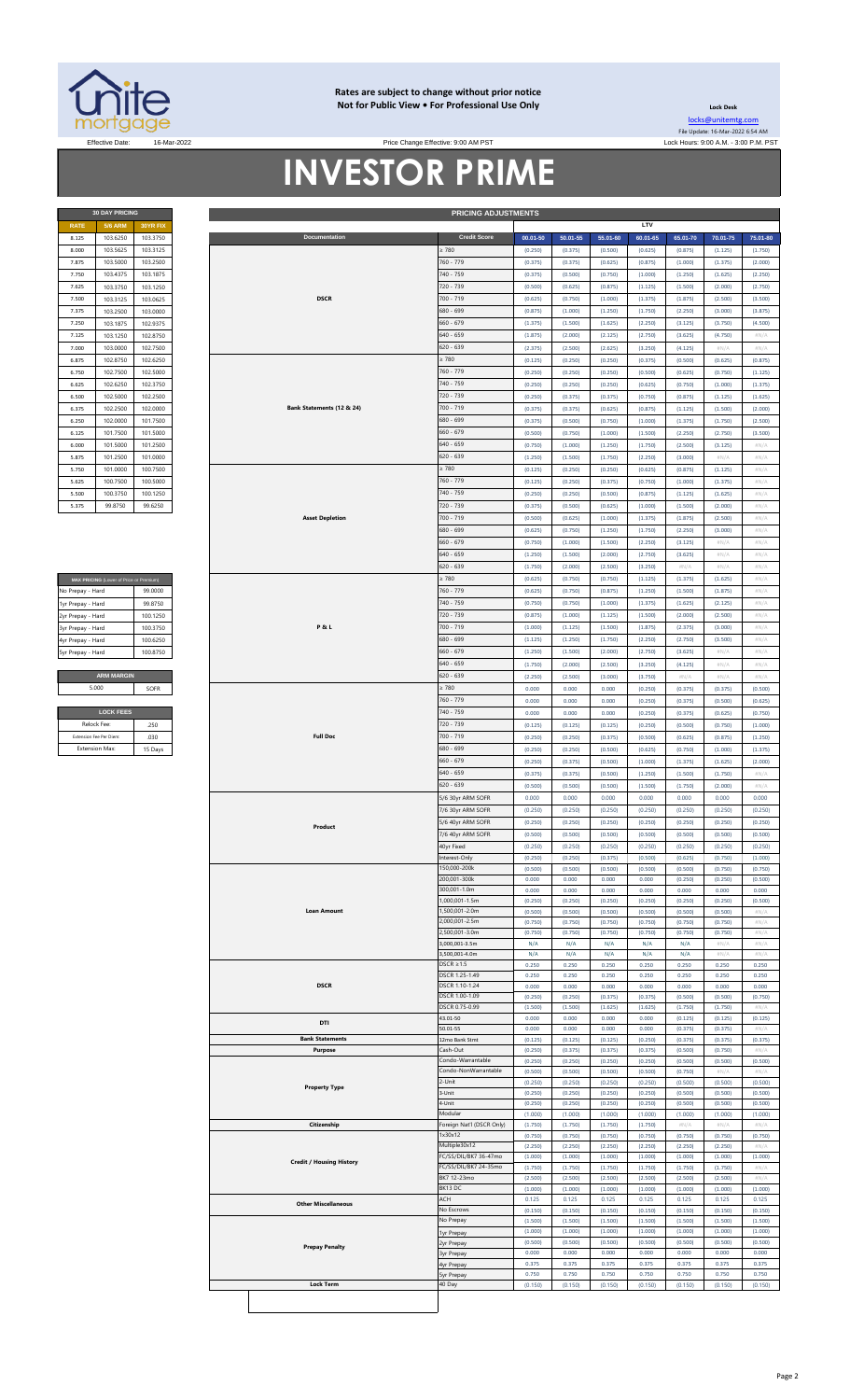

**Rates are subject to change without prior notice Not for Public View • For Professional Use Only** 

**Lock Desk** locks@unitemtg.com File Update: 16-Mar-2022 6:54 AM Lock Hours: 9:00 A.M. - 3:00 P.M. PST

Effective Date: 16-Mar-2022 16-Mar-2022 Price Change Effective: 9:00 AM PST

# **OWNER-OCCUPIED PRIME**

|             | PRIMARY & SECONDARY HOME |          |
|-------------|--------------------------|----------|
| <b>RATE</b> | <b>5/6 ARM</b>           | 30YR FIX |
| 8.000       | 104.000                  | 103.750  |
| 7.875       | 103.938                  | 103.688  |
| 7.750       | 103.875                  | 103.625  |
| 7.625       | 103.813                  | 103.563  |
| 7.500       | 103.750                  | 103.500  |
| 7.375       | 103.688                  | 103 438  |
| 7.250       | 103.625                  | 103.375  |
| 7.125       | 103.563                  | 103.313  |
| 7.000       | 103.500                  | 103.250  |
| 6.875       | 103.375                  | 103.125  |
| 6.750       | 103.250                  | 103,000  |
| 6.625       | 103.125                  | 102.875  |
| 6.500       | 103,000                  | 102.750  |
| 6.375       | 102.875                  | 102.625  |
| 6.250       | 102.750                  | 102.500  |
| 6.125       | 102.500                  | 102.250  |
| 6.000       | 102.250                  | 102.000  |
| 5.875       | 102.000                  | 101.750  |
| 5.750       | 101.750                  | 101.500  |
| 5.625       | 101.500                  | 101.250  |
| 5.500       | 101.250                  | 101.000  |
| 5.375       | 101.000                  | 100.750  |
| 5.250       | 100.625                  | 100.375  |
| 5.125       | 100.250                  | 100,000  |
| 5.000       | 99.750                   | 99.500   |

**ARM MARGIN** 5.000

| <b>LOCK FEES</b>                        |         |  |  |  |  |  |  |  |  |  |
|-----------------------------------------|---------|--|--|--|--|--|--|--|--|--|
| Relock Fee:                             | 250     |  |  |  |  |  |  |  |  |  |
| <b>Extension Fee Per Diem</b>           | .030    |  |  |  |  |  |  |  |  |  |
| <b>Extension Max:</b>                   | 15 Days |  |  |  |  |  |  |  |  |  |
|                                         |         |  |  |  |  |  |  |  |  |  |
| MAX PRICING (Lower of Price or Premium) |         |  |  |  |  |  |  |  |  |  |
| 100,0000                                |         |  |  |  |  |  |  |  |  |  |

|                | PRIMARY & SECONDARY HOME                |                       |                               |                                  | <b>PRICING ADJUSTMENTS</b> |                    |                    |                    |                    |                    |                    |                    |                    |
|----------------|-----------------------------------------|-----------------------|-------------------------------|----------------------------------|----------------------------|--------------------|--------------------|--------------------|--------------------|--------------------|--------------------|--------------------|--------------------|
| RATE           | <b>5/6 ARM</b>                          | 30YR FIX              |                               |                                  |                            |                    |                    |                    | LTV                |                    |                    |                    |                    |
| 8.000          | 104.000                                 | 103.750               | <b>Documentation</b>          | <b>Credit Score</b>              | 00.01-50                   | 50.01-55           | 55.01-60           | 60.01-65           | 65.01-70           | 70.01-75           | 75.01-80           | 80.01-85           | 85.01-90           |
| 7.875          | 103.938                                 | 103.688               |                               | $\geq 780$                       | 0.000                      | 0.000              | 0.000              | (0.250)            | (0.375)            | (0.375)            | (0.500)            | (0.750)            | (1.125)            |
| 7.750          | 103.875                                 | 103.625               |                               | 760 - 779                        | 0.000                      | 0.000              | 0.000              | (0.250)            | (0.375)            | (0.500)            | (0.625)            | (0.875)            | (1.375)            |
| 7.625<br>7.500 | 103.813<br>103.750                      | 103.563<br>103.500    |                               | 740 - 759<br>720 - 739           | 0.000<br>(0.125)           | 0.000<br>(0.125)   | 0.000<br>(0.125)   | (0.250)<br>(0.250) | (0.375)<br>(0.500) | (0.625)<br>(0.750) | (0.750)<br>(1.000) | (1.125)<br>(1.250) | (1.625)<br>(1.875) |
| 7.375          | 103.688                                 | 103.438               | <b>Full Doc</b>               | 700 - 719                        | (0.250)                    | (0.250)            | (0.375)            | (0.500)            | (0.625)            | (0.875)            | (1.250)            | (1.625)            | (2.250)            |
| 7.250          | 103.625                                 | 103.375               |                               | 680 - 699                        | (0.250)                    | (0.250)            | (0.500)            | (0.625)            | (0.750)            | (1.000)            | (1.375)            | (2.000)            | #N/A               |
| 7.125          | 103.563                                 | 103.313               |                               | $660 - 679$                      | (0.250)                    | (0.375)            | (0.500)            | (1.000)            | (1.375)            | (1.625)            | (2.000)            | (2.750)            | #N/A               |
| 7.000          | 103.500                                 | 103.250               |                               | $640 - 659$                      | (0.375)                    | (0.375)            | (0.500)            | (1.250)            | (1.500)            | (1.750)            | (2.250)            | H N/A              | #N/A               |
| 6.875          | 103.375                                 | 103.125               |                               | $620 - 639$                      | (0.500)                    | (0.500)            | (0.500)            | (1.500)            | (1.750)            | (2.000)            | (2.500)            | $\#N/A$            | #N/A               |
| 6.750          | 103.250                                 | 103.000               |                               | $\geq 780$                       | (0.125)                    | (0.250)            | (0.250)            | (0.375)            | (0.500)            | (0.625)            | (0.875)            | (1.250)            | (2.000)            |
| 6.625<br>6.500 | 103.125<br>103.000                      | 102.875<br>102.750    |                               | 760 - 779<br>740 - 759           | (0.250)<br>(0.250)         | (0.250)<br>(0.250) | (0.250)<br>(0.250) | (0.500)<br>(0.625) | (0.625)<br>(0.750) | (0.750)<br>(1.000) | (1.125)<br>(1.375) | (1.625)<br>(1.875) | (2.375)<br>(2.875) |
| 6.375          | 102.875                                 | 102.625               |                               | 720 - 739                        | (0.250)                    | (0.375)            | (0.375)            | (0.750)            | (0.875)            | (1.125)            | (1.625)            | (2.250)            | (3.375)            |
| 6.250          | 102.750                                 | 102.500               | Bank Statement / 1099         | 700 - 719                        | (0.375)                    | (0.375)            | (0.625)            | (0.875)            | (1.125)            | (1.500)            | (2.000)            | (2.750)            | (4.000)            |
| 6.125          | 102.500                                 | 102.250               |                               | 680 - 699                        | (0.375)                    | (0.500)            | (0.750)            | (1.000)            | (1.375)            | (1.750)            | (2.500)            | (3.500)            | #N/A               |
| 6.000          | 102.250                                 | 102.000               |                               | $660 - 679$                      | (0.500)                    | (0.750)            | (1.000)            | (1.500)            | (2.250)            | (2.750)            | (3.500)            | (4.250)            | #N/A               |
| 5.875          | 102.000                                 | 101.750               |                               | $640 - 659$                      | (0.750)                    | (1.000)            | (1.250)            | (1.750)            | (2.500)            | (3.125)            | (4.000)            | $\#N/A$            | #N/A               |
| 5.750          | 101.750                                 | 101.500               |                               | $620 - 639$                      | (1.250)                    | (1.500)            | (1.750)            | (2.250)            | (3.000)            | (3.625)            | $\#N/A$            | H N/A              | #N/A               |
| 5.625          | 101.500                                 | 101.250               |                               | $\geq 780$                       | (0.125)                    | (0.250)            | (0.250)            | (0.625)            | (0.875)            | (1.125)            | (1.625)            | H N/A              | #N/A               |
| 5.500<br>5.375 | 101.250<br>101.000                      | 101.000<br>100.750    |                               | 760 - 779<br>740 - 759           | (0.125)<br>(0.250)         | (0.250)<br>(0.250) | (0.375)<br>(0.500) | (0.750)            | (1.000)            | (1.375)<br>(1.625) | (2.000)<br>(2.375) | H N/A<br>H N/A     | #N/A               |
| 5.250          | 100.625                                 | 100.375               |                               | 720 - 739                        | (0.375)                    | (0.500)            | (0.625)            | (0.875)<br>(1.000) | (1.125)<br>(1.500) | (2.000)            | (2.875)            | H N/A              | #N/A<br>#N/A       |
| 5.125          | 100.250                                 | 100.000               | <b>Asset Depletion</b>        | 700 - 719                        | (0.500)                    | (0.625)            | (1.000)            | (1.375)            | (1.875)            | (2.500)            | (3.500)            | H N/A              | #N/A               |
| 5.000          | 99.750                                  | 99.500                |                               | 680 - 699                        | (0.625)                    | (0.750)            | (1.250)            | (1.750)            | (2.250)            | (3.000)            | (4.500)            | H N/A              | #N/A               |
|                |                                         |                       |                               | $660 - 679$                      | (0.750)                    | (1.000)            | (1.500)            | (2.250)            | (3.125)            | (4.375)            | $\#N/A$            | H N/A              | #N/A               |
|                |                                         |                       |                               | $640 - 659$                      | (1.250)                    | (1.500)            | (2.000)            | (2.750)            | (3.625)            | (4.875)            | $\#N/A$            | H N/A              | #N/A               |
|                | <b>ARM MARGIN</b>                       |                       |                               | $620 - 639$                      | (1.750)                    | (2.000)            | (2.500)            | (3.250)            | (4.125)            | $\#N/A$            | $\#N/A$            | H N/A              | #N/A               |
| 5.000          |                                         | SOFR                  |                               | $\geq 780$<br>760 - 779          | (0.625)<br>(0.625)         | (0.750)<br>(0.750) | (0.750)<br>(0.875) | (1.125)<br>(1.250) | (1.375)<br>(1.500) | (1.625)<br>(1.875) | (2.250)<br>(2.625) | #N/A<br>#N/A       | #N/A<br>#N/A       |
|                |                                         |                       |                               | 740 - 759                        | (0.750)                    | (0.750)            | (1.000)            | (1.375)            | (1.625)            | (2.125)            | (3.000)            | #N/A               | #N/A               |
|                | <b>LOCK FEES</b>                        |                       |                               | 720 - 739                        | (0.875)                    | (1.000)            | (1.125)            | (1.500)            | (2.000)            | (2.500)            | (3.500)            | #N/A               | #N/A               |
| Relock Fee:    |                                         | .250                  | P & L Only - WVOE             | 700 - 719                        | (1.000)                    | (1.125)            | (1.500)            | (1.875)            | (2.375)            | (3.000)            | (4.250)            | #N/A               | #N/A               |
|                | xtension Fee Per Diem                   | .030                  |                               | 680 - 699                        | (1.125)                    | (1.250)            | (1.750)            | (2.250)            | (2.750)            | (3.500)            | (5.000)            | #N/A               | #N/A               |
| Extension Max: |                                         | 15 Days               |                               | $660 - 679$                      | (1.250)                    | (1.500)            | (2.000)            | (2.750)            | (3.625)            | (4.875)            | $\#N/A$            | #N/A               | #N/A               |
|                |                                         |                       |                               | $640 - 659$                      | (1.750)                    | (2.000)            | (2.500)            | (3.250)            | (4.125)            | (5.375)            | $\#N/A$            | #N/A               | #N/A               |
|                | MAX PRICING (Lower of Price or Premium) |                       | $620 - 639$                   | (2.250)                          | (2.500)                    | (3.000)            | (3.750)            | (4.625)            | #N/A               | $\#N/A$            | #N/A               | #N/A               |                    |
|                | 100.0000                                |                       |                               | No Bank Stmt<br>3mo Bank Stmt    | 0.000<br>(0.750)           | 0.000<br>(0.750)   | 0.000<br>(0.750)   | 0.000<br>(0.875)   | 0.000<br>(1.000)   | 0.000<br>(1.000)   | 0.000<br>(1.000)   | 0.000<br>(1.125)   | 0.000<br>(1.125)   |
|                |                                         |                       | <b>Bank Statements</b>        | 12mo Bank Stmt                   | (0.125)                    | (0.125)            | (0.125)            | (0.250)            | (0.375)            | (0.375)            | (0.375)            | (0.500)            | (0.500)            |
|                |                                         |                       |                               | 24mo Bank Stmt                   | 0.000                      | 0.000              | 0.000              | 0.000              | 0.000              | 0.000              | 0.000              | 0.000              | 0.000              |
|                |                                         |                       |                               | 7/6 30yr ARM SOFR                | (0.250)                    | (0.250)            | (0.250)            | (0.250)            | (0.250)            | (0.250)            | (0.250)            | (0.250)            | (0.250)            |
|                |                                         |                       |                               | 5/6 40yr ARM SOFR                | (0.250)                    | (0.250)            | (0.250)            | (0.250)            | (0.250)            | (0.250)            | (0.250)            | (0.250)            | (0.250)            |
|                |                                         |                       | Product                       | 7/6 40yr ARM SOFR                | (0.500)                    | (0.500)            | (0.500)            | (0.500)            | (0.500)            | (0.500)            | (0.500)            | (0.500)            | (0.500)            |
|                |                                         |                       |                               | 40yr Fixed<br>Interest-Only      | (0.250)<br>(0.250)         | (0.250)<br>(0.250) | (0.250)            | (0.250)<br>(0.500) | (0.250)            | (0.250)<br>(0.750) | (0.250)<br>(1.000) | (0.250)            | (0.250)<br>#N/A    |
|                |                                         |                       |                               | 150.000-200k                     | (0.500)                    | (0.500)            | (0.375)<br>(0.500) | (0.500)            | (0.625)<br>(0.500) | (0.750)            | (0.750)            | (1.750)<br>(1.000) | (1.000)            |
|                |                                         |                       |                               | 200.001-300k                     | 0.000                      | 0.000              | 0.000              | 0.000              | (0.250)            | (0.250)            | (0.250)            | (0.500)            | (0.500)            |
|                |                                         |                       |                               | 300,001-400k                     | 0.000                      | 0.000              | 0.000              | 0.000              | 0.000              | 0.000              | 0.000              | (0.500)            | (0.500)            |
|                |                                         |                       |                               | 400,001-1,000,000                | 0.000                      | 0.000              | 0.000              | 0.000              | 0.000              | 0.000              | 0.000              | 0.000              | 0.000              |
|                |                                         |                       | <b>Loan Amount</b>            | 1,000,001-1.5m                   | (0.250)                    | (0.250)            | (0.250)            | (0.250)            | (0.250)            | (0.250)            | (0.250)            | (0.250)            | (0.250)            |
|                |                                         |                       |                               | 1,500,001-2.0m                   | (0.500)                    | (0.500)            | (0.500)            | (0.500)            | (0.500)            | (0.500)            | (0.500)            | $\#N/A$            | #N/A               |
|                |                                         |                       |                               | 2,000,001-2.5m<br>2,500,001-3.0m | (0.750)<br>(0.750)         | (0.750)<br>(0.750) | (0.750)<br>(0.750) | (0.750)<br>(0.750) | (0.750)<br>(0.750) | (0.750)<br>(0.750) | (0.750)<br>(0.750) | H N/A<br>H N/A     | #N/A<br>#N/A       |
|                |                                         |                       |                               | 3,000,001-3.5m                   | N/A                        | N/A                | N/A                | N/A                | N/A                | N/A                | $\#N/A$            | H N/A              | #N/A               |
|                |                                         |                       |                               | 43.01-50                         | 0.000                      | 0.000              | 0.000              | 0.000              | 0.000              | (0.125)            | (0.125)            | (0.125)            | (0.125)            |
|                |                                         |                       | DTI                           | 50.01-55                         | 0.000                      | 0.000              | 0.000              | 0.000              | 0.000              | (0.375)            | (0.375)            | $\#N/A$            | #N/A               |
|                |                                         |                       | Cash Out                      |                                  | (0.250)                    | (0.375)            | (0.375)            | (0.375)            | (0.500)            | (0.750)            | (1.250)            | $\#N/A$            | #N/A               |
|                |                                         |                       | <b>Second Home</b>            |                                  | (0.500)                    | (0.500)            | (0.500)            | (0.500)            | (0.500)            | (0.500)            | (0.500)            | H N/A              | #N/A               |
|                |                                         |                       | Geographical                  | Non-CA<br>Condo-Warrantable      | 0.250                      | 0.250              | 0.250              | 0.250              | 0.250              | 0.250              | 0.250              | 0.250              | 0.250              |
|                |                                         |                       |                               | Condo-NonWarrantable             | (0.250)<br>(0.500)         | (0.250)<br>(0.500) | (0.250)<br>(0.500) | (0.250)<br>(0.500) | (0.500)<br>(0.750) | (0.500)<br>(0.750) | (0.500)<br>$\#N/A$ | (0.500)<br>$\#N/A$ | #N/A<br>#N/A       |
|                | <b>Property Type</b>                    |                       |                               | 2-Unit                           | (0.250)                    | (0.250)            | (0.250)            | (0.250)            | (0.500)            | (0.500)            | (0.500)            | (0.750)            | #N/A               |
|                |                                         |                       | 3-Unit                        | (0.250)                          | (0.250)                    | (0.250)            | (0.250)            | (0.500)            | (0.500)            | (0.500)            | (0.750)            | #N/A               |                    |
|                |                                         |                       |                               | 4-Unit                           | (0.250)                    | (0.250)            | (0.250)            | (0.250)            | (0.500)            | (0.500)            | (0.500)            | (0.750)            | #N/A               |
|                |                                         |                       |                               | Modular                          | (1.000)                    | (1.000)            | (1.000)            | (1.000)            | (1.000)            | (1.000)            | (1.000)            | H N/A              | #N/A               |
|                |                                         |                       |                               | Rural                            | (1.000)                    | (1.000)            | (1.000)            | (1.000)            | (1.000)            | (1.000)            | #N/A               | $\#N/A$            | #N/A               |
|                |                                         |                       |                               | 1x30x12<br>Multiple30x12         | (0.750)                    | (0.750)            | (0.750)            | (0.750)            | (0.750)            | (0.750)            | (0.750)            | (1.000)            | (1.000)            |
|                |                                         |                       | FC/SS/DIL/BK7 36-47mo         | (2.250)<br>(1.000)               | (2.250)<br>(1.000)         | (2.250)<br>(1.000) | (2.250)<br>(1.000) | (2.250)<br>(1.000) | (2.250)<br>(1.000) | (2.500)<br>(1.000) | (2.500)<br>(1.000) | #N/A<br>(1.000)    |                    |
|                |                                         | FC/SS/DIL/BK7 24-35mo | (1.750)                       | (1.750)                          | (1.750)                    | (1.750)            | (1.750)            | (1.750)            | (1.750)            | (1.750)            | #N/A               |                    |                    |
|                |                                         |                       | <b>Credit/Housing History</b> | BK7 12-23mo                      | (2.500)                    | (2.500)            | (2.500)            | (2.500)            | (2.500)            | (2.500)            | (2.500)            | (2.500)            | #N/A               |
|                |                                         |                       |                               | BK13 DC                          | (1.000)                    | (1.000)            | (1.000)            | (1.000)            | (1.000)            | (1.000)            | (1.000)            | (1.000)            | (1.000)            |
|                |                                         |                       |                               | ACH                              | 0.125                      | 0.125              | 0.125              | 0.125              | 0.125              | 0.125              | 0.125              | 0.125              | 0.125              |
|                |                                         |                       | <b>Misccellaneous</b>         | No Escrows (No HPML)             | (0.150)                    | (0.150)            | (0.150)            | (0.150)            | (0.150)            | (0.150)            | (0.150)            | (0.150)            | (0.150)            |
|                |                                         |                       | <b>Lock Term</b>              | 40 Day                           | (0.150)                    | (0.150)            | (0.150)            | (0.150)            | (0.150)            | (0.150)            | (0.150)            | (0.150)            | (0.150)            |
|                |                                         |                       |                               |                                  |                            |                    |                    |                    |                    |                    |                    |                    |                    |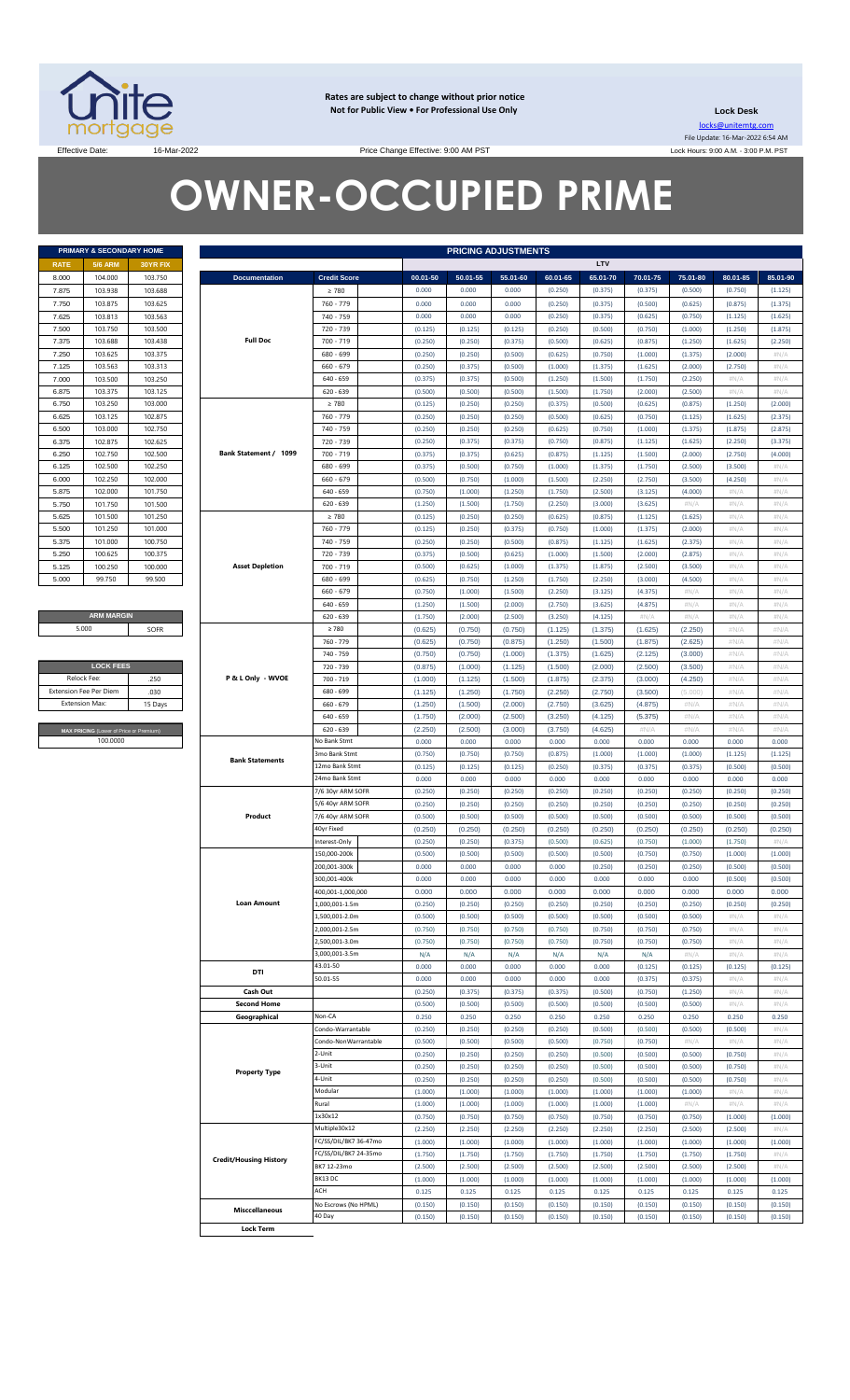

# [V](https://unitemortgage.com/)isit: https://unitemortgage.com

The pricing engine is the Formal price given, please access it through:

**Quick Pricer:** [https://un](https://unitemortgage.com/broker-resources/price-my-loan/)itemortgage.com/broker-resources/price-my-loan/

# **CALL US TODAY: 800-777-1207**

### **CONVENTIONAL PRODUCTS AND PRICING**

|       | <b>CONFORMING LOANS</b> |                             |         |       |                             |         |         |       |                             |         |               |       |               |                             |               |
|-------|-------------------------|-----------------------------|---------|-------|-----------------------------|---------|---------|-------|-----------------------------|---------|---------------|-------|---------------|-----------------------------|---------------|
|       |                         | <b>DU CONF CONV 30 YEAR</b> |         |       | <b>DU CONF CONV 20 YEAR</b> |         |         |       | <b>DU CONF CONV 15 YEAR</b> |         |               |       |               | <b>DU CONF CONV 10 YEAR</b> |               |
| Rate  | 10 Day                  | 25 Day                      | 40 Day  | Rate  | 10 Day                      | 25 Day  | 40 Day  | Rate  | 10 Day                      | 25 Day  | <b>40 Day</b> | Rate  | <b>10 Day</b> | 25 Day                      | <b>40 Day</b> |
| 5.125 | (4.625)                 | (4.500)                     | (4.375) | 4.875 | (4.375)                     | (4.250) | (4.125) | 4.375 | (3.625)                     | (3.500) | (3.375)       | 4.250 | (3.375)       | (3.250)                     | (3.125)       |
| 5.000 | (4.250)                 | (4.125)                     | (4.000) | 4.750 | (4.000)                     | (3.875) | (3.750) | 4.250 | (3.250)                     | (3.125) | (3.000)       | 4.125 | (3.000)       | (2.875)                     | (2.750)       |
| 4.875 | (3.875)                 | (3.750)                     | (3.625) | 4.625 | (3.625)                     | (3.500) | (3.375) | 4.125 | (3.250)                     | (3.125) | (3.000)       | 4.000 | (3.000)       | (2.875)                     | (2.750)       |
| 4.750 | (3.500)                 | (3.375)                     | (3.250) | 4.500 | (3.000)                     | (2.875) | (2.750) | 4.000 | (3.000)                     | (2.875) | (2.750)       | 3.875 | (2.625)       | (2.500)                     | (2.375)       |
| 4.625 | (3.125)                 | (3.000)                     | (2.875) | 4.375 | (2.500)                     | (2.375) | (2.250) | 3.875 | (2.625)                     | (2.500) | (2.375)       | 3.750 | (2.250)       | (2.125)                     | (2.000)       |
| 4.500 | (2.500)                 | (2.375)                     | (2.250) | 4.250 | (2.125)                     | (2.000) | (1.875) | 3.750 | (2.125)                     | (2.000) | (1.875)       | 3.625 | (1.875)       | (1.750)                     | (1.625)       |
| 4.375 | (2.000)                 | (1.875)                     | (1.750) | 4.125 | (1.750)                     | (1.625) | (1.500) | 3.625 | (1.625)                     | (1.500) | (1.375)       | 3.500 | (1.375)       | (1.250)                     | (1.125)       |
| 4.250 | (1.500)                 | (1.375)                     | (1.250) | 4.000 | (1.625)                     | (1.500) | (1.375) | 3.500 | (1.375)                     | (1.250) | (1.125)       | 3.375 | (1.125)       | (1.000)                     | (0.875)       |
| 4.125 | (0.875)                 | (0.750)                     | (0.625) | 3.875 | (1.125)                     | (1.000) | (0.875) | 3.375 | (0.875)                     | (0.750) | (0.625)       | 3.250 | (0.750)       | (0.625)                     | (0.500)       |
| 4.000 | (0.375)                 | (0.250)                     | (0.125) | 3.750 | (0.625)                     | (0.500) | (0.375) | 3.250 | (0.500)                     | (0.375) | (0.250)       | 3.125 | (0.500)       | (0.375)                     | (0.250)       |
| 3.875 | 0.125                   | 0.250                       | 0.375   | 3.625 | 0.000                       | 0.125   | 0.250   | 3.125 | 0.000                       | 0.125   | 0.250         | 3.000 | (0.125)       | 0.000                       | 0.125         |
| 3.750 | 0.750                   | 0.875                       | 1.000   | 3.500 | 0.625                       | 0.750   | 0.875   | 3.000 | 0.375                       | 0.500   | 0.625         | 2.875 | 0.375         | 0.500                       | 0.625         |
|       |                         |                             |         |       |                             |         |         |       |                             |         |               |       |               |                             |               |
|       |                         | LP CONF CONV 30 YEAR        |         |       | LP CONF CONV 20 YEAR        |         |         |       | LP CONF CONV 15 YEAR        |         |               |       |               | LP CONF CONV 10 YEAR        |               |
| Rate  | 10 Dav                  | 25 Day                      | 40 Dav  | Rate  | 10 Day                      | 25 Day  | 40 Day  | Rate  | 10 Dav                      | 25 Day  | 40 Day        | Rate  | 10 Day        | 25 Day                      | 40 Day        |
| 5.125 | (4.375)                 | (4.250)                     | (4.125) | 4.875 | (4.250)                     | (4.125) | (4.000) | 4.375 | (3.250)                     | (3.125) | (3.000)       | 4.375 | (3.000)       | (2.875)                     | (2.750)       |
| 5.000 | (4.125)                 | (4.000)                     | (3.875) | 4.750 | (3.875)                     | (3.750) | (3.625) | 4.250 | (2.875)                     | (2.750) | (2.625)       | 4.250 | (2.625)       | (2.500)                     | (2.375)       |
| 4.875 | (3.750)                 | (3.625)                     | (3.500) | 4.625 | (3.500)                     | (3.375) | (3.250) | 4.125 | (2.500)                     | (2.375) | (2.250)       | 4.125 | (2.250)       | (2.125)                     | (2.000)       |
| 4.750 | (3.375)                 | (3.250)                     | (3.125) | 4.500 | (2.875)                     | (2.750) | (2.625) | 4.000 | (2.500)                     | (2.375) | (2.250)       | 4.000 | (2.125)       | (2.000)                     | (1.875)       |
| 4.625 | (3.000)                 | (2.875)                     | (2.750) | 4.375 | (2.250)                     | (2.125) | (2.000) | 3.875 | (2.125)                     | (2.000) | (1.875)       | 3.875 | (1.875)       | (1.750)                     | (1.625)       |
| 4.500 | (2.250)                 | (2.125)                     | (2.000) | 4.250 | (1.875)                     | (1.750) | (1.625) | 3.750 | (1.750)                     | (1.625) | (1.500)       | 3.750 | (1.625)       | (1.500)                     | (1.375)       |
| 4.375 | (1.750)                 | (1.625)                     | (1.500) | 4.125 | (1.625)                     | (1.500) | (1.375) | 3.625 | (1.250)                     | (1.125) | (1.000)       | 3.625 | (1.250)       | (1.125)                     | (1.000)       |
| 4.250 | (1.250)                 | (1.125)                     | (1.000) | 4.000 | (1.500)                     | (1.375) | (1.250) | 3.500 | (1.125)                     | (1.000) | (0.875)       | 3.500 | (0.875)       | (0.750)                     | (0.625)       |
| 4.125 | (0.750)                 | (0.625)                     | (0.500) | 3.875 | (1.000)                     | (0.875) | (0.750) | 3.375 | (0.750)                     | (0.625) | (0.500)       | 3.375 | (0.625)       | (0.500)                     | (0.375)       |
| 4.000 | (0.375)                 | (0.250)                     | (0.125) | 3.750 | (0.500)                     | (0.375) | (0.250) | 3.250 | (0.375)                     | (0.250) | (0.125)       | 3.250 | (0.250)       | (0.125)                     | 0.000         |
| 3.875 | 0.125                   | 0.250                       | 0.375   | 3.625 | 0.125                       | 0.250   | 0.375   | 3.125 | 0.125                       | 0.250   | 0.375         | 3.125 | 0.125         | 0.250                       | 0.375         |
| 3.750 | 0.750                   | 0.875                       | 1.000   | 3.500 | 0.750                       | 0.875   | 1.000   | 3.000 | 0.625                       | 0.750   | 0.875         | 3.000 | 0.250         | 0.375                       | 0.500         |

### **HIGH BALANCE CONFORMING**

|                                                                                                                         | <b>DU HIGH BALANCE 30 YEAR</b>                                                                                                                |                                                                                                                                        |                                                                                                                                        |                                                                                                                  | <b>DU HIGH BALANCE 15 YEAR</b>                                                                                                              |                                                                                                                                         |                                                                                                                                       |      | <b>DU HIGH BALANCE 20 YEAR</b> |                   |        | <b>DU HIGH BALANCE 10 YEAR</b> |        |                    |               |  |
|-------------------------------------------------------------------------------------------------------------------------|-----------------------------------------------------------------------------------------------------------------------------------------------|----------------------------------------------------------------------------------------------------------------------------------------|----------------------------------------------------------------------------------------------------------------------------------------|------------------------------------------------------------------------------------------------------------------|---------------------------------------------------------------------------------------------------------------------------------------------|-----------------------------------------------------------------------------------------------------------------------------------------|---------------------------------------------------------------------------------------------------------------------------------------|------|--------------------------------|-------------------|--------|--------------------------------|--------|--------------------|---------------|--|
| <b>Rate</b><br>5.375<br>5.250<br>5.125<br>5.000<br>4.875<br>4.750<br>4.625<br>4.500<br>4.375<br>4.250<br>4.125<br>4.000 | <b>10 Day</b><br>(1.750)<br>(1.625)<br>(2.250)<br>(3.125)<br>(2.750)<br>(2.375)<br>(2.000)<br>(1.375)<br>(1.000)<br>(0.625)<br>0.000<br>0.625 | 25 Day<br>(1.625)<br>(1.500)<br>(2.125)<br>(3.000)<br>(2.625)<br>(2.250)<br>(1.875)<br>(1.250)<br>(0.875)<br>(0.500)<br>0.125<br>0.750 | 40 Day<br>(1.500)<br>(1.375)<br>(2.000)<br>(2.875)<br>(2.500)<br>(2.125)<br>(1.750)<br>(1.125)<br>(0.750)<br>(0.375)<br>0.250<br>0.875 | Rate<br>4.750<br>4.625<br>4.500<br>4.375<br>4.250<br>4.125<br>4.000<br>3.875<br>3.750<br>3.625<br>3.500<br>3.375 | <b>10 Day</b><br>1.875<br>2.125<br>(0.250)<br>(0.125)<br>(1.750)<br>(1.500)<br>(1.250)<br>(1.125)<br>(0.875)<br>(0.375)<br>(0.125)<br>0.250 | <b>25 Day</b><br>2.000<br>2.250<br>(0.125)<br>0.000<br>(1.625)<br>(1.375)<br>(1.125)<br>(1.000)<br>(0.750)<br>(0.250)<br>0.000<br>0.375 | <b>40 Day</b><br>2.125<br>2.375<br>0.000<br>0.125<br>(1.500)<br>(1.250)<br>(1.000)<br>(0.875)<br>(0.625)<br>(0.125)<br>0.125<br>0.500 | Rate | 10 Day<br>马                    | 25 Day<br>EDED IN | 40 Day | Rate                           | 10 Day | 25 Day<br><b>a</b> | <b>40 Day</b> |  |

Agency Underwriting Fee: \$ 1,095 \* NJ and WA Origination Fee \$1,195 \* NC Commitment Fee \$1,195

e

**MAX NET PRICING IS 104.000 HIGH BALANCE MAX NET PRICING IS 103.000 Rates and pricing are subject to change without notice.** All Rights Reserved. 03.2022 This document is limited to current Unite Mortgage Wholesale Lending Solutions, and should not be intended as legal advice, legal opinion, or any other advice on specific facts or circumstances. Such policy and practice ar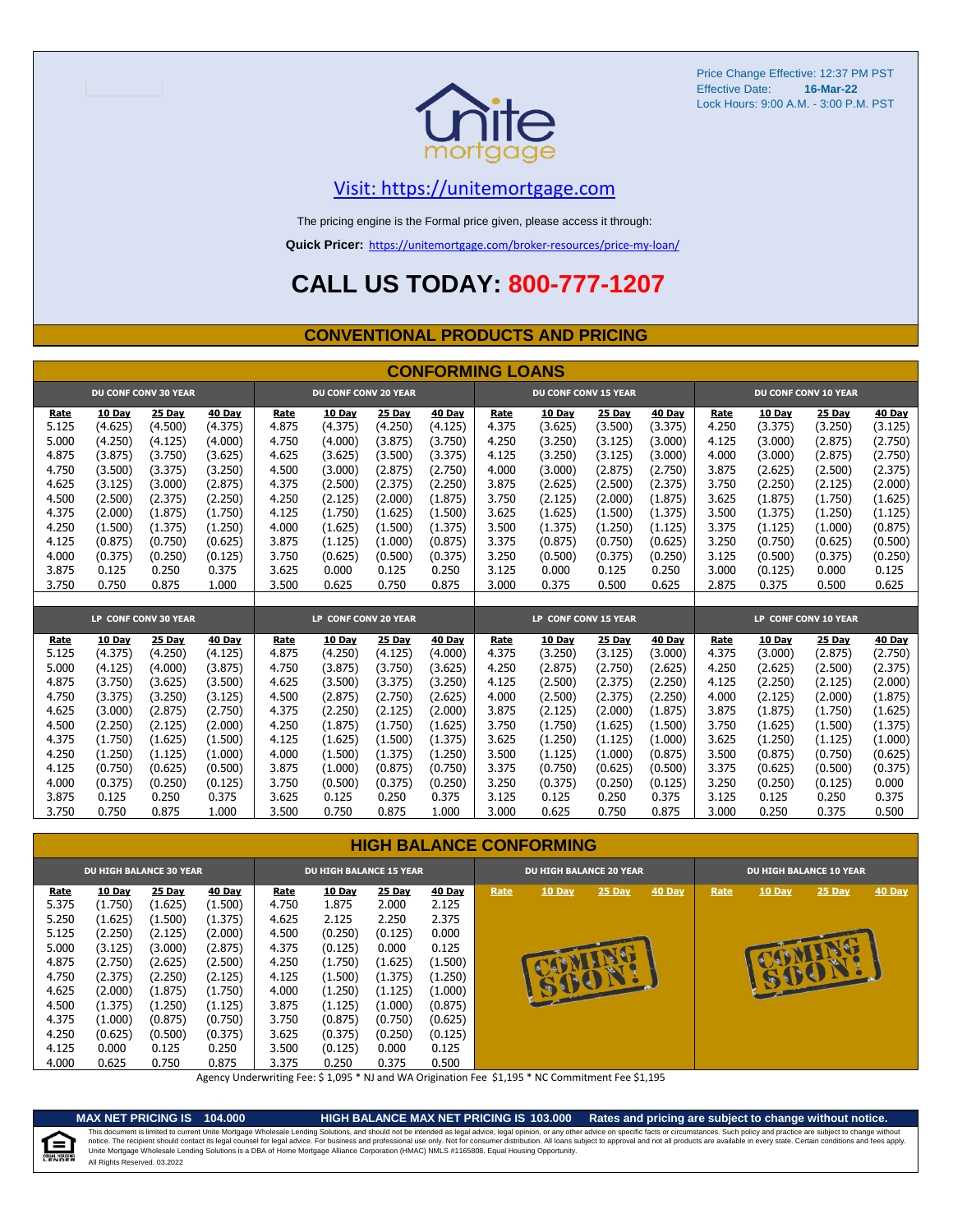

# [V](https://unitemortgage.com/)isit: https://unitemortgage.com

The pricing engine is the Formal price given, please access it through:

**Quick Pricer:** [https://un](https://unitemortgage.com/broker-resources/price-my-loan/)itemortgage.com/broker-resources/price-my-loan/

# **CALL US TODAY: 800-777-1207**

|                                                                         | <b>HOME AFFORDABLE PRODUCTS</b> |         |         |       |         |         |         |                          |         |               |         |                                       |               |          |        |
|-------------------------------------------------------------------------|---------------------------------|---------|---------|-------|---------|---------|---------|--------------------------|---------|---------------|---------|---------------------------------------|---------------|----------|--------|
| <b>DU HOMEREADY 30 YEAR</b><br><b>DU HOMEREADY HIGH BALANCE 30 YEAR</b> |                                 |         |         |       |         |         |         | LP HOME POSSIBLE 30 YEAR |         |               |         | LP HOME POSSIBLE HIGH BALANCE 30 YEAR |               |          |        |
| <u>Rate</u>                                                             | 10 Day                          | 25 Day  | 40 Day  | Rate  | 10 Day  | 25 Day  | 40 Day  | Rate                     | 10 Day  | <b>25 Day</b> | 40 Day  | Rate                                  | <b>10 Day</b> | 25 Day   | 40 Day |
| 5.250                                                                   | (4.625)                         | (4.500) | (4.375) | 5.250 | 99.000  | 99.125  | 99.250  | 5.250                    | (4.750) | (4.625)       | (4.500) |                                       |               |          |        |
| 5.125                                                                   | (4.375)                         | (4.250) | (4.125) | 5.125 | (1.500) | (1.375) | (1.250) | 5.125                    | (4.375) | (4.250)       | (4.125) |                                       |               |          |        |
| 5.000                                                                   | (4.125)                         | (4.000) | (3.875) | 5.000 | (2.750) | (2.625) | (2.500) | 5.000                    | (4.125) | (4.000)       | (3.875) |                                       |               |          |        |
| 4.875                                                                   | (3.625)                         | (3.500) | (3.375) | 4.875 | (2.500) | (2.375) | (2.250) | 4.875                    | (3.750) | (3.625)       | (3.500) |                                       |               | <b>R</b> |        |
| 4.750                                                                   | (3.250)                         | (3.125) | (3.000) | 4.750 | (2.250) | (2.125) | (2.000) | 4.750                    | (3.375) | (3.250)       | (3.125) |                                       |               |          |        |
| 4.625                                                                   | (2.750)                         | (2.625) | (2.500) | 4.625 | (1.875) | (1.750) | (1.625) | 4.625                    | (3.000) | (2.875)       | (2.750) |                                       |               | 15001    |        |
| 4.500                                                                   | (2.250)                         | (2.125) | (2.000) | 4.500 | (1.375) | (1.250) | (1.125) | 4.500                    | (2.125) | (2.000)       | (1.875) |                                       |               |          |        |
| 4.375                                                                   | (1.625)                         | (1.500) | (1.375) | 4.375 | (0.750) | (0.625) | (0.500) | 4.375                    | (1.750) | (1.625)       | (1.500) |                                       |               |          |        |
| 4.250                                                                   | (1.250)                         | (1.125) | (1.000) | 4.250 | (0.125) | 0.000   | 0.125   | 4.250                    | (1.250) | (1.125)       | (1.000) |                                       |               |          |        |
| 4.125                                                                   | (0.750)                         | (0.625) | (0.500) | 4.125 | 0.375   | 0.500   | 0.625   | 4.125                    | (0.750) | (0.625)       | (0.500) |                                       |               |          |        |
| 4.000                                                                   | (0.125)                         | 0.000   | 0.125   | 4.000 | 0.750   | 0.875   | 1.000   | 4.000                    | (0.250) | (0.125)       | 0.000   |                                       |               |          |        |
| 3.875                                                                   | 0.375                           | 0.500   | 0.625   | 3.875 | 1.375   | 1.500   | 1.625   | 3.875                    | 0.250   | 0.375         | 0.500   |                                       |               |          |        |

|                                                    | <b>HOME READY AND HOMEPOSSIBLE CAP LIMITS</b> |      |       |       |      |       |       |                                                                                                     |       |  |  |  |  |  |
|----------------------------------------------------|-----------------------------------------------|------|-------|-------|------|-------|-------|-----------------------------------------------------------------------------------------------------|-------|--|--|--|--|--|
|                                                    |                                               |      |       |       |      |       |       | ULTV <=60 60.01 - 65 65.01 - 70 70.01 - 75 75.01 - 80 80.01 - 85 85.01 - 90 90.01 - 95 95.01 - 97 . |       |  |  |  |  |  |
| HomeReady/Home Possible FICO >=680 Adjustment Caps | 1.500                                         | .500 | 1.500 | 1.500 | .500 | 0.000 | 0.000 | 0.000                                                                                               | 0.000 |  |  |  |  |  |
| HomeReady/Home Possible FICO <680 Adjustment Caps  | 1.500                                         | .500 | 1.500 | 1.500 | .500 | .500  | 1.500 | .500                                                                                                | 1.500 |  |  |  |  |  |

Agency Underwriting Fee: \$ 1,095 \* NJ and WA Origination Fee \$1,195 \* NC Commitment Fee \$1,195

 $\equiv$ 

**MAX NET PRICING IS 104.000 HIGH BALANCE MAX NET PRICING IS 103.000 Rates and pricing are subject to change without notice.**

All Rights Reserved. 03.2022 This document is limited to current Unite Mortgage Wholesale Lending Solutions, and should not be intended as legal advice, legal opinion, or any other advice on specific facts or circumstances. Such policy and practice ar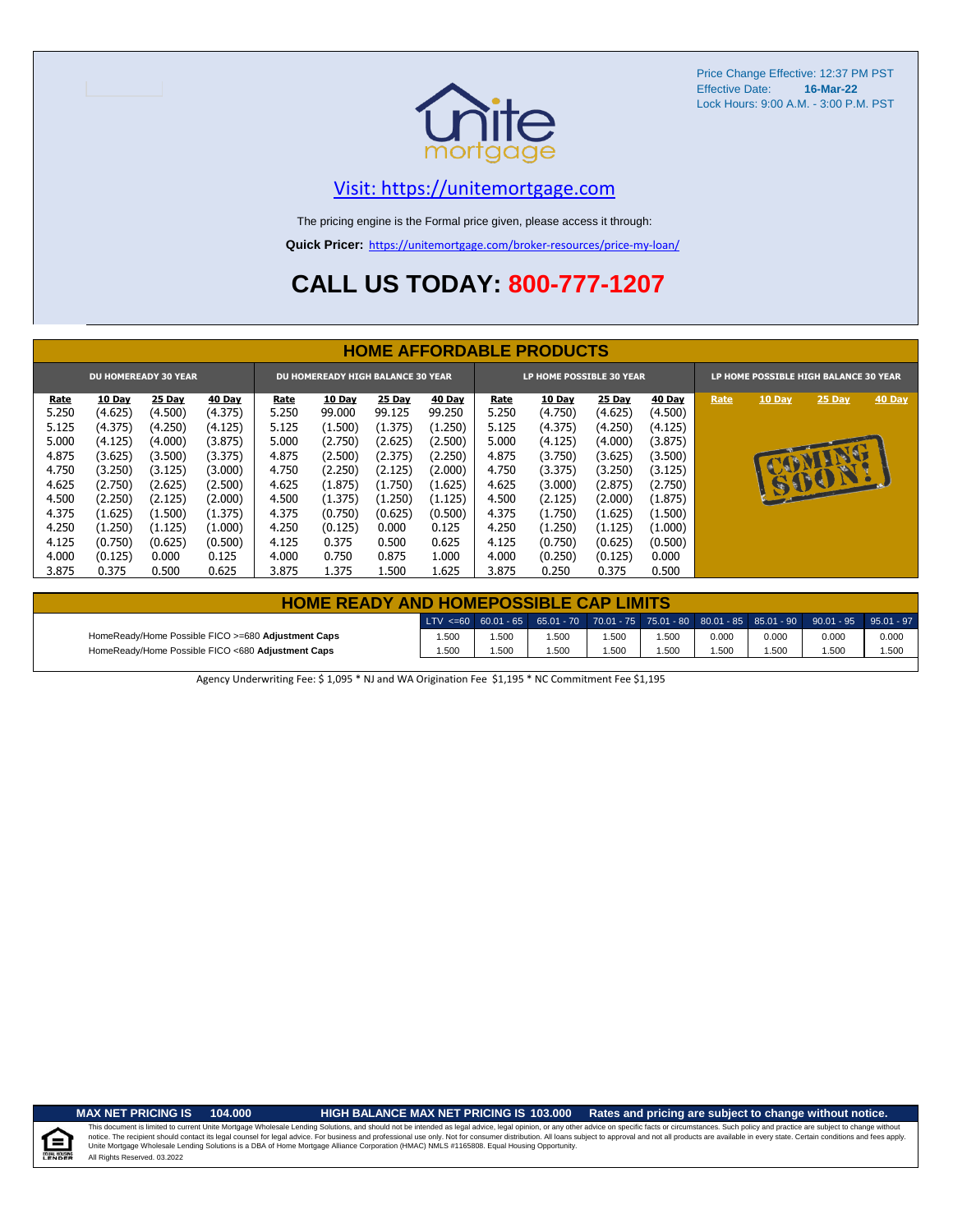

# [V](https://unitemortgage.com/)isit: https://unitemortgage.com

The pricing engine is the Formal price given, please access it through:

**Quick Pricer:** [https://un](https://unitemortgage.com/broker-resources/price-my-loan/)itemortgage.com/broker-resources/price-my-loan/

# **CALL US TODAY: 800-777-1207**

| <b>CONVENTIONAL PRICING ADJUSTMENTS</b>            |                |                                                                                        |              |                         |              |              |              |                    |              |                               |              |
|----------------------------------------------------|----------------|----------------------------------------------------------------------------------------|--------------|-------------------------|--------------|--------------|--------------|--------------------|--------------|-------------------------------|--------------|
| Credit Score / LTV                                 |                | Loan Terms > 15 years                                                                  | $LTV \le 60$ | $60.01 - 70$            | $70.01 - 75$ | $75.01 - 80$ | $80.01 - 85$ | $85.01 - 90$       | $90.01 - 95$ | $95.01 - 97$                  | >97.00%      |
| $740+$                                             |                |                                                                                        | 0.000        | 0.250                   | 0.250        | 0.500        | 0.250        | 0.250              | 0.250        | 0.750                         | 0.750        |
| 720 - 739                                          |                |                                                                                        | 0.000        | 0.250                   | 0.500        | 0.750        | 0.500        | 0.500              | 0.500        | 1.000                         | 1.000        |
| 700 - 719                                          |                |                                                                                        | 0.000        | 0.500                   | 1.000        | 1.250        | 1.000        | 1.000              | 1.000        | 1.500                         | 1.500        |
| 680 - 699                                          |                |                                                                                        | 0.000        | 0.500                   | 1.250        | 1.750        | 1.500        | 1.250              | 1.250        | 1.500                         | 1.500        |
| 660 - 679                                          |                |                                                                                        | 0.000        | 1.000                   | 2.250        | 2.750        | 2.750        | 2.250              | 2.250        | 2.250                         | 2.250        |
| 640 - 659                                          |                |                                                                                        | 0.500        | 1.250                   | 2.750        | 3.000        | 3.250        | 2.750              | 2.750        | 2.750                         | 2.750        |
| 620-639                                            |                |                                                                                        | 0.500        | 1.500                   | 3.000        | 3.000        | 3.250        | 3.250              | 3.250        | 3.500                         | 3.500        |
|                                                    |                | Cash Out (Ex. Student Loan Only) All Loan Terms. Cumulative with above adjust.         | LTV < 60     | $60.01 - 70$            | $70.01 - 75$ | $75.01 - 80$ |              |                    |              |                               |              |
| $740+$                                             |                |                                                                                        | 0.375        | 0.625                   | 0.625        | 0.875        |              |                    |              |                               |              |
| 720 - 739                                          |                |                                                                                        | 0.375        | 1.000                   | 1.000        | 1.125        |              |                    |              |                               |              |
| 700 - 719                                          |                |                                                                                        | 0.375        | 1.000                   | 1.000        | 1.125        |              |                    |              |                               |              |
| 680 - 699                                          |                |                                                                                        | 0.375        | 1.125                   | 1.125        | 1.750        |              |                    |              |                               |              |
| 660 - 679                                          |                |                                                                                        | 0.625        | 1.125                   | 1.125        | 1.875        |              |                    |              |                               |              |
| 640 - 659                                          |                |                                                                                        | 0.625        | 1.625                   | 1.625        | 2.625        |              |                    |              |                               |              |
| 620 - 639                                          |                |                                                                                        | 0.625        | 1.625                   | 1.625        | 3.125        |              |                    |              |                               |              |
| <b>Other Price Adjustments</b>                     | All Loan Terms | Cumulative with above adjustments                                                      | $LTV < =60$  | $60.01 - 65$            | $65.01 - 70$ | $70.01 - 75$ | $75.01 - 80$ | $80.01 - 85$       | $85.01 - 90$ | $90.01 - 95$                  | $95.01 - 97$ |
| High Balance Purchase and R/T Refinance            |                |                                                                                        | 0.500        | 0.750                   | 0.750        | 0.750        | 1.000        | 1.000              | 1.000        | 1.000                         | 1.000        |
| High Balance Cash-Out Refinance                    |                |                                                                                        | 1.250        | 1.500                   | 1.500        | 1.500        | 1.750        | <b>NA</b>          | <b>NA</b>    | <b>NA</b>                     | <b>NA</b>    |
| High Balance ARMs (Adjustment Based on CLTV)       |                |                                                                                        | 0.750        | 0.750                   | 0.750        | 0.750        | 1.500        | 1.500              | 1.500        | 1.750                         | 1.750        |
| <b>ARMs</b>                                        |                |                                                                                        | 0.000        | 0.000                   | 0.000        | 0.000        | 0.000        | 0.000              | 0.000        | 0.250                         | <b>NA</b>    |
| HomeReady/Home Possible FICO >=680 Adjustment Caps |                |                                                                                        | 1.500        | 1.500                   | 1.500        | 1.500        | 1.500        | 0.000              | 0.000        | 0.000                         | 0.000        |
| HomeReady/Home Possible FICO <680 Adjustment Caps  |                |                                                                                        | 1.500        | 1.500                   | 1.500        | 1.500        | 1.500        | 1.500              | 1.500        | 1.500                         | 1.500        |
| <b>Investment Properties</b>                       |                |                                                                                        | 2.125        | 2.125                   | 2.125        | 2.125        | 3.375        | 4.125              | <b>NA</b>    | <b>NA</b>                     | <b>NA</b>    |
| Second Home                                        |                |                                                                                        | 1.125        | 1.625                   | 1.625        | 2.125        | 3.375        | 4.125              | 4.125        | 4.125                         | 4.125        |
| Manufactured home                                  |                |                                                                                        | 0.500        | 0.500                   | 0.500        | 0.500        | 0.500        | 0.500              | 0.500        | 0.500                         | 0.500        |
|                                                    |                | 2-4 Unit Properties (3-4 unit max LTV is 75% (DU) and 80% (LP))                        | 1.000        | 1.000                   | 1.000        | 1.000        | 1.000        | 1.000              | <b>NA</b>    | NA                            | NA           |
|                                                    |                | Condos - Loan Terms > 15Y (does not apply to Detached building types)                  | 0.000        | 0.000                   | 0.000        | 0.000        | 0.750        | 0.750              | 0.750        | 0.750                         | 0.750        |
|                                                    |                | Escrow Waiver (LTV >80% not available in NM, LTV >90% does not apply to HB Nationwide) | 0.000        | 0.000                   | 0.000        | 0.000        | 0.000        | 0.000              | 0.000        | 0.000                         | <b>NA</b>    |
| UW Waiver Fee (ALL LTV) - based on loan size       |                |                                                                                        |              |                         |              |              |              |                    |              |                               |              |
|                                                    |                |                                                                                        |              |                         |              |              |              |                    |              |                               |              |
|                                                    |                | <b>ALL SUBORDINATE FINANCING</b>                                                       |              |                         |              | .375%        |              |                    |              |                               |              |
| <b>LTV Range</b>                                   |                | <b>CLTV Range</b>                                                                      |              | Credit Score < 720      |              |              |              | Credit Score > 720 |              |                               |              |
| $\leq 65.00\%$                                     |                | $80.01\% - 95.00\%$                                                                    |              | 0.500                   |              |              |              | 0.250              |              |                               |              |
| 65.01% - 75.00%                                    |                | $80.01\% - 95.00\%$                                                                    |              | 0.750                   |              |              |              | 0.500              |              |                               |              |
| 75.01% - 95.00%                                    |                | $90.01\% - 95.00\%$                                                                    |              | 1.000                   |              |              |              | 0.750              |              |                               |              |
| 75.01% - 90.00%                                    |                | 76.01% - 90.00%                                                                        |              | 1.000                   |              |              |              | 0.750              |              |                               |              |
| ≤ 95.00%                                           |                | 95.01% - 97.00%                                                                        |              | 1.500                   |              |              |              | 1.500              |              |                               |              |
|                                                    |                | <b>LOCK EXTENSIONS - RELOCKS - OTHER CHANGES</b>                                       |              |                         |              |              |              |                    |              |                               |              |
|                                                    |                |                                                                                        |              |                         |              |              |              |                    |              |                               |              |
|                                                    |                |                                                                                        |              | <b>Lock Extensions:</b> |              |              |              |                    |              |                               |              |
| 1-4 days                                           |                | .03 / day                                                                              |              |                         |              |              |              |                    |              |                               |              |
| 5 days                                             |                | 0.125                                                                                  |              |                         |              |              |              |                    |              | 10 Day Lock Expires:          | 03/26/22     |
| 7 days                                             |                | 0.187                                                                                  |              |                         |              |              |              |                    |              | 25 Day Lock Expires:          | 04/10/22     |
| 10 days                                            |                | 0.250                                                                                  |              |                         |              |              |              |                    |              | 40 Day Lock Expires: 04/25/22 |              |
| 15 days                                            |                | 0.375                                                                                  |              |                         |              |              |              |                    |              |                               |              |

**Relocks: Other Changes:**

Loan Program *plus* Worse Case if moving into different delivery type

Rate Change Not subject to worse case pricing

Locks expiring on a non business day are good through the following business day.

Agency Underwriting Fee: \$ 1,095 \* NJ and WA Origination Fee \$1,195 \* NC Commitment Fee \$1,195

| יהו<br>i |  |
|----------|--|
|          |  |

| <b>NET PRICING IS</b> | 104.000 |
|-----------------------|---------|
|-----------------------|---------|

**MAX NET PRICING IS 104.000 Rates and prices are subject to change without notice.** 25/30 YR.: 2.960% 1 YR Libor: 0.360%

APOR: 15/20 YR.: 2.500% 1 YR CMT: 0.120%

All Rights Reserved. 03.2022 This document is limited to current Unite Mortgage Wholesale Lending Solutions, and should not be intended as legal advice, legal opinion, or any other advice on specific facts or circumstances. Such policy and practice ar